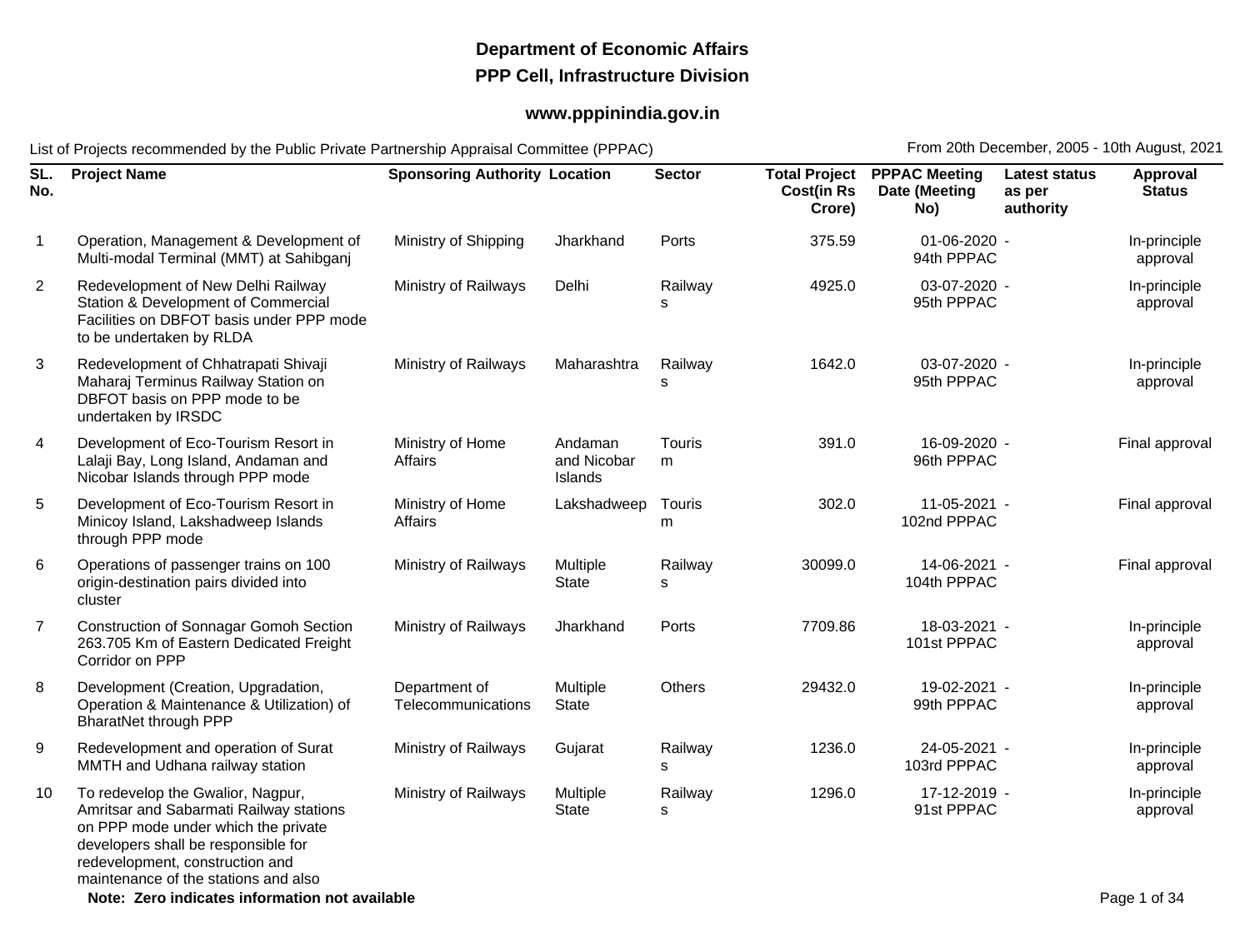| SL.<br>No. | <b>Project Name</b>                                                                                                                                                                                             | <b>Sponsoring Authority Location</b> |                                   | <b>Sector</b> | <b>Total Project</b><br><b>Cost(in Rs</b><br>Crore) | <b>PPPAC Meeting</b><br>Date (Meeting<br>No) | Latest status<br>as per<br>authority | <b>Approval</b><br><b>Status</b> |
|------------|-----------------------------------------------------------------------------------------------------------------------------------------------------------------------------------------------------------------|--------------------------------------|-----------------------------------|---------------|-----------------------------------------------------|----------------------------------------------|--------------------------------------|----------------------------------|
|            | responsible for estate development<br>activities to provide integrated services to<br>passengers                                                                                                                |                                      |                                   |               |                                                     |                                              |                                      |                                  |
| 11         | Deepening and Optimization of Paradip<br>Port Trust (PPT) Inner Harbour Facilities<br>including construction of Western Dock<br>Captive Berths to handle capesize vessels<br>on PPP mode                        | Ministry of Shipping                 | Odisha                            | Ports         | 3025.0                                              | $30-10-2019$ -<br>90th PPPAC                 |                                      | In-principle<br>approval         |
| 12         | Development of Eco-Tourism Resort in<br>Lalaji Bay, Long Island, Andaman and<br>Nicobar Islands through PPP mode                                                                                                | Ministry of Horme<br>Affairs         | Andaman<br>and Nicobar<br>Islands | Touris<br>m   | 391.0                                               | 27-08-2019 -<br>89th PPPAC                   |                                      | In-principle<br>approval         |
| 13         | Development of Eco-Tourism Resort in<br>Minicoy Island, Lakshadweep Islands<br>through PPP mode                                                                                                                 | Ministry of Horme<br>Affairs         | Lakshadweep                       | Touris<br>m   | 302.0                                               | 27-08-2019 -<br>89th PPPAC                   |                                      | In-principle<br>approval         |
| 14         | Opeartion, Management and Development<br>(OMD) of Multimodal Terminal (MMT) at<br>Varanasi under PPP mode                                                                                                       | Ministry of Shipping                 | <b>Uttar Pradesh</b>              | Housin<br>g   | 334.38                                              | 28-02-2019<br>86th PPPAC                     |                                      | Final approval                   |
| 15         | Development of Ecor-Tourism Resort in<br>Lalaji Bay, Long Island, Andaman and<br>Nicobar Islands through PPP mode                                                                                               | Ministry of Horme<br>Affairs         | Andaman<br>and Nicobar<br>Islands | Touris<br>m   | 379.0                                               | 07-12-2018 -<br>84th PPPAC                   |                                      | In-principle<br>approval         |
| 16         | Proposal for Operation, Management and<br>Development of Ahmedabad Airport of<br>Airports Authority of India (AAI) through<br>PPP mode (Cost considered here is<br>Estimated Investment by Cocessionaire)       | Airports Authority of<br>India       | Gujarat                           | Airport       | 1704.0                                              | 11-12-2018 -<br>85th PPPAC                   |                                      | Final approval                   |
| 17         | Proposal for Operation, Management and<br>Development of Jaipur Airport of Airports<br>Authority of India (AAI) through PPP mode<br>(Cost considered here is Estimated<br>Investment by Cocessionaire)          | Airports Authority of<br>India       | Rajasthan                         | Airport       | 1838.0                                              | 11-12-2018 -<br>85th PPPAC                   |                                      | Final approval                   |
| 18         | Proposal for Operation, Management and<br>Development of Lucknow Airport of<br>Airports Authority of India (AAI) through<br>PPP mode (Cost considered here is<br>Estimated Investment by Cocessionaire)         | Airports Authority of<br>India       | Uttar Pradesh Airport             |               | 1673.0                                              | 11-12-2018 -<br>85th PPPAC                   |                                      | Final approval                   |
| 19         | Proposal for Operation, Management and<br>Development of Guwahati Airport of<br>Airports Authority of India (AAI) through<br>PPP mode (Cost considered here is<br><b>Estimated Investment by Cocessionaire)</b> | Airports Authority of<br>India       | Assam                             | Airport       | 1507.0                                              | $11 - 12 - 2018 -$<br>85th PPPAC             |                                      | Final approval                   |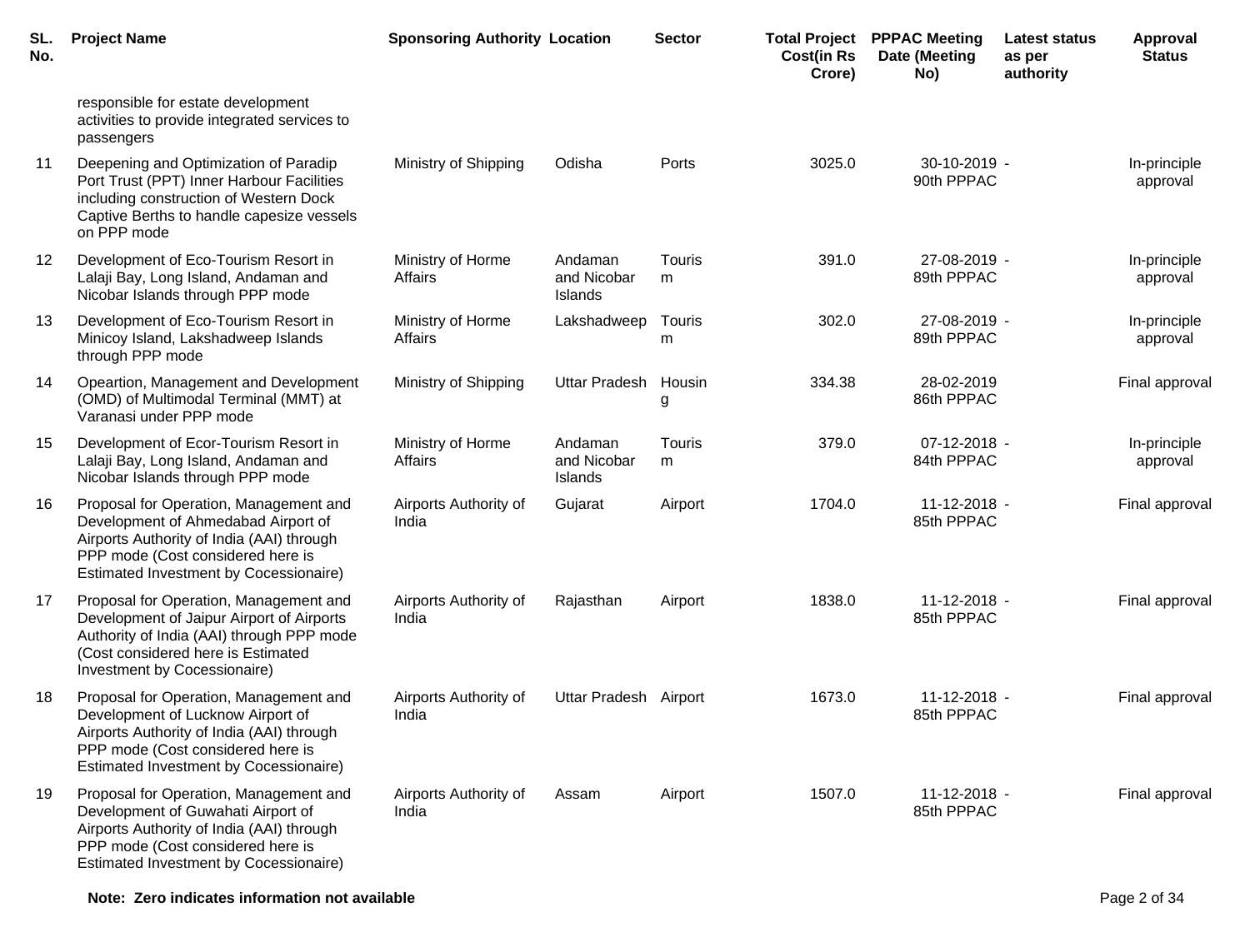| SL.<br>No. | <b>Project Name</b>                                                                                                                                                                                                                            | <b>Sponsoring Authority Location</b>          |                     | <b>Sector</b> | <b>Cost(in Rs</b><br>Crore) | <b>Total Project PPPAC Meeting</b><br>Date (Meeting<br>No) | <b>Latest status</b><br>as per<br>authority | Approval<br><b>Status</b> |
|------------|------------------------------------------------------------------------------------------------------------------------------------------------------------------------------------------------------------------------------------------------|-----------------------------------------------|---------------------|---------------|-----------------------------|------------------------------------------------------------|---------------------------------------------|---------------------------|
| 20         | Proposal for Operation, Management and<br>Development of Mangaluru Airport of<br>Airports Authority of India (AAI) through<br>PPP mode (Cost considered here is<br><b>Estimated Investment by Cocessionaire)</b>                               | Airports Authority of<br>India                | Karnataka           | Airport       | 1482.0                      | $11 - 12 - 2018 -$<br>85th PPPAC                           |                                             | Final approval            |
| 21         | Proposal for Operation, Management and<br>Development of Trivandrum Airport of<br>Airports Authority of India (AAI) through<br>PPP mode (Cost considered here is<br>Estimated Investment by Cocessionaire)                                     | Airports Authority of<br>India                | Kerala              | Airport       | 813.0                       | $11 - 12 - 2018 -$<br>85th PPPAC                           |                                             | Final approval            |
| 22         | Re-development of Berth 8, 9 and Barge<br>Berth at Port of Marmugao, Goa                                                                                                                                                                       | Ministry of Shipping                          | Goa                 | Ports         | 1420.84                     | 22-03-2016 Under<br>76th PPPAC                             | 77th PPPAC Construction                     | Final approval            |
| 23         | Sx laning of Anandapuram - Pendurthi -<br>Anakapalli section of NH 5 (New NH-16)<br>from KM 681 to KM 731.78 alongwith<br>fourlane connectivity to Visakhapatnam<br>Port Road from KM 0 to KM 12.7 in<br>Andhra Pradesh on Hybrid Annuity Mode | Ministry of Road<br>Transport and<br>Highways | Andhra<br>Pradesh   | Roads         | 2355.49                     | 22-09-2017 -<br>83nd PPPAC                                 |                                             | Final approval            |
| 24         | Six laning of Nidagatta-Mysore section of<br>NH-275 from km 74.20 to km 135.304 in<br>the state of Karnataka on Hybrid Annuity<br>mode (Package-II)                                                                                            | Ministry of Road<br>Transport and<br>Highways | Karnataka           | Roads         | 2177.8                      | 17-05-2017 Yet to be<br>82nd PPPAC awarded                 |                                             | Final approval            |
| 25         | Six laning of Bangalore-Nidagatta section<br>of NH-275 from km 18 to km 74.20 in the<br>state of Karnataka on Hybrid Annuity<br>Mode (Package I)                                                                                               | Ministry of Road<br>Transport and<br>Highways | Karnataka           | Roads         | 1995.34                     | 17-05-2017 Yet to be<br>82nd PPPAC awarded                 |                                             | Final approval            |
| 26         | 6 laning of Narasannapeta-Ranastalam<br>section on NH-16 (old NH-5) from km<br>580.671 to km 634.861 in the state of<br>Andhra Pradesh under NHDP Phase V on<br><b>Hybrid Annuity Mode</b>                                                     | Ministry of Road<br>Transport and<br>Highways | Andhra<br>Pradesh   | Roads         | 1323.15                     | 17-05-2017 Yet to be<br>82nd PPPAC awarded                 |                                             | Final approval            |
| 27         | Six laning of Chakeri - Allahabad section<br>of NH 2 (from KM 483.687 KM 628.753) in<br>the State of State of Uttar Pradesh under<br>NHDP Phase V on Hybrid Annuity Mode                                                                       | Ministry of Road<br>Transport and<br>Highways | Uttar Pradesh Roads |               | 1735.2                      | 14-02-2017 Yet to be<br>81st PPPAC awarded                 |                                             | Final approval            |
| 28         | 4 laning with paved shoulder of Porbandar<br>- Dwarka section of NH 8E from KM<br>356.766 to KM 473 in the State of Gujarat<br>on Hybrid Annuity Mode                                                                                          | Ministry of Road<br>Transport and<br>Highways | Gujarat             | Roads         | 1463.21                     | 14-02-2017 Yet to be<br>81st PPPAC awarded                 |                                             | Final approval            |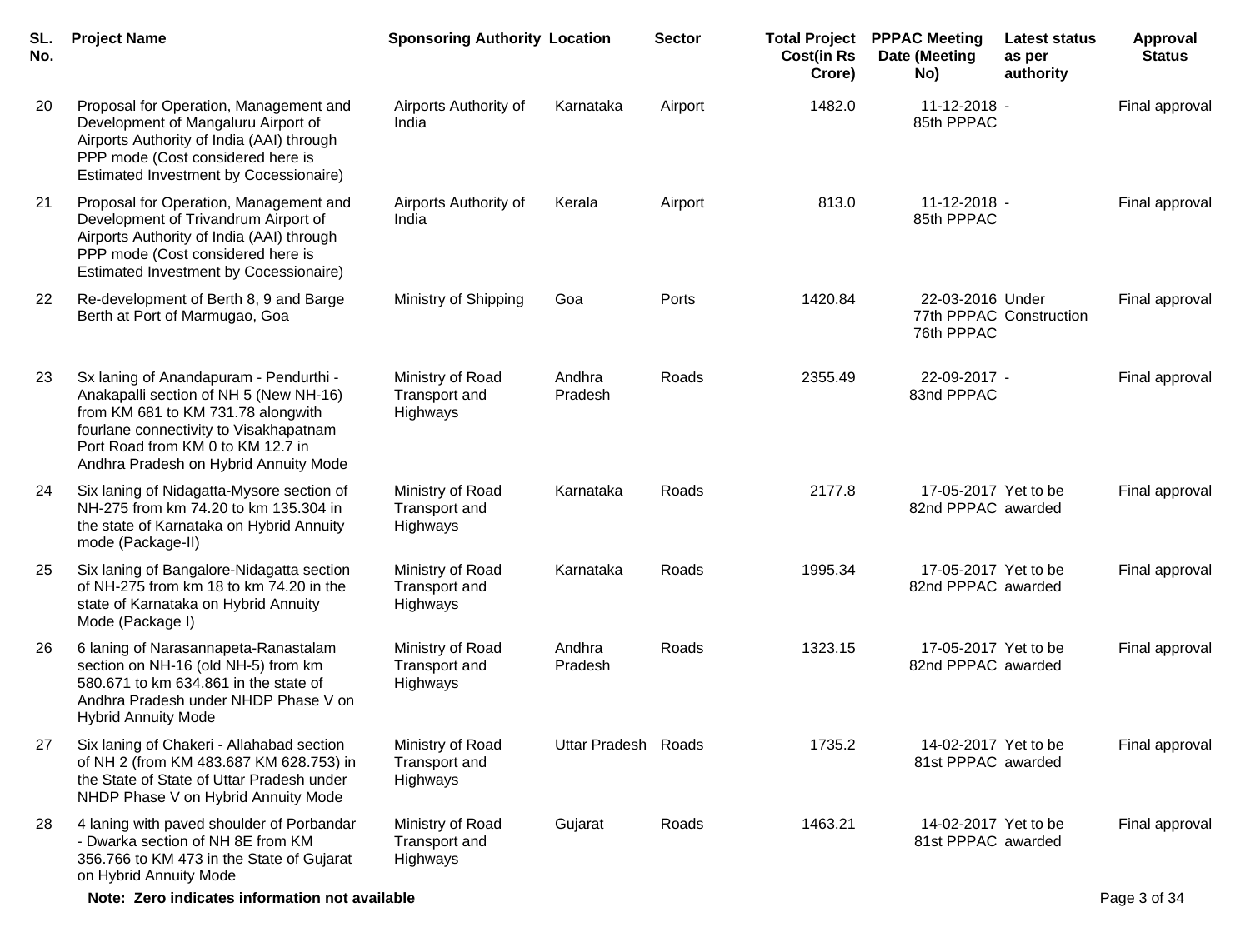| SL.<br>No. | <b>Project Name</b>                                                                                                                                                         | <b>Sponsoring Authority Location</b>                                           |                          | <b>Sector</b> | <b>Total Project</b><br><b>Cost(in Rs</b><br>Crore) | <b>PPPAC Meeting</b><br>Date (Meeting<br>No) | <b>Latest status</b><br>as per<br>authority                        | Approval<br><b>Status</b> |
|------------|-----------------------------------------------------------------------------------------------------------------------------------------------------------------------------|--------------------------------------------------------------------------------|--------------------------|---------------|-----------------------------------------------------|----------------------------------------------|--------------------------------------------------------------------|---------------------------|
| 29         | 4 laning of end of Pandoh bypass to<br>Takoli section of NH 21 from KM 221.305<br>to 242.00 KM under NHDP IVB in the State<br>of Himachal Pradesh on Hybrid Annuity<br>Mode | Ministry of Road<br>Transport and<br>Highways                                  | Himachal<br>Pradesh      | Roads         | 2485.93                                             | 14-02-2017 Yet to be<br>81st PPPAC awarded   |                                                                    | Final approval            |
| 30         | 4 laning of Solapur - Bijapur section of NH<br>13 from KM 0.00 to KM 110.542 in the<br>State of Maharashtra and Karnataka under<br>NHDP Phase III on DBFO (Toll) basis      | Ministry of Road<br>Transport and<br>Highways                                  | Multiple<br><b>State</b> | Roads         | 1576.79                                             | 14-02-2017 Yet to be<br>81st PPPAC awarded   |                                                                    | Final approval            |
| 31         | Four-laning of a section under NHDP-IV,<br>between Hubli - Hospet section of NH 63<br>from km 129+249 to km 267+000 in the<br>State of Karnataka on BOT (Toll) basis.       | Ministry of Road<br>Transport and<br>Highways                                  | Karnataka                | Roads         | 1293.19                                             | 16-07-2012 Pre-<br>53rd PPPAC construction   | Stage                                                              | Final approval            |
| 32         | Four laning with PSS of Aurangabad to<br>Yedshi section on NH 211 from km<br>100.000 to km 290.200 in the State of<br>Maharashtra on DBFOT pattern                          | Ministry of Road<br>Transport and<br>Highways                                  | Maharashtra              | Roads         | 1871.34                                             | 21-05-2013 Under<br>58th PPPAC Construction  |                                                                    | Final approval            |
| 33         | Six Laning of Handia Varanasi Section of<br>NH-2 from KM 713.146 to KM 785.544 in<br>the State of Uttar Pradesh under NHDP<br>Phase V on Hybrid Annuity Mode                | Ministry of Road<br>Transport and<br>Highways                                  | Uttar Pradesh Roads      |               | 2064.99                                             | 28-10-2016 Pre-<br>80th PPPAC construction   | Stage                                                              | Final approval            |
| 34         | Operation and Maintenance of Select<br>Areas of Ahmedabad Airport                                                                                                           | Ministry of Civil<br>Aviation                                                  | Gujarat                  | Airport       | 0.0                                                 | 28-10-2016 Yet to be<br>80th PPPAC awarded   |                                                                    | Final approval            |
| 35         | Operation and Maintenance of Select<br>Areas of Jaipur Airport                                                                                                              | Ministry of Civil<br>Aviation                                                  | Rajasthan                | Airport       | 0.0                                                 | 28-10-2016 Yet to be<br>80th PPPAC awarded   |                                                                    | Final approval            |
| 36         | Six Laning of Surat-Dahisar Section of<br>NH-8 (239 Km) in Gujarat and<br>Maharashtra                                                                                       | Ministry of Road<br>Transport and<br>Highways                                  | Maharashtra              | Roads         | 1405.57                                             |                                              | 11-05-2007 Operation and<br>10th PPPAC Maintenance<br><b>Stage</b> | Final approval            |
| 37         | Design, Engineering, Construction,<br>Finance and Maintenance of Jaipur<br>Reengus section of NH 11                                                                         | Ministry of Road<br>Transport and<br>Highways                                  | Rajasthan                | Roads         | 343.0                                               |                                              | 05-11-2007 Operation and<br>13th PPPAC Maintenance<br>Stage        | Final approval            |
| 38         | Four laning of Karaikkudi-<br>Ramanathapuram section of NH-210 (101<br>kms) in the State of Tamil Nadu under<br>NHDP Phase III on BOT basis.                                | Ministry of Road<br>Transport and<br>Highways                                  | <b>Tamil Nadu</b>        | Roads         | 599.41                                              | 30-04-2008 Under<br>14th PPPAC Construction  |                                                                    | Final approval            |
| 39         | Revitalisation of Old Mint Complex and<br>development of Tourism Infrastructure                                                                                             | Department of<br><b>Economic Affairs</b><br>(Currency and<br>Coinage Division) | <b>West Bengal</b>       | Touris<br>m   | 148.87                                              | 30-04-2008 -<br>14th PPPAC                   |                                                                    | Final approval            |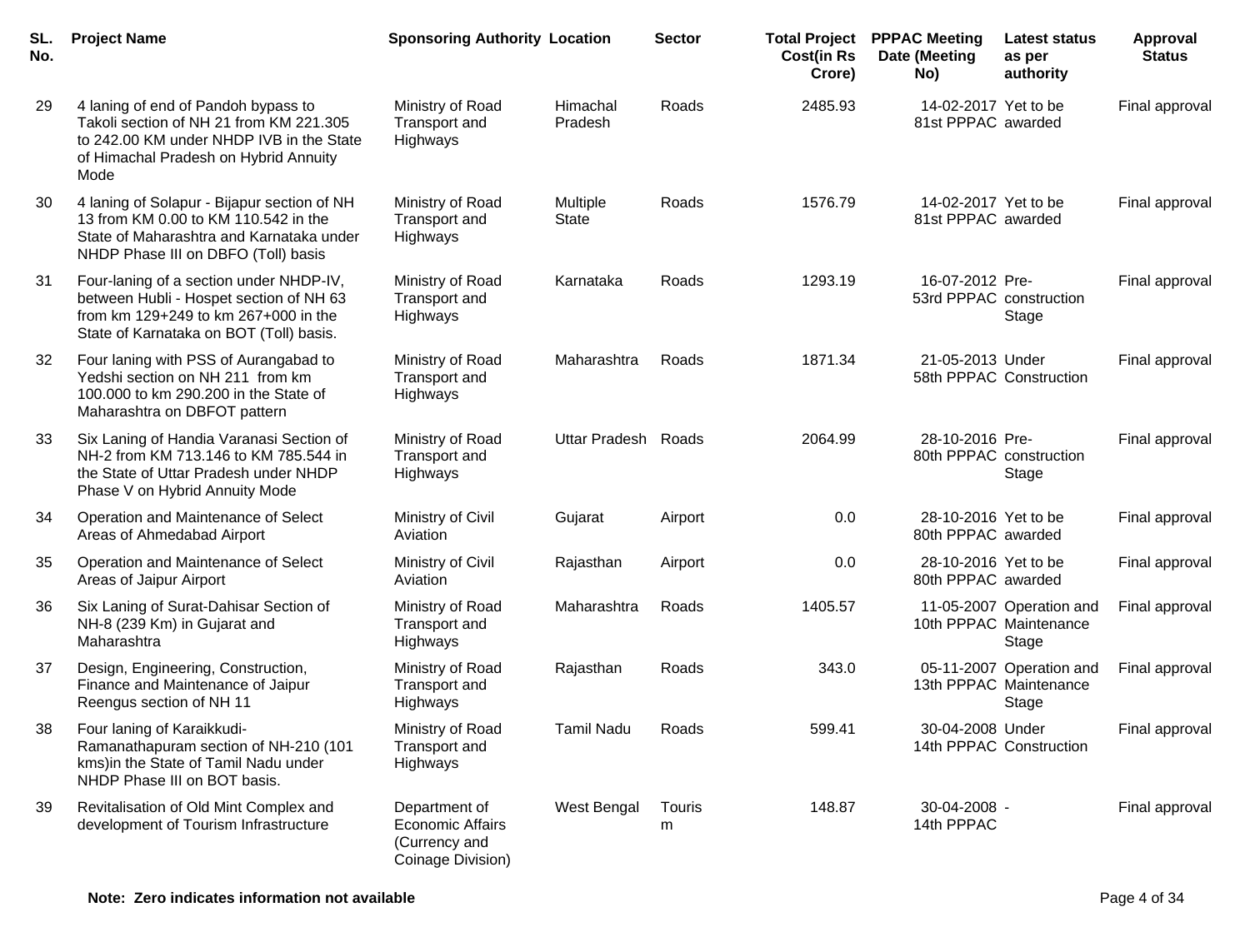| SL.<br>No. | <b>Project Name</b>                                                                                                                                                         | <b>Sponsoring Authority Location</b>                |                   | <b>Sector</b> | <b>Cost(in Rs</b><br>Crore) | <b>Total Project PPPAC Meeting</b><br>Date (Meeting<br>No) | <b>Latest status</b><br>as per<br>authority                 | Approval<br><b>Status</b> |
|------------|-----------------------------------------------------------------------------------------------------------------------------------------------------------------------------|-----------------------------------------------------|-------------------|---------------|-----------------------------|------------------------------------------------------------|-------------------------------------------------------------|---------------------------|
| 40         | Four laning of Khagaria-Bhaktiarpur<br>section of NH31 in the state of Bihar                                                                                                | Ministry of Road<br>Transport and<br>Highways       | <b>Bihar</b>      | Roads         | 1703.82                     | 04-08-2008 Under                                           | 16th PPPAC Construction                                     | Final approval            |
| 41         | Four/Six Laning of Gujarat/Maharashtra<br>Border-Surat-Hazira Port Section of NH 6<br>in the State of Gujarat under NHDP Phase<br>III on BOT (Toll) basis                   | Ministry of Road<br>Transport and<br>Highways       | Gujarat           | Roads         | 1509.1                      | 21-11-2008 Under                                           | 19th PPPAC Construction                                     | Final approval            |
| 42         | Mechanism of Coal Handling facilities and<br>upgradation of General Cargo Berth at<br>Outer Harbour of Visakhapatnam Port to<br>cater 200,000 DWT vessels on DBFOT<br>basis | Ministry of Shipping                                | Andhra<br>Pradesh | Ports         | 438.36                      |                                                            | 11-11-2009 Operation and<br>29th PPPAC Maintenance<br>Stage | Final approval            |
| 43         | Development of Standalone container<br>handling facility with a quay length of<br>300m towards North at Jahawar Lal Nehru<br><b>Port Trust</b>                              | Ministry of Shipping                                | Maharashtra       | Ports         | 600.08                      | 11-11-2009 Under                                           | 29th PPPAC Construction                                     | Final approval            |
| 44         | Development of Fourth Container<br>Terminal at Jawahar Lal Nehru Port Trust                                                                                                 | Ministry of Shipping                                | Maharashtra       | Ports         | 6700.0                      |                                                            | 11-11-2009 Operation and<br>29th PPPAC Maintenance<br>Stage | Final approval            |
| 45         | Two laning with pave shoulder on Raigarh<br>- Saraipalli from 3.800 to Km 90.460 on<br>NH 216 in the State of Chattisgarh                                                   | Ministry of Road<br>Transport and<br>Highways       | Chhattisgarh      | Roads         | 189.19                      | 10-02-2010 Under                                           | 31st PPPAC Construction                                     | Final approval            |
| 46         | Operations, Management and Maintenance<br>of Major Dhyan Chand National Stadium (<br>New Delhi) on PPP Basis                                                                | Ministry of Youth<br>Affairs and Sports<br>(MoYA&S) | Delhi             | Sports        | 0.0                         | 28-05-2010 -<br>36th PPPAC                                 |                                                             | In-principle<br>approval  |
| 47         | Two laning of Purnea-Khagaria section of<br>NH 31 in the State of Bihar under NHDP<br>Phase III on BOT (Annuity) basis                                                      | Ministry of Road<br>Transport and<br>Highways       | Bihar             | Roads         | 676.0                       |                                                            | 17-08-2010 Operation and<br>38th PPPAC Maintenance<br>Stage | Final approval            |
| 48         | Four laning of Beawar Pali Pindwara<br>Section of NH 14 from km 0 to km<br>244.120 in the State of Rajasthan under<br>NHDP Phase III on BOT(Toll) basis                     | Ministry of Road<br>Transport and<br>Highways       | Rajasthan         | Roads         | 2388.0                      |                                                            | 06-01-2011 Operation and<br>40th PPPAC Maintenance<br>Stage | Final approval            |
| 49         | Four-Laning of Bhavnagar-Veraval Section<br>of NH-8E in Gujarat under NHDP-IV on<br>BOT (Toll) basis                                                                        | Ministry of Road<br>Transport and<br>Highways       | Odisha            | Roads         | 2781.96                     | 56th PPPAC                                                 | 21-12-2012 Terminated                                       | Final approval            |
| 50         | Four laning of Guna to Biaora section of<br>NH 3 from Km 332.100 to Km 426.100 in<br>the state of Madhya Pradesh under NHDP<br>phase IV                                     | Ministry of Road<br>Transport and<br>Highways       | Madhya<br>Pradesh | Roads         | 1012.9                      | 20-03-2015 Under                                           | 71st PPPAC Construction                                     | Final approval            |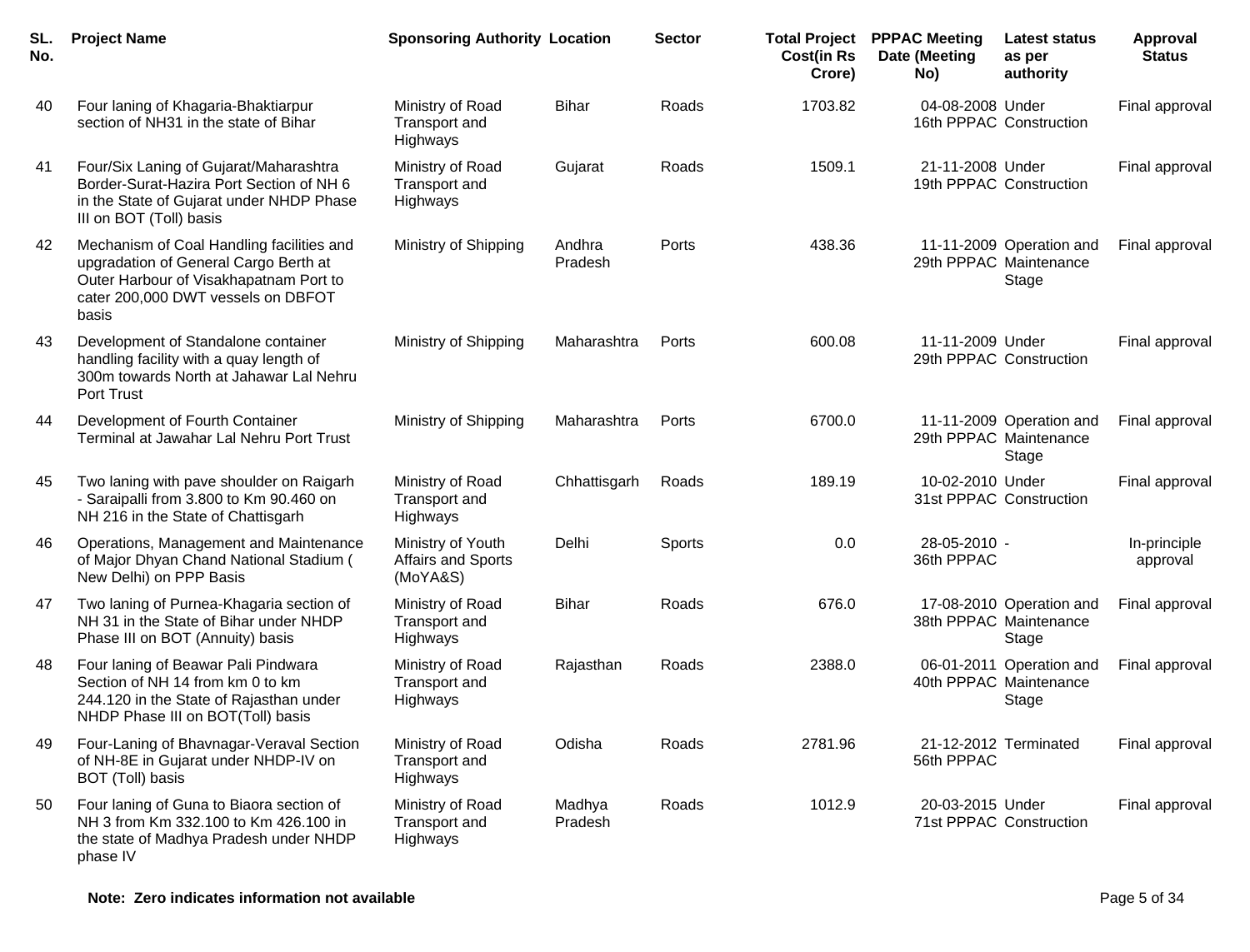| SL.<br>No. | <b>Project Name</b>                                                                                                                                                                                                                                   | <b>Sponsoring Authority Location</b>          |                   | <b>Sector</b> | <b>Cost(in Rs</b><br>Crore) | <b>Total Project PPPAC Meeting</b><br>Date (Meeting<br>No) | <b>Latest status</b><br>as per<br>authority                 | <b>Approval</b><br><b>Status</b> |
|------------|-------------------------------------------------------------------------------------------------------------------------------------------------------------------------------------------------------------------------------------------------------|-----------------------------------------------|-------------------|---------------|-----------------------------|------------------------------------------------------------|-------------------------------------------------------------|----------------------------------|
| 51         | Development of a multipurpose Berth and<br>a Mechanised Berth at Haldia Dock -II<br>(North), Haldia Dock Complex(HDC),<br>Kolkata Port Trust                                                                                                          | Ministry of Shipping                          | West Bengal       | Ports         | 821.4                       | 21-11-2012 Under                                           | 55th PPPAC Construction                                     | Final approval                   |
| 52         | Development of a multipurpose Berth and<br>a Mechanised Berth at Haldia Dock -II<br>(South), Haldia Dock Complex(HDC),<br>Kolkata Port Trust                                                                                                          | Ministry of Shipping                          | West Bengal       | Ports         | 886.1                       |                                                            | 21-11-2012 Operation and<br>55th PPPAC Maintenance<br>Stage | Final approval                   |
| 53         | Four-laning of Rohtak - Hisar Section of<br>NH-10 connecting to NH-71, in Haryana<br>under NHDP-III on BOT (Toll) basis                                                                                                                               | Ministry of Road<br>Transport and<br>Highways | Haryana           | Roads         | 959.25                      |                                                            | 21-12-2012 Operation and<br>56th PPPAC Maintenance<br>Stage | Final approval                   |
| 54         | Four-laning of Bhuban-Dubari-<br>Chandikhole section of NH-200 in Odisha<br>under NHDP-III on DBFOT (Toll) basis.                                                                                                                                     | Ministry of Road<br>Transport and<br>Highways | Odisha            | Roads         | 652.0                       |                                                            | 21-12-2012 Operation and<br>56th PPPAC Maintenance<br>Stage | Final approval                   |
| 55         | Four-laning a section between Khed-<br>Sinnar section of NH 50 from km 42 to km<br>177 in the State of Maharashtra under<br>NHDP-IV on BOT (Toll) basis.                                                                                              | Ministry of Road<br>Transport and<br>Highways | Maharashtra       | Roads         | 1348.2                      | 21-12-2012 Under                                           | 56th PPPAC Construction                                     | Final approval                   |
| 56         | Four-laning of Rewa-Sidhi section of NH-<br>75 E from km. 2.8 to km 83.4 in the State<br>of Madhya Pradesh under NH (O) on<br>DBFOT (Toll) basis                                                                                                      | Ministry of Road<br>Transport and<br>Highways | Madhya<br>Pradesh | Roads         | 627.87                      | 21-12-2012 Under                                           | 56th PPPAC Construction                                     | Final approval                   |
| 57         | Two-laning with Paved Side Shoulders of<br>Nagaur-Jodhpur section of NH-65 from<br>km 166.26 to km 296.07 in the State of<br>Rajasthan under NH (O) on DBFOT (Toll)<br>basis.                                                                         | Ministry of Road<br>Transport and<br>Highways | Rajasthan         | Roads         | 439.96                      | 21-12-2012 Under                                           | 56th PPPAC Construction                                     | Final approval                   |
| 58         | Four laning with PSS of a section between<br>Ghoshpukur- Falakata-Salsalabari Section<br>of NH 31D in the state of West Bengal on<br>BOT (Toll) basis under NHDP-II.                                                                                  | Ministry of Road<br>Transport and<br>Highways | West Bengal       | Roads         | 2212.0                      | 57th PPPAC                                                 | 22-02-2013 Terminated                                       | Final approval                   |
| 59         | Development of a new terminal termed as<br>the extension of the existing container<br>terminal, Outer Harbour, extending upto<br>the Eastern breakwaters, at<br>Visakhapatnam Port on Design Build,<br>Finance, Operate and Transfer (DBFOT)<br>basis | Ministry of Shipping                          | Andhra<br>Pradesh | Ports         | 633.11                      |                                                            | 22-02-2013 Operation and<br>57th PPPAC Maintenance<br>Stage | Final approval                   |
| 60         | Up-gradation of existing facilities of OB-<br>1, OB-2 at Outer Harbour (OH) and WQ-1                                                                                                                                                                  | Ministry of Shipping                          | Andhra<br>Pradesh | Ports         | 845.41                      | 22-02-2013 Under                                           | 57th PPPAC Construction                                     | Final approval                   |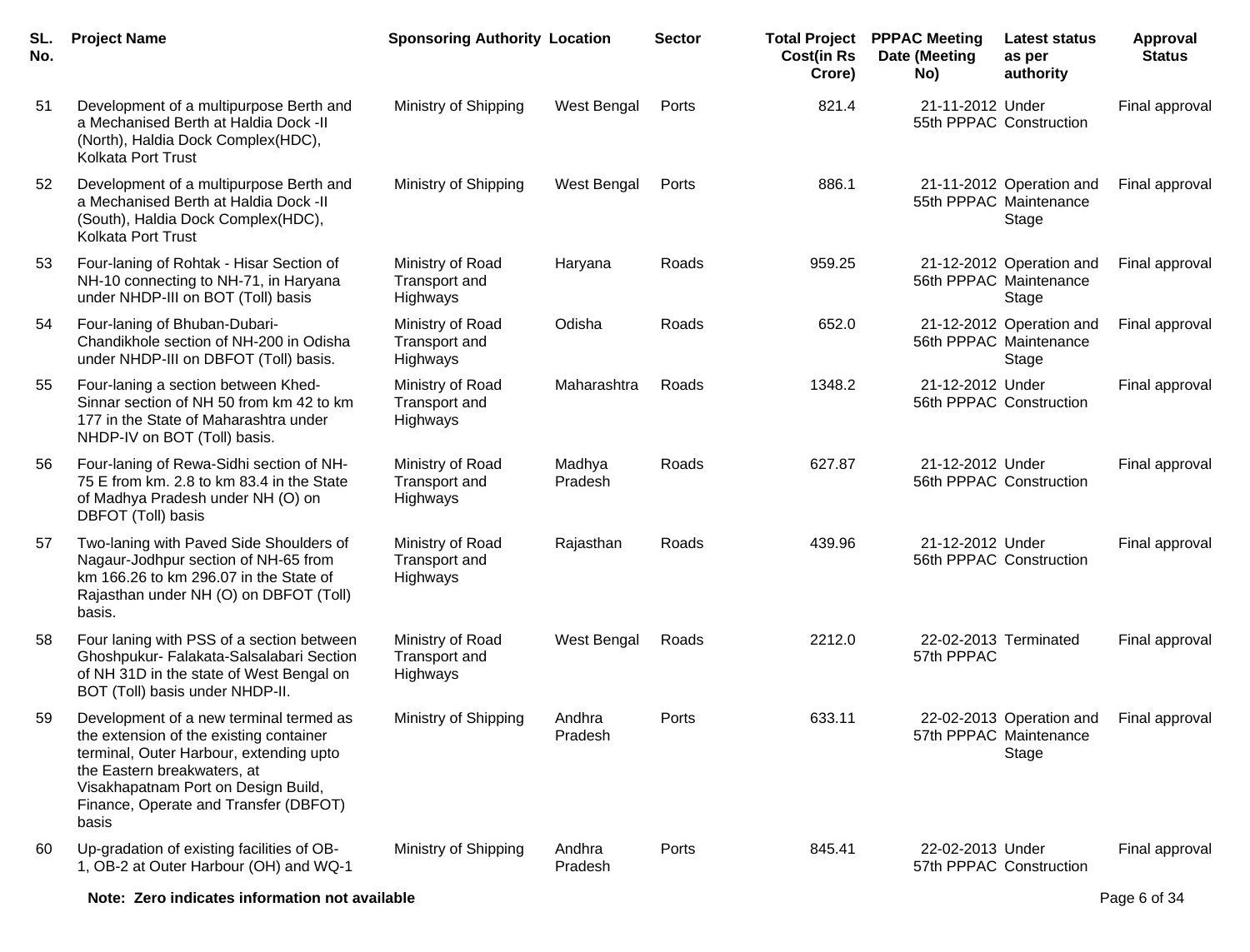| SL.<br>No. | <b>Project Name</b>                                                                                                                                                                                                                                                            | <b>Sponsoring Authority Location</b>          |                    | <b>Sector</b> | <b>Cost(in Rs</b><br>Crore) | <b>Total Project PPPAC Meeting</b><br>Date (Meeting<br>No) | <b>Latest status</b><br>as per<br>authority                 | Approval<br><b>Status</b> |
|------------|--------------------------------------------------------------------------------------------------------------------------------------------------------------------------------------------------------------------------------------------------------------------------------|-----------------------------------------------|--------------------|---------------|-----------------------------|------------------------------------------------------------|-------------------------------------------------------------|---------------------------|
|            | Berth at Inner Harbour (IH) of<br>Visakhapatnam Port for handling iron ore<br>cargo on DBFOT basis                                                                                                                                                                             |                                               |                    |               |                             |                                                            |                                                             |                           |
| 61         | Two laning with PSS a section, between<br>Kerala Border to Kollegal section of NH-<br>212 in the state of Karnataka on BOT (Toll)<br>basis under NHDP-IV                                                                                                                       | Ministry of Road<br>Transport and<br>Highways | Karnataka          | Roads         | 523.49                      | 22-02-2013 Under                                           | 57th PPPAC Construction                                     | Final approval            |
| 62         | Four laining with PSS of Kaithal to<br>Rajasthan Border section of NH 152/65<br>from km 33.250 to km 243.580 in the<br>State of Haryana under NHDP IV on BOT<br>(Toll) basis                                                                                                   | Ministry of Road<br>Transport and<br>Highways | Haryana            | Roads         | 1393.0                      | 21-05-2013 Under                                           | 58th PPPAC Construction                                     | Final approval            |
| 63         | Four laning with PSS of Solapur to Yedshi<br>section on NH 211 from km 0.000 to km<br>100.000 in the State of Maharashtra on<br><b>DBFOT</b> pattern                                                                                                                           | Ministry of Road<br>Transport and<br>Highways | Maharashtra        | Roads         | 972.5                       | 21-05-2013 Under                                           | 58th PPPAC Construction                                     | Final approval            |
| 64         | Two /Four laning with PSS of Gadu to<br>Dwaraka section on NH 8E from km<br>263.000 to km 473.000 in the State of<br>Gujarat on DBFOT pattern                                                                                                                                  | Ministry of Road<br>Transport and<br>Highways | Gujarat            | Roads         | 1528.72                     |                                                            | 21-05-2013 Operation and<br>58th PPPAC Maintenance<br>Stage | Final approval            |
| 65         | Six/ Eight laning of JNPT Port Road Project<br>ofn Mumbai JNPT Port Road Company Ltd.<br>(MJPRCL) from km 3.60 to km 27.27 at<br>NH 4B (A1 - E section), km 0.0 to km<br>4.492 at NH-4B (D-G section), km 5.3 to<br>km 14.85 on SH-54 and km 0.000 to km<br>6.200 on Amra Marg | Ministry of Road<br>Transport and<br>Highways | Maharashtra        | Roads         | 1822.0                      | 21-05-2013 Under                                           | 58th PPPAC Construction                                     | Final approval            |
| 66         | Four laning of PSS of Sangrur -<br>Punjab/Haryana border section of NH - 71<br>from km 181.805 (Sangrur) to km<br>238.695 (Punjab/Haryana border) in the<br>State of Punjab on BOT (Toll) basis under<br>NHDP - IV                                                             | Ministry of Road<br>Transport and<br>Highways | Punjab             | Roads         | 481.59                      |                                                            | 05-08-2013 Operation and<br>59th PPPAC Maintenance<br>Stage | Final approval            |
| 67         | Two laning of Zojila Tunnel of 14.083 km<br>length on NH - 1D in the State of Jammu<br>& Kashmir on BOT annuity basis                                                                                                                                                          | Ministry of Road<br>Transport and<br>Highways | Jammu &<br>Kashmir | Roads         | 9090.13                     | 05-08-2013 Under                                           | 59th PPPAC Construction                                     | Final approval            |
| 68         | Four laning with paved side shoulders of a<br>section betwwen Jharpokharia Baleshwar                                                                                                                                                                                           | Ministry of Road<br>Transport and<br>Highways | Odisha             | Roads         | 705.88                      | 31-10-2013 Under                                           | 60th PPPAC Construction                                     | Final approval            |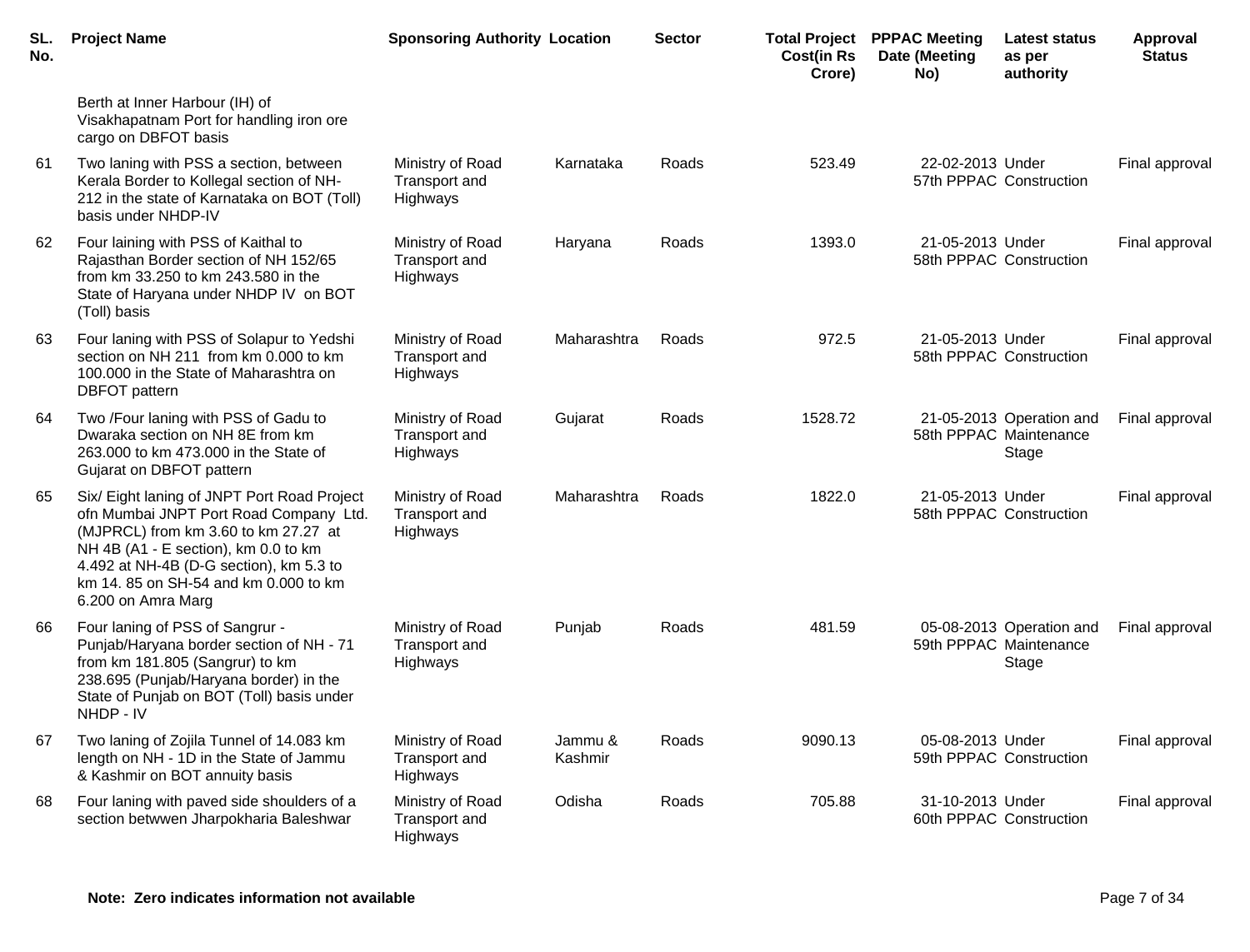| SL.<br>No. | <b>Project Name</b>                                                                                                                                                                                                                                     | <b>Sponsoring Authority Location</b>          |                          | <b>Sector</b> | <b>Cost(in Rs</b><br>Crore) | <b>Total Project PPPAC Meeting</b><br>Date (Meeting<br>No) | Latest status<br>as per<br>authority                        | Approval<br><b>Status</b> |
|------------|---------------------------------------------------------------------------------------------------------------------------------------------------------------------------------------------------------------------------------------------------------|-----------------------------------------------|--------------------------|---------------|-----------------------------|------------------------------------------------------------|-------------------------------------------------------------|---------------------------|
| 69         | Development of 4th Container at JNPT,<br>Nhava Seva near Mumbai in the State of<br>Maharashtra on DBFOT basis                                                                                                                                           | Ministry of Shipping                          | Maharashtra              | Ports         | 7915.0                      | 26-12-2013 Under                                           | 61st PPPAC Construction                                     | Final approval            |
| 70         | Development of Container Terminal at<br>Ennore Port, Tiruvallur District in the State<br>of Tamil Nadu                                                                                                                                                  | Ministry of Shipping                          | <b>Tamil Nadu</b>        | Ports         | 1270.0                      | 26-12-2013 Under                                           | 61st PPPAC Construction                                     | Final approval            |
| 71         | Development of Offshore Multipurpose<br>Cargo Berth at Mumbai Port in the State of<br>Maharashtra on DBFOT basis                                                                                                                                        | Ministry of Shipping                          | Maharashtra              | Ports         | 696.27                      | 26-12-2013 Pre-<br>61st PPPAC construction                 | Stage                                                       | Final approval            |
| 72         | Development of a Container Terminal at<br>Tuna Tekra in Kandla Port Kutch region in<br>the State of Gujarat on DBFOT basis                                                                                                                              | Ministry of Shipping                          | Gujarat                  | Ports         | 5991.71                     | 26-12-2013 Pre-                                            | 61st PPPAC construction<br>Stage                            | Final approval            |
| 73         | Development of a Container Terminal at<br>Diamond Harbour near Kolkota Port, in<br>the State of West Bengal on DBFOT basis                                                                                                                              | Ministry of Shipping                          | <b>West Bengal</b>       | Ports         | 1758.5                      | 26-12-2013 -<br>61st PPPAC                                 |                                                             | Final approval            |
| 74         | Two laning with paved shoulder from km<br>0.000 to km7.950 (Katni Bypass) & km<br>4.600 to km 245.000 of Katni - Shahdol<br>- Anooppur to MP/CG Border section on<br>NH-78 in the State of Madhya Pradesh on<br><b>DBFOT</b>                            | Ministry of Road<br>Transport and<br>Highways | Madhya<br>Pradesh        | Roads         | 811.47                      |                                                            | 26-12-2013 Operation and<br>61st PPPAC Maintenance<br>Stage | Final approval            |
| 75         | Two laning with paved shoulder of<br>Jabalpur - Mandala - Chilpi section from<br>km 3/4 to km 192.400 of NH-12A in the<br>State of Madhya Pradesh on DBFOT basis<br>under NHDP - IV                                                                     | Ministry of Road<br>Transport and<br>Highways | Madhya<br>Pradesh        | Roads         | 811.74                      | 17-01-2014 Under<br>62nd PPPAC Construction                |                                                             | Final approval            |
| 76         | Four laning of Ambala - Kaithal section of<br>NH-65 including Ambala Bypass in the<br>State of Haryana on BOT (Toll) project on<br>DBFOT (Toll) basis under NHDP Phase II                                                                               | Ministry of Road<br>Transport and<br>Highways | Haryana                  | Roads         | 878.0                       | 17-01-2014 Under<br>62nd PPPAC Construction                |                                                             | Final approval            |
| 77         | Widening and Strengthening of Bikaner -<br>Phalodi section of NH - 15 to 4 lane from<br>km 4.200 to km 55.250 and two lane with<br>paved shoulder from km 55.250 ot km<br>163.500 under NHDP - Phase IV on BOT<br>(Toll) mode in the state of Rajasthan | Ministry of Road<br>Transport and<br>Highways | Rajasthan                | Roads         | 822.9                       | 27-02-2014 Under                                           | 63rd PPPAC Construction                                     | Final approval            |
| 78         | Development of additional liquid bulk<br>terminal at Jawaharlal Nehru Port (JNPT)                                                                                                                                                                       | Ministry of Shipping                          | Maharashtra              | Ports         | 2496.0                      | 27-02-2014 -<br>63rd PPPAC                                 |                                                             | Final approval            |
| 79         | Delhi - Meerut Expressway and other<br>connecting roads including 6/8 laning of                                                                                                                                                                         | Ministry of Road<br>Transport and             | Multiple<br><b>State</b> | Roads         | 6571.01                     | 27-02-2014 Under                                           | 63rd PPPAC Construction                                     | Final approval            |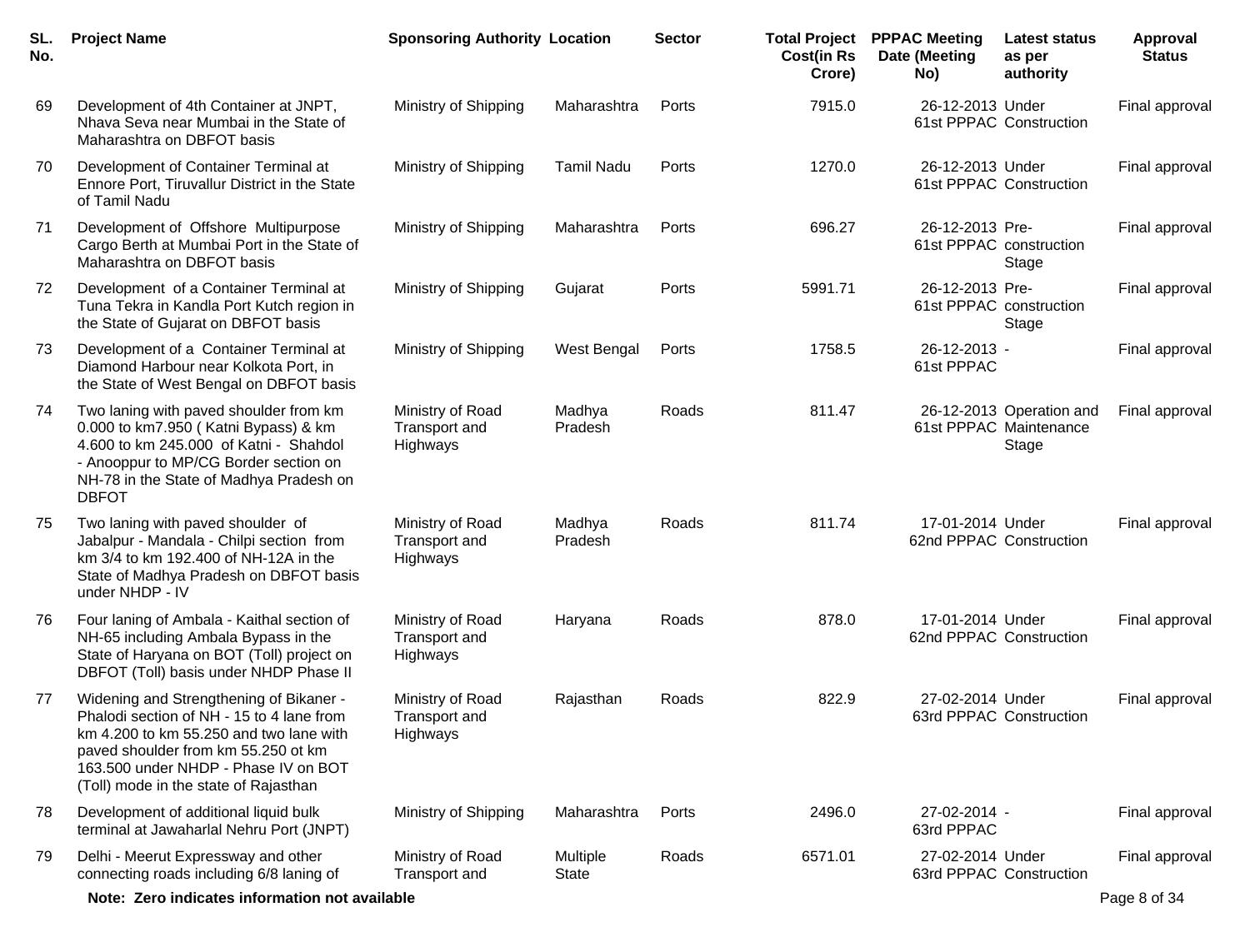| SL.<br>No. | <b>Project Name</b>                                                                                                                                                                                                                                                                   | <b>Sponsoring Authority Location</b>          |                          | <b>Sector</b> | <b>Total Project</b><br><b>Cost(in Rs</b><br>Crore) | <b>PPPAC Meeting</b><br>Date (Meeting<br>No) | <b>Latest status</b><br>as per<br>authority                 | <b>Approval</b><br><b>Status</b> |
|------------|---------------------------------------------------------------------------------------------------------------------------------------------------------------------------------------------------------------------------------------------------------------------------------------|-----------------------------------------------|--------------------------|---------------|-----------------------------------------------------|----------------------------------------------|-------------------------------------------------------------|----------------------------------|
|            | NH-24 from km 0.000 to km 49.23, NH-<br>58 from km 6.800 to km52.528 and NH-<br>235 from km 0.360 to km 8.800 on<br>DBFOT (Toll) basis in the State of Delhi<br>and Uttar Pradesh (Total Lengt                                                                                        | Highways                                      |                          |               |                                                     |                                              |                                                             |                                  |
| 80         | Four laning of Sultanpur-Varanasi Section<br>of NH-56 from km 134.700 to km<br>271.300 in the State of Uttar Pradesh<br>under NHDP - IV on DBFOT (Toll) basis.                                                                                                                        | Ministry of Road<br>Transport and<br>Highways | Uttar Pradesh Roads      |               | 1778.0                                              | 27-02-2014 Under                             | 63rd PPPAC Construction                                     | Final approval                   |
| 81         | Four-laning of Ghaghar Bridge (Indo Nepal<br>Border) to Varanasi section from Km<br>121.800 to Km 298.450 of NH 233 in the<br>State of Uttar Pradesh under NHDP IV on<br>BOT (Toll) basis                                                                                             | Ministry of Road<br>Transport and<br>Highways | Uttar Pradesh Roads      |               | 1954.29                                             |                                              | 27-02-2014 Operation and<br>63rd PPPAC Maintenance<br>Stage | Final approval                   |
| 82         | Four laning of Zirakpur to Patiala section<br>of NH 64 under VGF Scheme, length 50.70<br>km                                                                                                                                                                                           | Ministry of Road<br>Transport and<br>Highways | Punjab                   | Roads         | 536.25                                              | 27-02-2014 Under                             | 63rd PPPAC Construction                                     | Final approval                   |
| 83         | Four laning with PSS of Amritsar to<br>Bathinda section of NH - 15 from km<br>103.000 to km 287.500 in the State of<br>Punjab on BOT (Toll) basis under NHDP -<br>IV                                                                                                                  | Ministry of Road<br>Transport and<br>Highways | Punjab                   | Roads         | 1899.0                                              | 27-02-2014 Under                             | 63rd PPPAC Construction                                     | Final approval                   |
| 84         | Four-laning a section between Yadgiri-<br>Warangal section of NH 202 from km<br>54.000 to km 150.000 in the State of<br>Andhra Pradesh under NHDP-IV on BOT<br>(Toll) basis                                                                                                           | Ministry of Road<br>Transport and<br>Highways | Andhra<br>Pradesh        | Roads         | 1123.17                                             | 28-04-2014 Pre-<br>64th PPPAC construction   | Stage                                                       | Final approval                   |
| 85         | Four-laning of Chutmalpur-Ganeshpur<br>section of NH-72A from Km 0.000 (Km<br>22.825 of NH-73) to Km 17.900 &<br>Roorkee-Chutmalpur-Saharanpur-<br>Yamunanagar (UP/Haryana Border) Section<br>of NH-73 from Km 0.000 (Km 167.800 of<br>NH-58) to Km 86.855in the State of<br>Uttarakh | Ministry of Road<br>Transport and<br>Highways | Multiple<br><b>State</b> | Roads         | 1390.0                                              | 09-06-2014 Under                             | 65th PPPAC Construction                                     | Final approval                   |
| 86         | Four laning of Mohania - Ara section of<br>NH -30 (KM 0.000 to KM 116.700) in the<br>State of Bihar on DBFOT (Toll) basis                                                                                                                                                             | Ministry of Road<br>Transport and<br>Highways | <b>Bihar</b>             | Roads         | 917.0                                               | 09-06-2014 -<br>65th PPPAC                   |                                                             | Final approval                   |
| 87         | Four laning of Rajauli - Bakhtiyarpur<br>section of NH -31 in the State of Bihar on<br>DBFOT (Toll) basis                                                                                                                                                                             | Ministry of Road<br>Transport and<br>Highways | <b>Bihar</b>             | Roads         | 847.1                                               | 09-06-2014 Under                             | 65th PPPAC Construction                                     | Final approval                   |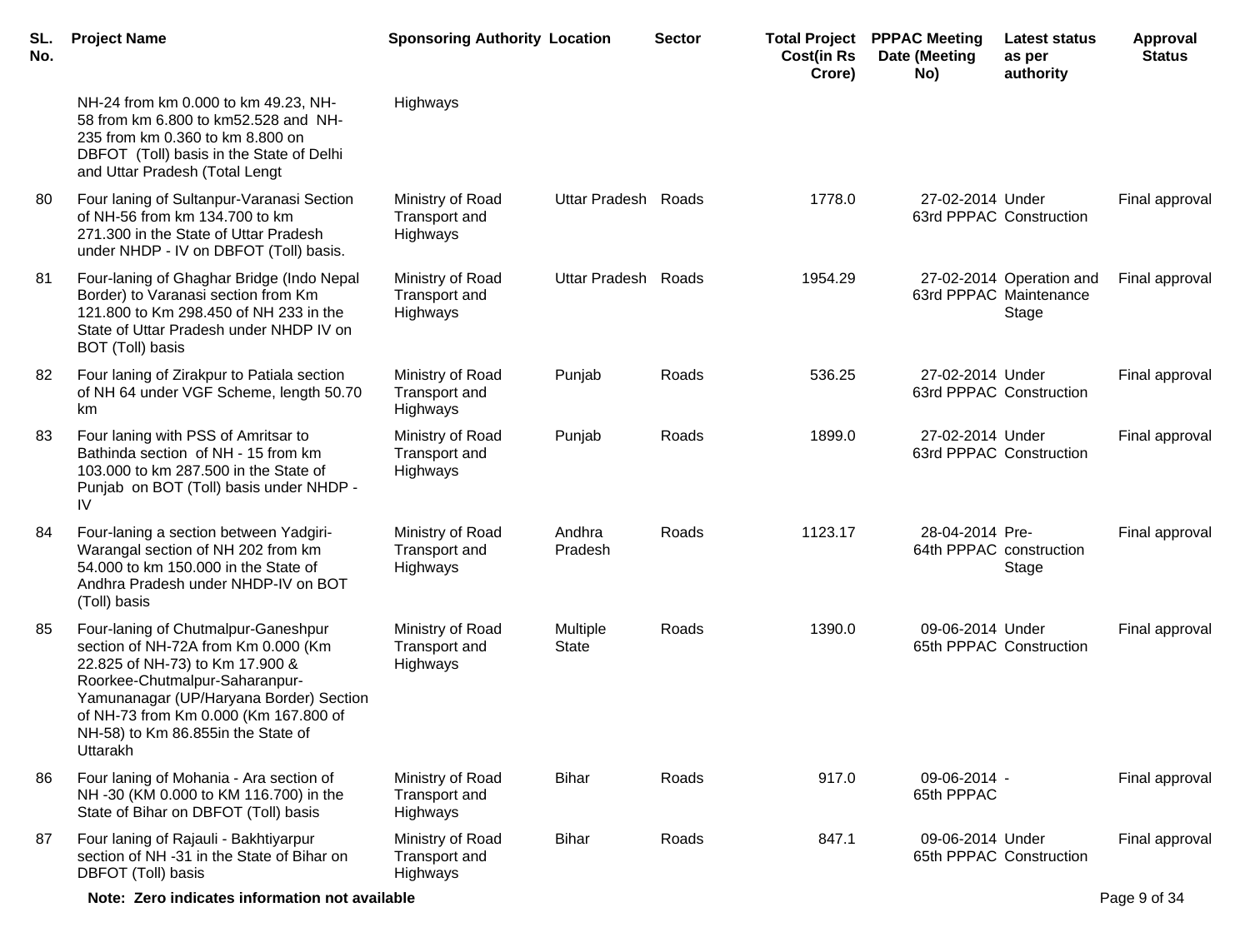| SL.<br>No. | <b>Project Name</b>                                                                                                                                                                 | <b>Sponsoring Authority Location</b>                 |                          | <b>Sector</b> | <b>Total Project</b><br><b>Cost(in Rs</b><br>Crore) | <b>PPPAC Meeting</b><br>Date (Meeting<br>No) | <b>Latest status</b><br>as per<br>authority | Approval<br><b>Status</b> |
|------------|-------------------------------------------------------------------------------------------------------------------------------------------------------------------------------------|------------------------------------------------------|--------------------------|---------------|-----------------------------------------------------|----------------------------------------------|---------------------------------------------|---------------------------|
| 88         | Four laning of Nagina Kashipur Section of<br>NH 74 from KM 71.614 to KM 170.407<br>under NHDP IV                                                                                    | Ministry of Road<br><b>Transport and</b><br>Highways | Multiple<br><b>State</b> | Roads         | 1099.0                                              | 31-07-2014 Under                             | 66th PPPAC Construction                     | Final approval            |
| 89         | Four laning of Lucknow-Sultanpur Section<br>of NH 56 from KM 11.5 to KM 135 under<br>NHDP IV                                                                                        | Ministry of Road<br>Transport and<br>Highways        | <b>Uttar Pradesh</b>     | Roads         | 1276.0                                              | 31-07-2014 Under                             | 66th PPPAC Construction                     | Final approval            |
| 90         | Four laning of Singhara-Bhinjhabal Section<br>of NH6 from KM 310.806 to KM 414.982<br>under NHDP IV                                                                                 | Ministry of Road<br><b>Transport and</b><br>Highways | Odisha                   | Roads         | 1045.0                                              | 31-07-2014 Under                             | 66th PPPAC Construction                     | Final approval            |
| 91         | Six laning of Handia- Varanasi from km<br>713.146 to km 785.544 under NHDP-V                                                                                                        | Ministry of Road<br><b>Transport and</b><br>Highways | Uttar Pradesh Roads      |               | 2356.16                                             | 27-11-2014 Pre-                              | 67th PPPAC construction<br>Stage            | Final approval            |
| 92         | Eastern Peripheral Expressway (NH No.<br>$NE-II)$                                                                                                                                   | Ministry of Road<br>Transport and<br>Highways        | Haryana                  | Roads         | 4489.0                                              | 27-11-2014 Under                             | 67th PPPAC Construction                     | Final approval            |
| 93         | Six laning of Chandikhole - Baleshwar<br>section of NH 5 from NH 62.00 and km<br>199.141 in the state of Orissa                                                                     | Ministry of Road<br><b>Transport and</b><br>Highways | Odisha                   | Roads         | 2176.71                                             | 27-11-2014 -<br>67th PPPAC                   |                                             | Final approval            |
| 94         | Four/six laning of Raipur-Bilaspur section<br>of NH 200 from km 0.000 to km 127.650<br>in the State of Chhattisgarh under NHDP<br>Phase IV B on BoT (Toll) basis                    | Ministry of Road<br>Transport and<br>Highways        | Chhattisgarh             | Roads         | 1548.88                                             | 23-12-2014 Pre-                              | 68th PPPAC construction<br>Stage            | Final approval            |
| 95         | Six laning of Chakeri-Allahabad section of<br>NH-2 from km 483.687 to km 630.0<br>under NHDP Phase-V on BOT (Toll) basis.                                                           | Ministry of Road<br>Transport and<br>Highways        | <b>Uttar Pradesh</b>     | Roads         | 1661.6                                              | 23-12-2014 -<br>68th PPPAC                   |                                             | Final approval            |
| 96         | Four laning of Hospet-Chitradurga section<br>of NH-13 from km 299.000 to km<br>418.600 in the state of Karnataka under<br>NHDP Phase IV B on BoT (Toll) basis                       | Ministry of Road<br>Transport and<br>Highways        | Karnataka                | Roads         | 1388.0                                              | 22-01-2015 Under                             | 69th PPPAC Construction                     | Final approval            |
| 97         | Six laning of Agra-Etawah Section of NH 2<br>from Km 199/660 to km 323.525 on BoT<br>(Toll) in the state of Uttar Pradesh under<br>NHDP Phase V.                                    | Ministry of Road<br><b>Transport and</b><br>Highways | Uttar Pradesh Roads      |               | 1650.2                                              | 18-02-2015 Under                             | 70th PPPAC Construction                     | Final approval            |
| 98         | Fourl laning of Solapur - Bijapur section<br>of NH 13, under NHDP Phase III from km<br>0.000 to 110.542 in the States of<br>Maharashtra and Karnataka on BOT (Toll)<br><b>Basis</b> | Ministry of Road<br>Transport and<br>Highways        | Maharashtra              | Roads         | 1377.54                                             | 18-02-2015 Under                             | 70th PPPAC Construction                     | Final approval            |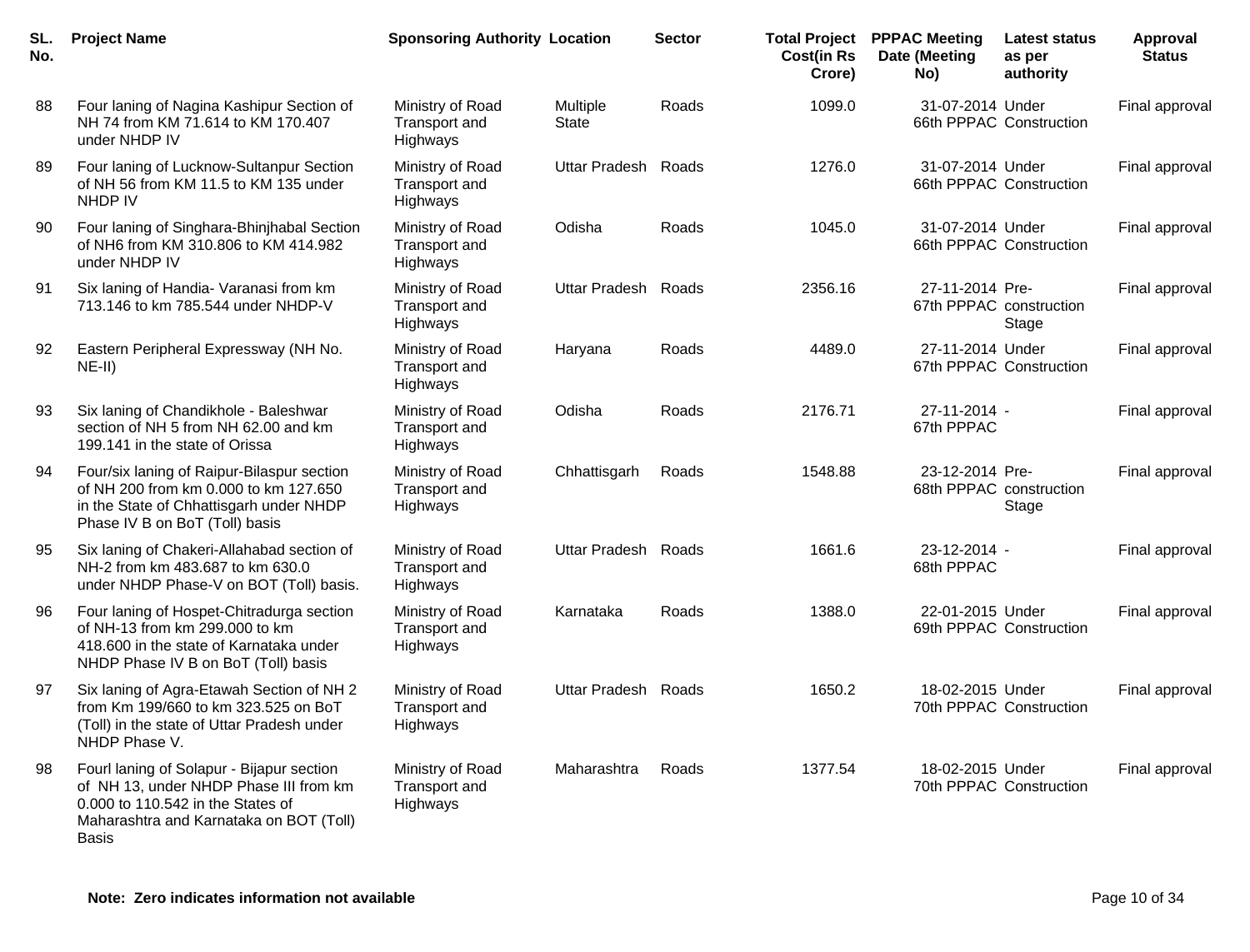| SL.<br>No. | <b>Project Name</b>                                                                                                                                      | <b>Sponsoring Authority Location</b>          |                     | <b>Sector</b> | <b>Cost(in Rs</b><br>Crore) | <b>Total Project PPPAC Meeting</b><br>Date (Meeting<br>No) | Latest status<br>as per<br>authority | Approval<br><b>Status</b> |
|------------|----------------------------------------------------------------------------------------------------------------------------------------------------------|-----------------------------------------------|---------------------|---------------|-----------------------------|------------------------------------------------------------|--------------------------------------|---------------------------|
| 99         | Eight laning of Mukarba Chowk to Panipat<br>of NH 1 (DEL-HRY)                                                                                            | Ministry of Road<br>Transport and<br>Highways | Haryana             | Roads         | 2128.72                     | 18-02-2015 Under<br>70th PPPAC Construction                |                                      | Final approval            |
| 100        | Four laning of Biora - Dewas section of<br>NH-3 from Km 426.100 to Km 566.450 in<br>the state of Madhya Pradesh under NHDP<br>phase IV                   | Ministry of Road<br>Transport and<br>Highways | Madhya<br>Pradesh   | Roads         | 1583.79                     | 20-03-2015 Under<br>71st PPPAC Construction                |                                      | Final approval            |
| 101        | Four laning of Cuttack-Augul section of<br>NH-42 from km 0.000 to 112.000 in the<br>state of Orissa under NHDP Phase IV B on<br>BoT (Toll) basis         | Ministry of Road<br>Transport and<br>Highways | Odisha              | Roads         | 1462.5                      | 10-04-2015 -<br>72nd PPPAC                                 |                                      | Final approval            |
| 102        | Four laning of Amravati to Chikhli Section<br>of NH-6 from Km 166,00 to Km 360,00 in<br>the state of Maharashtra under NHDP<br>Phase IV                  | Ministry of Road<br>Transport and<br>Highways | Maharashtra         | Roads         | 2288.18                     | 10-04-2015 Pre-<br>72nd PPPAC construction                 | Stage                                | Final approval            |
| 103        | Four laning of fagne to Gujarat-<br>Maharashtra Border section of NH 6 from<br>Km 510.00 to Km 650.79 in the state of<br>Maharashtra under NHDP Phase IV | Ministry of Road<br>Transport and<br>Highways | Maharashtra         | Roads         | 1885.74                     | 10-04-2015 Under<br>72nd PPPAC Construction                |                                      | Final approval            |
| 104        | Mechanization of EQ 1,2,3 Berths at<br>Paradip Port on BOT basis under PPP Mode                                                                          | Ministry of Shipping                          | Odisha              | Ports         | 1412.76                     | 11-06-2015 Pre-<br>73rd PPPAC construction                 | Stage                                | Final approval            |
| 105        | Final Approval for Six laning of<br>Aurangabad to Bihar/ Jharkhand Border<br>section of NH-2 from Km 180.00 to Km<br>249.320                             | Ministry of Road<br>Transport and<br>Highways | <b>Bihar</b>        | Roads         | 1005.52                     | 15-10-2015 Yet to be<br>74th PPPAC awarded                 |                                      | Final approval            |
| 106        | Final Approval for Six laning of Bihar/<br>Jharkhand Border (Chordaha) to Barwa<br>Adda section of NH-2 from Km 249.320<br>to Km 400.132                 | Ministry of Road<br>Transport and<br>Highways | Jharkhand           | Roads         | 2768.68                     | 15-10-2015 Yet to be<br>74th PPPAC awarded                 |                                      | Final approval            |
| 107        | Setting Up of Floating Storage and<br>Regasification Unit in Mumbai Harbour on<br><b>DBFOT Basis</b>                                                     | Ministry of Shipping                          | Maharashtra         | Ports         | 2690.0                      | 29-12-2015 -<br>75th PPPAC                                 |                                      | Final approval            |
| 108        | Four laning of Chikhali to Fagne Section of<br>NH-6 from Km. 360.000 to Km. 510.000<br>in the State of Maharashtra on DBFOT<br>Basis under NHDP Phase IV | Ministry of Road<br>Transport and<br>Highways | Maharashtra         | Roads         | 2005.02                     | 02-02-2016 Yet to be<br>76th PPPAC awarded                 |                                      | Final approval            |
| 109        | Two Laning of proposed Shimla Bypass<br>(Kaithalighat to Shimla Section) of NH-22<br>under NHDP Phase III on Hybrid Annuity                              | Ministry of Road<br>Transport and<br>Highways | Himachal<br>Pradesh | Roads         | 1160.68                     | 02-02-2016 Pre-<br>76th PPPAC construction                 | Stage                                | Final approval            |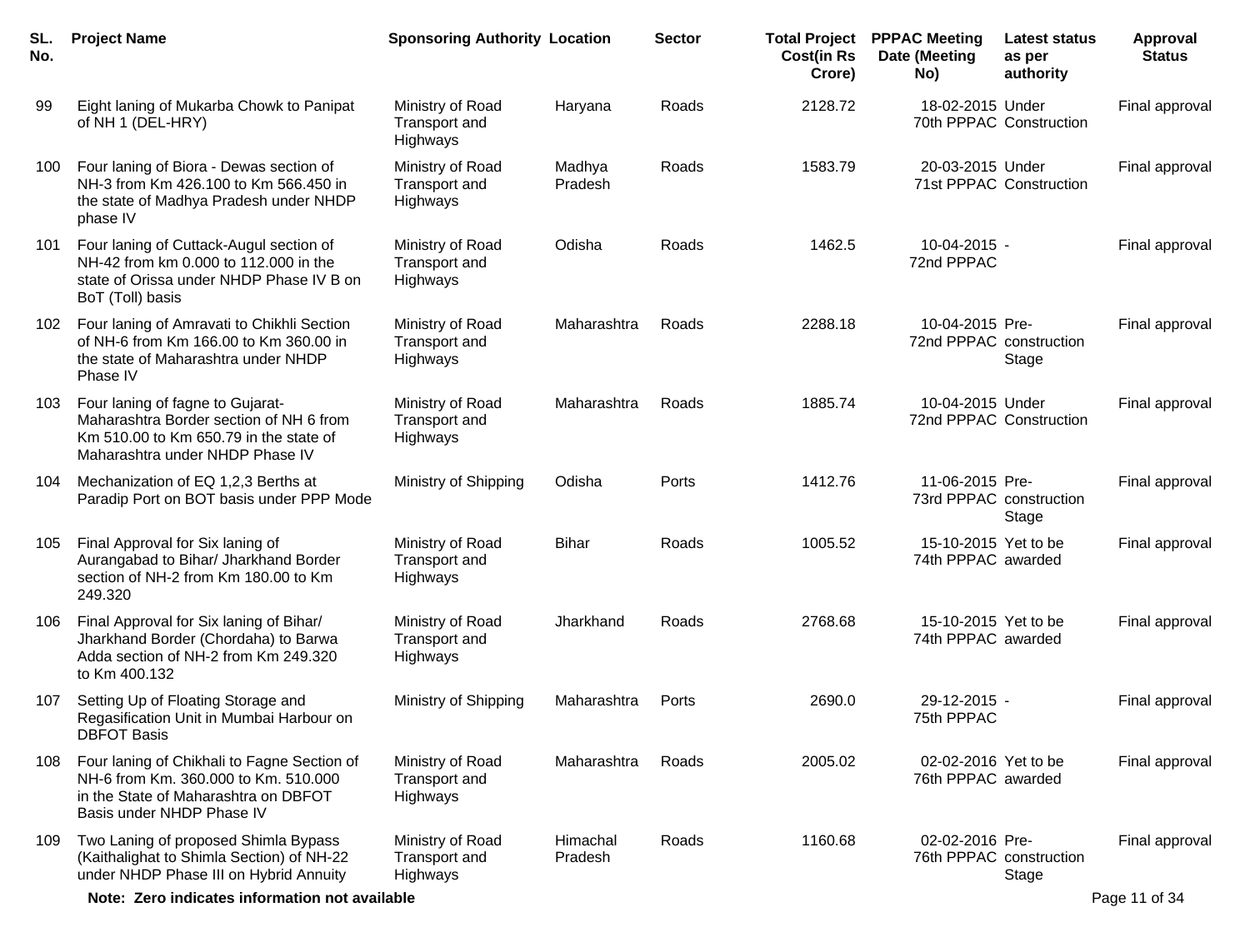| SL.<br>No. | <b>Project Name</b>                                                                                                                                                                                                                                                                                                                                                                                                                       | <b>Sponsoring Authority Location</b>          |                     | <b>Sector</b> | <b>Total Project</b><br><b>Cost(in Rs</b><br>Crore) | <b>PPPAC Meeting</b><br>Date (Meeting<br>No) | Latest status<br>as per<br>authority                        | Approval<br><b>Status</b> |
|------------|-------------------------------------------------------------------------------------------------------------------------------------------------------------------------------------------------------------------------------------------------------------------------------------------------------------------------------------------------------------------------------------------------------------------------------------------|-----------------------------------------------|---------------------|---------------|-----------------------------------------------------|----------------------------------------------|-------------------------------------------------------------|---------------------------|
|            | Mode                                                                                                                                                                                                                                                                                                                                                                                                                                      |                                               |                     |               |                                                     |                                              |                                                             |                           |
| 110        | Eight/Six Laning of Delhi Meerut<br>Expressway from Km. 8.360 to Km.<br>27.740 (UP Border to Dasna) oh NH-24 on<br>Hybrid Annuity Mode (Package II)                                                                                                                                                                                                                                                                                       | Ministry of Road<br>Transport and<br>Highways | Uttar Pradesh Roads |               | 1376.51                                             | 02-02-2016 Under                             | 76th PPPAC Construction                                     | Final approval            |
| 111        | Four Laning of Lucknow Sultanpur Section<br>of NH-56 on Hybrid Annuity Mode                                                                                                                                                                                                                                                                                                                                                               | Ministry of Road<br>Transport and<br>Highways | Uttar Pradesh Roads |               | 1638.44                                             | 02-02-2016 Under                             | 76th PPPAC Construction                                     | Final approval            |
| 112        | Four laning of Chikli to Fagne Section of<br>NH-6 from Km 360.00 to Km 510.00                                                                                                                                                                                                                                                                                                                                                             | Ministry of Road<br>Transport and<br>Highways | Maharashtra         | Roads         | 1852.5                                              | 10-04-2015<br>72th PPPAC                     |                                                             | Final approval            |
| 113        | Two laning with paved shoulder / Four<br>laning of Tamil Nadu / Karnataka Border<br>to Bangalore section of NH-209 from km<br>266.530 to km 458.52 in the State of<br>Karnataka under NHDP Ph IV on DBFOT<br>(Toll) basis                                                                                                                                                                                                                 | Ministry of Road<br>Transport and<br>Highways | Karnataka           | Roads         | 693.04                                              |                                              | 17-01-2014 Operation and<br>62nd PPPAC Maintenance<br>Stage | Final approval            |
| 114        | Four laning of Kazhakkuttam to Mukkola<br>section in the State of Kerala                                                                                                                                                                                                                                                                                                                                                                  | Ministry of Road<br>Transport and<br>Highways | Kerala              | Roads         | 577.95                                              | 17-01-2014 Under<br>62nd PPPAC Construction  |                                                             | Final approval            |
| 115        | Four Laning Aurangabad to Telwadi<br>Section of NH - 211 from Km. 290.200 to<br>376.000 in the State of Maharashtra under<br>the NHDP Phase IV on DBFOT (Toll) Basis                                                                                                                                                                                                                                                                      | Ministry of Road<br>Transport and<br>Highways | Maharashtra         | Roads         | 1252.19                                             | 22-03-2016 Yet to be<br>77th PPPAC awarded   |                                                             | Final approval            |
| 116        | Six Laning of Kharar to Ludhiana Section<br>of NH - 95 (New NH - 05) from Kharar<br>Km. 10+185 to Samrala Chowk Ludhiana<br>Km. 86+199 in the State of Punjab under<br>NHDP Phase V on Hybrid Annuity Mode                                                                                                                                                                                                                                | Ministry of Road<br>Transport and<br>Highways | Punjab              | Roads         | 1388.34                                             | 22-03-2016 Under                             | 77th PPPAC Construction                                     | Final approval            |
|            | 117 Construction of New Link (NH-133B) from<br>Km. 0.000 (Km. 200.87 of Sahibganj<br>Bypass) in Jharkhand to Km. 15.885<br>(Junction of NH-133B and 131A on<br>Manihanri Bypass) and construction of<br>Manihari Bypass from Km. 0.000 (Junction<br>of NH-133B and 131A on Manihari<br>Bypass) to Km. 6.000 near Naranpur of<br>NH-131A in the State of Bihar including 4<br>Lane Ganga Bridge on Hybrid Annuity<br>Mode under NH(0thers) | Ministry of Road<br>Transport and<br>Highways | Multiple<br>State   | Roads         | 1905.55                                             | 13-06-2016 Yet to be<br>79th PPPAC awarded   |                                                             | Final approval            |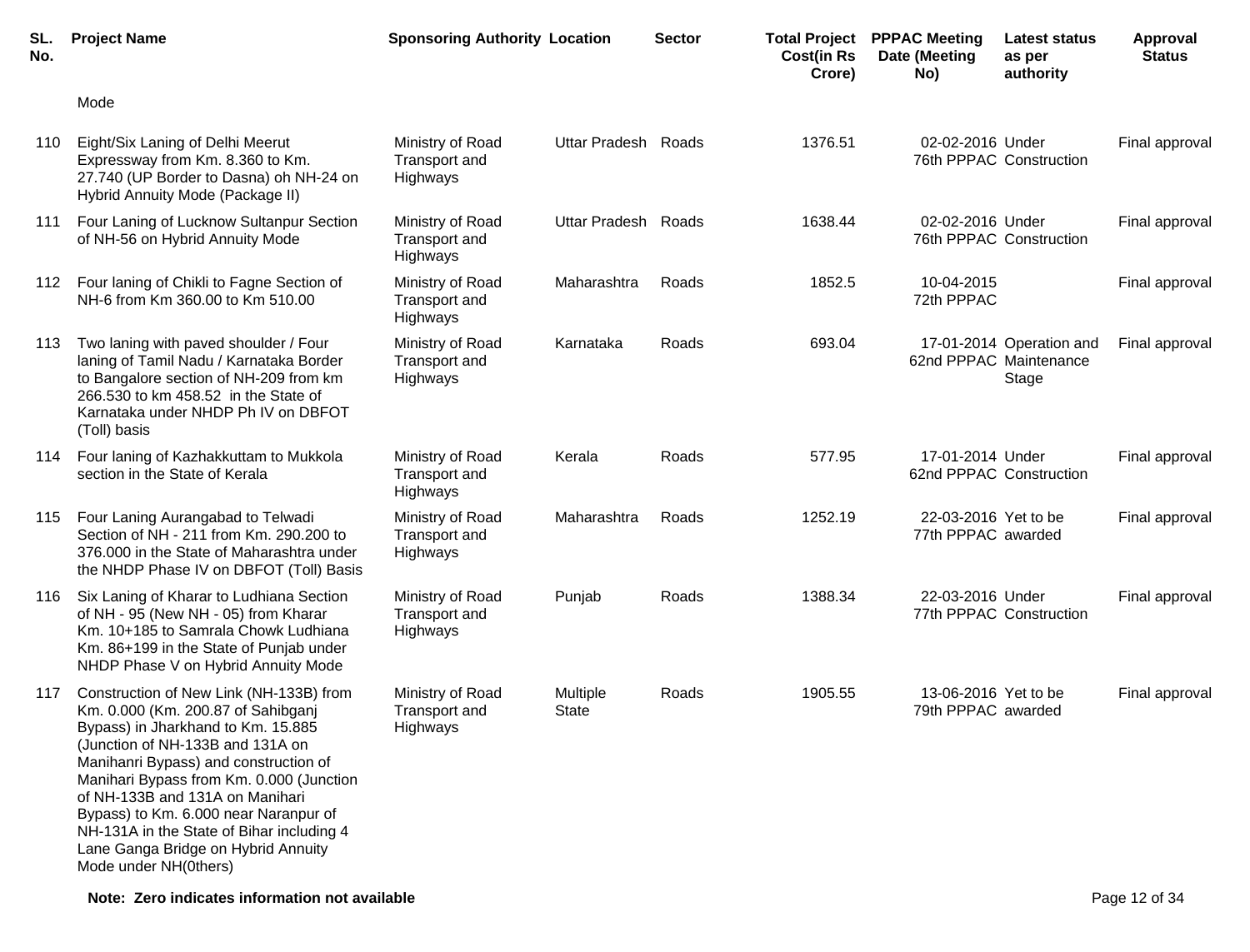| SL.<br>No. | <b>Project Name</b>                                                                                                                                                                                                                                                                                                                                                                                                                                  | <b>Sponsoring Authority Location</b>          |                   | <b>Sector</b> | <b>Cost(in Rs</b><br>Crore) | <b>Total Project PPPAC Meeting</b><br>Date (Meeting<br>No) | Latest status<br>as per<br>authority                        | <b>Approval</b><br><b>Status</b> |
|------------|------------------------------------------------------------------------------------------------------------------------------------------------------------------------------------------------------------------------------------------------------------------------------------------------------------------------------------------------------------------------------------------------------------------------------------------------------|-----------------------------------------------|-------------------|---------------|-----------------------------|------------------------------------------------------------|-------------------------------------------------------------|----------------------------------|
| 118        | Construction and Upgradation of NH-<br>131A from Km. 34.578 near Narenpur to<br>Km. 81.000 near Purnea to 4 Lane<br>standard in thew State of Bihar on Hybrid<br>Annuity Model under NH(0)<br>Funding (Package II)                                                                                                                                                                                                                                   | Ministry of Road<br>Transport and<br>Highways | <b>Bihar</b>      | Roads         | 1160.65                     | 22-03-2016 Yet to be<br>77th PPPAC awarded                 |                                                             | Final approval                   |
| 119        | Construction of New Link (NH-133B) from<br>Km. 0.000 (Km. 200.87 of Sahibganj<br>Bypass) in Jharkhand to Km. 15.885<br>(Junction of NH-133B and 131A on<br>Manihanri Bypass) and construction of<br>Manihari Bypass from Km. 0.000 (Junction<br>of NH-133B and 131A on Manihari<br>Bypass) to Km. 6.000 near Naranpur of<br>NH-131A in the State of Bihar including 4<br>Lane Ganga Bridge on Hybrid Annuity<br>Mode under NH(0) funding (Package I) | Ministry of Road<br>Transport and<br>Highways | Multiple<br>State | Roads         | 1905.55                     | 22-03-2016 Yet to be<br>77th PPPAC awarded                 |                                                             | Final approval                   |
| 120        | Four Laning of Rimuli Roxy Rajamunda<br>Section of NH 215 from Km 163 to Km<br>269 in the State of Orissa under NHDP<br>Phase IIIA on BOT Basis.                                                                                                                                                                                                                                                                                                     | Ministry of Road<br>Transport and<br>Highways | Odisha            | Roads         | 654.0                       | 05-11-2007 Under                                           | 13th PPPAC Construction                                     | Final approval                   |
| 121        | Design Construction, Finance, Operation<br>and maintenance of Hyderabad-<br>Vijayawada section including Design,<br>Engineering Finance, Consttruction of<br>additional Two Laning/future Six Laning<br>of NH 9 in the State of Andhra Pradesh<br>(km 40 to km 160)                                                                                                                                                                                  | Ministry of Road<br>Transport and<br>Highways | Andhra<br>Pradesh | Roads         | 968.0                       |                                                            | 05-11-2007 Operation and<br>13th PPPAC Maintenance<br>Stage | Final approval                   |
| 122        | Design Construction, Finance, Operation<br>and maintenance of Hyderabad-<br>Vijayawada section including Design,<br>Engineering Finance, Construction of<br>additional Two Laning/future Six Laning<br>of NH 9 in the State of Andhra Pradesh<br>(km 160 to km 221.5)                                                                                                                                                                                | Ministry of Road<br>Transport and<br>Highways | Andhra<br>Pradesh | Roads         | 492.0                       | 05-11-2007 Under                                           | 13th PPPAC Construction                                     | Final approval                   |
| 123        | Four Laning of Panikoili-Rimuli Section of<br>NH 215 under NHDP Phase III, length 163<br>km                                                                                                                                                                                                                                                                                                                                                          | Ministry of Road<br>Transport and<br>Highways | Odisha            | Roads         | 1410.0                      | 17-08-2010 Under                                           | 38th PPPAC Construction                                     | Final approval                   |
| 124        | <b>Construction of Container Terminal at</b><br>Ennore Port in Tamil Nadu on BOT basis                                                                                                                                                                                                                                                                                                                                                               | Ministry of Shipping                          | <b>Tamil Nadu</b> | Ports         | 1407.0                      | 13-01-2009 Under                                           | 22nd PPPAC Construction                                     | Final approval                   |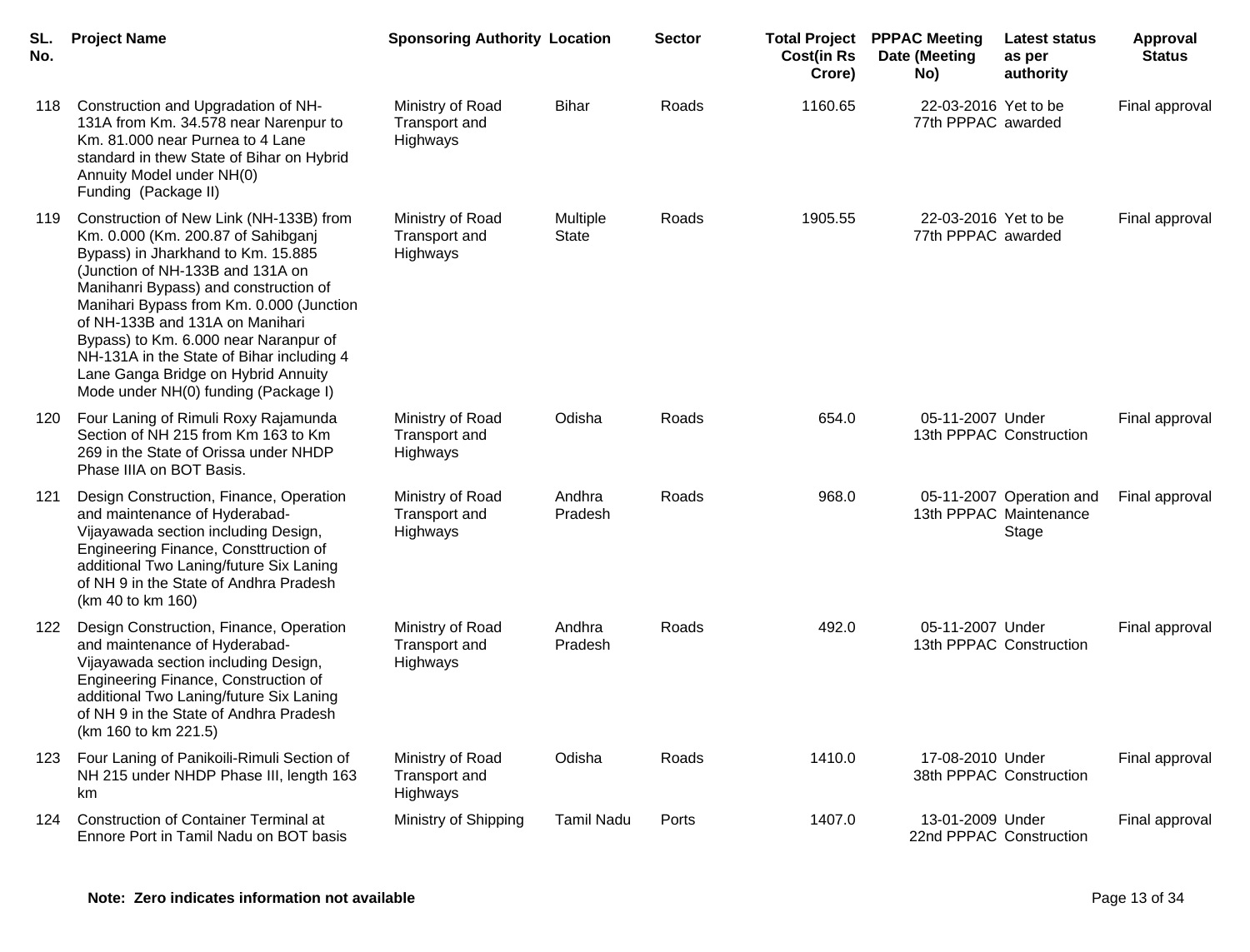| SL.<br>No. | <b>Project Name</b>                                                                                                                   | <b>Sponsoring Authority Location</b>          |                   | <b>Sector</b> | <b>Total Project</b><br><b>Cost(in Rs</b><br>Crore) | <b>PPPAC Meeting</b><br>Date (Meeting<br>No) | Latest status<br>as per<br>authority                        | Approval<br><b>Status</b> |
|------------|---------------------------------------------------------------------------------------------------------------------------------------|-----------------------------------------------|-------------------|---------------|-----------------------------------------------------|----------------------------------------------|-------------------------------------------------------------|---------------------------|
| 125        | Development of 13th to 16th<br>Multipurpose Cargo (other than<br>Liquid/Container) Berths at Kandla Port<br>basis                     | Ministry of Shipping                          | Gujarat           | Ports         | 440.0                                               | 08-11-2006 Under                             | 5th PPPAC Construction                                      | In-principle<br>approval  |
| 126        | Setting up of Iron ore handling facilities<br>on BOT basis at New Mangalore Port                                                      | Ministry of Shipping                          | Karnataka         | Ports         | 119.66                                              | 29-08-2006 Under                             | 2nd PPPAC Construction                                      | In-principle<br>approval  |
| 127        | Four laning of Hyderabad-Yadgiri section<br>of NH 202 in the State of Andhra Pradesh<br>under NHDP Phase III on BOT basis             | Ministry of Road<br>Transport and<br>Highways | Andhra<br>Pradesh | Roads         | 514.91                                              |                                              | 09-07-2009 Operation and<br>25th PPPAC Maintenance<br>Stage | Final approval            |
| 128        | Development of Container Terminal at<br>New Mangalore Port on BOT basis                                                               | Ministry of Shipping                          | Karnataka         | Ports         | 275.82                                              | 06-01-2010 -<br>30th PPPAC                   |                                                             | Final approval            |
| 129        | Four/Six lanning of Patna - Bakhtiyarpur<br>section from Km 176.60 to Km 230 of NH<br>30 in the State of Bihar                        | Ministry of Road<br>Transport and<br>Highways | Bihar             | Roads         | 600.54                                              |                                              | 10-02-2010 Operation and<br>31st PPPAC Maintenance<br>Stage | Final approval            |
| 130        | Two laning with paved shoulder from<br>Kozhikode - Muthanga section of NH 212<br>in Kerala                                            | Ministry of Road<br>Transport and<br>Highways | Kerala            | Roads         | 365.23                                              | 22-02-2010<br>32th PPPAC                     |                                                             | Final approval            |
| 131        | Development of the Kadarpur NCR<br>Housing Cluster for CPMF on BOT (Annuity<br>Basis)                                                 | Ministry of Home<br>Affairs                   | Haryana           | Housin<br>g   | 907.92                                              | 21-06-2010 -<br>37th PPPAC                   |                                                             | Final approval            |
| 132        | Development of the Jallandhar (Punjab)<br>Housing Cluster on BOT (Annuity basis)                                                      | Ministry of Home<br>Affairs                   | Punjab            | Housin<br>g   | 243.2                                               | 21-06-2010 -<br>37th PPPAC                   |                                                             | Final approval            |
| 133        | Development of the Kathgodam<br>(Uttarakhand) Housing Cluster on BOT<br>(Annuity basis)                                               | Ministry of Home<br>Affairs                   | Uttrakhand        | Housin<br>g   | 531.61                                              | 21-06-2010 -<br>37th PPPAC                   |                                                             | Final approval            |
| 134        | Development of the Assam -1 Housing<br>Cluster on BOT (Annuity Basis)                                                                 | Ministry of Home<br>Affairs                   | Assam             | Housin<br>g   | 476.67                                              | 21-06-2010 -<br>37th PPPAC                   |                                                             | Final approval            |
| 135        | Development of the Assam -2 Housing<br>Cluster on BOT (Annuity Basis)                                                                 | Ministry of Home<br>Affairs                   | Assam             | Housin<br>g   | 329.19                                              | 21-06-2010 -<br>37th PPPAC                   |                                                             | Final approval            |
| 136        | Four laning of Barasat-Krishnagar section<br>of NH 34 in the State of West Bengal under<br>NHDP Phase III on BOT (Annuity) basis      | Ministry of Road<br>Transport and<br>Highways | West Bengal       | Roads         | 886.73                                              | 17-08-2010 Under                             | 38th PPPAC Construction                                     | Final approval            |
| 137        | Four laining of Gomti - Chauraha -<br>Udaipur Section of NH - 8, km 177.000 to<br>km 260. 10 under NHDP - IV A on BOT<br>(Toll) Basis | Ministry of Road<br>Transport and<br>Highways | Rajasthan         | Roads         | 942.95                                              |                                              | 13-12-2011 Operation and<br>48th PPPAC Maintenance<br>Stage | Final approval            |
| 138        | Four/Two-laning of Baharagora to<br>Sambalpur Section from km 200.00 to                                                               | Ministry of Road<br>Transport and             | Odisha            | Roads         | 1948.64                                             |                                              | 28-09-2012 Operation and<br>54th PPPAC Maintenance          | Final approval            |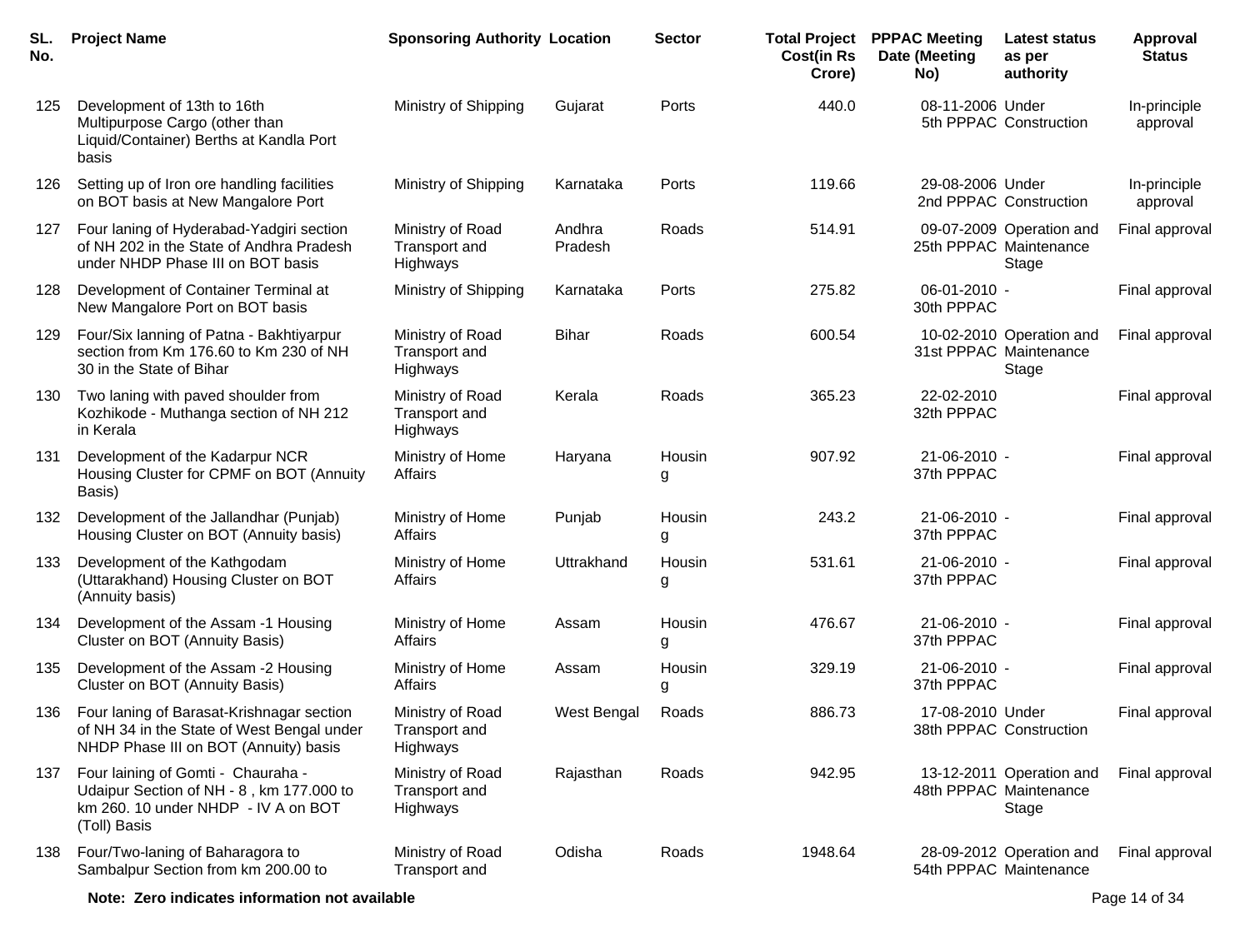| SL.<br>No. | <b>Project Name</b>                                                                                                                                                                                                         | <b>Sponsoring Authority Location</b>                |           | <b>Sector</b> | <b>Total Project</b><br><b>Cost(in Rs</b><br>Crore) | <b>PPPAC Meeting</b><br>Date (Meeting<br>No) | <b>Latest status</b><br>as per<br>authority                | Approval<br><b>Status</b> |
|------------|-----------------------------------------------------------------------------------------------------------------------------------------------------------------------------------------------------------------------------|-----------------------------------------------------|-----------|---------------|-----------------------------------------------------|----------------------------------------------|------------------------------------------------------------|---------------------------|
|            | 566.000 Section of NH-6 in the State of<br>Orissa under NHDP, IV on BOT (Toll) basis                                                                                                                                        | Highways                                            |           |               |                                                     |                                              | Stage                                                      |                           |
| 139        | Four laning of Phagwara-Rupnagar of NH-<br>344A in Punjab on Hybrid Annuity Mode<br>(total 80.82 KM)                                                                                                                        | Ministry of Road<br>Transport and<br>Highways       | Punjab    | Roads         | 1169.61                                             | 25-04-2016 Under                             | 78th PPPAC Construction                                    | Final approval            |
| 140        | Operations, Management and Maintenance<br>of Shyama Prasad Mukherjee Swimming<br>Pool Complex (New Delhi) on PPP Basis                                                                                                      | Ministry of Youth<br>Affairs and Sports<br>(MoYA&S) | Delhi     | Sports        | 0.0                                                 | 28-05-2010<br>36th PPPAC                     |                                                            | In-principle<br>approval  |
| 141        | Operations, Management and Maintenance<br>of Dr. Karni Singh Shooting Ranges (New<br>Delhi) on PPP Basis                                                                                                                    | Ministry of Youth<br>Affairs and Sports<br>(MoYA&S) | Delhi     | Sports        | 0.0                                                 | 28-05-2010 -<br>36th PPPAC                   |                                                            | In-principle<br>approval  |
| 142        | Operations, Management and Maintenance<br>of Jawaharlal Nehru Stadium (New Delhi)<br>on PPP Basis                                                                                                                           | Ministry of Youth<br>Affairs and Sports<br>(MoYA&S) | Delhi     | Sports        | 0.0                                                 | 28-05-2010 -<br>36th PPPAC                   |                                                            | In-principle<br>approval  |
| 143        | Operations, Management and Maintenance<br>of Indira Gandhi Sports Complex (New<br>Delhi) on PPP Basis                                                                                                                       | Ministry of Youth<br>Affairs and Sports<br>(MoYA&S) | Delhi     | Sports        | 0.0                                                 | 28-05-2010 -<br>36th PPPAC                   |                                                            | In-principle<br>approval  |
| 144        | Six/Four Laning of Delhi - Haryana Border<br>to Rohtak Section of NH-10 from Km<br>29.70 to Km 87.00 including construction<br>of Bahadurgarh and Rohtak Bypasses in<br>Haryana under NHDP Phase IIIA                       | Ministry of Road<br>Transport and<br>Highways       | Haryana   | Roads         | 486.0                                               | 11-10-2006 Under                             | 3rd PPPAC Construction                                     | Final approval            |
| 145        | <b>Construction of Access Controlled</b><br>Highways from Km. 10/0 to Km. 29/5 of<br>Bangolore section of NH-4 in the state of<br>Karnataka on BOT basis                                                                    | Ministry of Road<br>Transport and<br>Highways       | Karnataka | Roads         | 380.0                                               |                                              | 01-11-2006 Operation and<br>4th PPPAC Maintenance<br>Stage | Final approval            |
| 146        | Four Laning of Nelamangala Junction on<br>NH-4 with NH-48 to Devihalli in the state<br>of Karnataka under NHDP phase III A on<br><b>BOT</b> basis                                                                           | Ministry of Road<br>Transport and<br>Highways       | Karnataka | Roads         | 441.0                                               |                                              | 01-11-2006 Operation and<br>4th PPPAC Maintenance<br>Stage | Final approval            |
| 147        | Widening of Existing Two Lane<br>carriageway to Four/Six lane divided<br>carriageway configuration of Bangalore -<br>Hoskate - Mulbagal section of NH-4 in the<br>state of Karnataka under NHDP phase III A<br>on BOT basis | Ministry of Road<br>Transport and<br>Highways       | Karnataka | Roads         | 565.0                                               |                                              | 01-11-2006 Operation and<br>4th PPPAC Maintenance<br>Stage | Final approval            |
| 148        | Four Laning of Devilalli Hassan Section of<br>NH-48 in the state of Karnataka under<br>NHDP phase III A on BOT basis                                                                                                        | Ministry of Road<br>Transport and<br>Highways       | Karnataka | Roads         | 440.0                                               |                                              | 01-11-2006 Operation and<br>4th PPPAC Maintenance<br>Stage | Final approval            |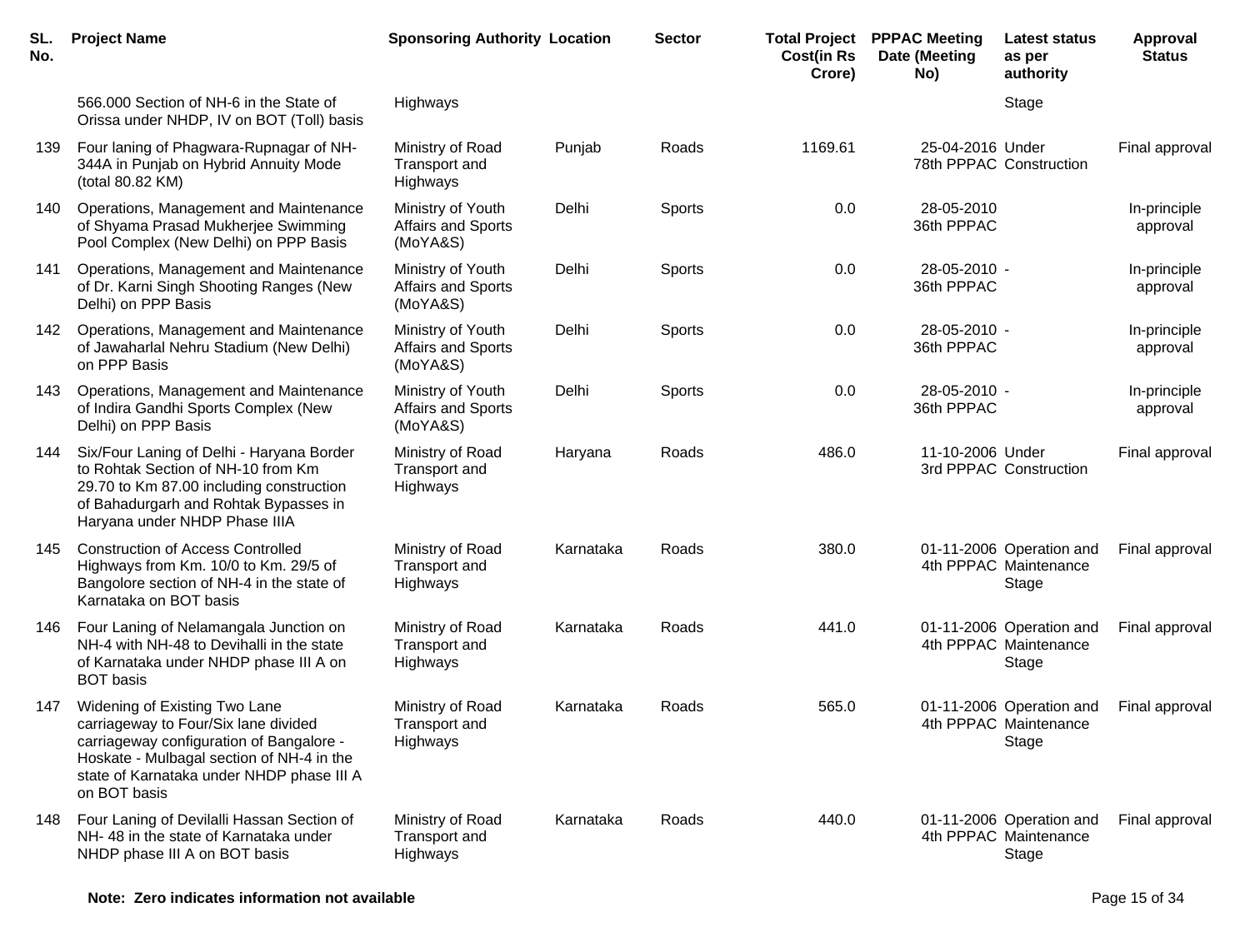| SL.<br>No. | <b>Project Name</b>                                                                                                                                                                 | <b>Sponsoring Authority Location</b>                 |                     | <b>Sector</b> | <b>Cost(in Rs</b><br>Crore) | <b>Total Project PPPAC Meeting</b><br>Date (Meeting<br>No) | <b>Latest status</b><br>as per<br>authority                | Approval<br><b>Status</b> |
|------------|-------------------------------------------------------------------------------------------------------------------------------------------------------------------------------------|------------------------------------------------------|---------------------|---------------|-----------------------------|------------------------------------------------------------|------------------------------------------------------------|---------------------------|
| 149        | Four Laning from Junction of NH-68 with<br>NH-7 near Salem to Junction of NH-68<br>with NH-45 near Ulundrupet in the state<br>of Tamil Nadu under NHDP Phase III A on<br><b>BOT</b> | Ministry of Road<br>Transport and<br>Highways        | <b>Tamil Nadu</b>   | Roads         | 941.0                       |                                                            | 01-11-2006 Operation and<br>4th PPPAC Maintenance<br>Stage | Final approval            |
| 150        | Four Laning from Trichy city of NH-45 to<br>Dindigul on NH-45 in the state of Tamil<br>Nadu under NHDP Phase III A on BOT basis                                                     | Ministry of Road<br>Transport and<br>Highways        | <b>Tamil Nadu</b>   | Roads         | 576.0                       |                                                            | 01-11-2006 Operation and<br>4th PPPAC Maintenance<br>Stage | Final approval            |
| 151        | Four Laning of Trichy city Junction with<br>NH-45 B on NH-67 to Karur on NH-67 in<br>the state of Tamil Nadu under NHDP Phase<br>III A on BOT basis                                 | Ministry of Road<br>Transport and<br>Highways        | <b>Tamil Nadu</b>   | Roads         | 516.0                       |                                                            | 01-11-2006 Operation and<br>4th PPPAC Maintenance<br>Stage | Final approval            |
| 152        | Four Laning of Pondicherry to Tindivanam<br>on NH-66 in the state of Tamil Nadu<br>under NHDP Phase III A on BOT basis                                                              | Ministry of Road<br>Transport and<br>Highways        | <b>Tamil Nadu</b>   | Roads         | 285.0                       |                                                            | 01-11-2006 Operation and<br>4th PPPAC Maintenance<br>Stage | Final approval            |
| 153        | Six/Four Laning of Zirakpur - Parwanoo<br>section of NH-22 including Pinjore - Kalka<br>- Parwanoo bypass in Punjab, Haryana and<br>Himachal Pradesh under NHDP Phase III A         | Ministry of Road<br>Transport and<br>Highways        | Himachal<br>Pradesh | Roads         | 295.0                       |                                                            | 01-11-2006 Operation and<br>4th PPPAC Maintenance<br>Stage | Final approval            |
| 154        | Construction of Elevated Six Lane Highway<br>(Flyover) from Km.16,100 (In Delhi) to Km.<br>20.500 (Haryana) and its approaches on<br>NH-2 (Delhi Agra Section) on BOT basis.        | Ministry of Road<br>Transport and<br><b>Highways</b> | Uttar Pradesh Roads |               | 294.0                       |                                                            | 19-12-2006 Operation and<br>6th PPPAC Maintenance<br>Stage | Final approval            |
| 155        | Four laning of Amritsar Wagha Boarder<br>Section from Km.455.400 to Km 491.330<br>of NH-I in the State of Punjab on BOT<br>basis.                                                   | Ministry of Road<br>Transport and<br><b>Highways</b> | Punjab              | Roads         | 205.88                      |                                                            | 16-01-2007 Operation and<br>8th PPPAC Maintenance<br>Stage | Final approval            |
| 156        | Four Laning of Khalghat-MP/ Maharashtra<br>Border section of NH-3 from Km. 84.700<br>to Km.167.500 in the state of M.P. on BOT<br>basis.                                            | Ministry of Road<br>Transport and<br><b>Highways</b> | Madhya<br>Pradesh   | Roads         | 549.0                       |                                                            | 16-01-2007 Operation and<br>8th PPPAC Maintenance<br>Stage | Final approval            |
| 157        | Six Laning of Panipat - Jalandhar Section<br>of NH-1 (291 Km) in Haryana and Punjab.                                                                                                | Ministry of Road<br>Transport and<br>Highways        | Punjab              | Roads         | 2288.0                      | 11-05-2007 Under                                           | 10th PPPAC Construction                                    | Final approval            |
| 158        | Six Laning of Chilkaluripet-Vijayawada,<br>including Guntur bypass and Mangalagiri<br>bypass of Chennai-Vijayawada Section of<br>NH-5 in Andhra Pradesh.                            | Ministry of Road<br>Transport and<br>Highways        | Andhra<br>Pradesh   | Roads         | 572.3                       | 11-05-2007 Under                                           | 10th PPPAC Construction                                    | Final approval            |
| 159        | Six Laning of Chennai-Tada Section of<br>NH-5 (43 Km) in Tamil Nadu                                                                                                                 | Ministry of Road<br>Transport and                    | <b>Tamil Nadu</b>   | Roads         | 353.37                      |                                                            | 11-05-2007 Operation and<br>10th PPPAC Maintenance         | Final approval            |
|            | Note: Zero indicates information not available                                                                                                                                      |                                                      |                     |               |                             |                                                            |                                                            | Page 16 of 34             |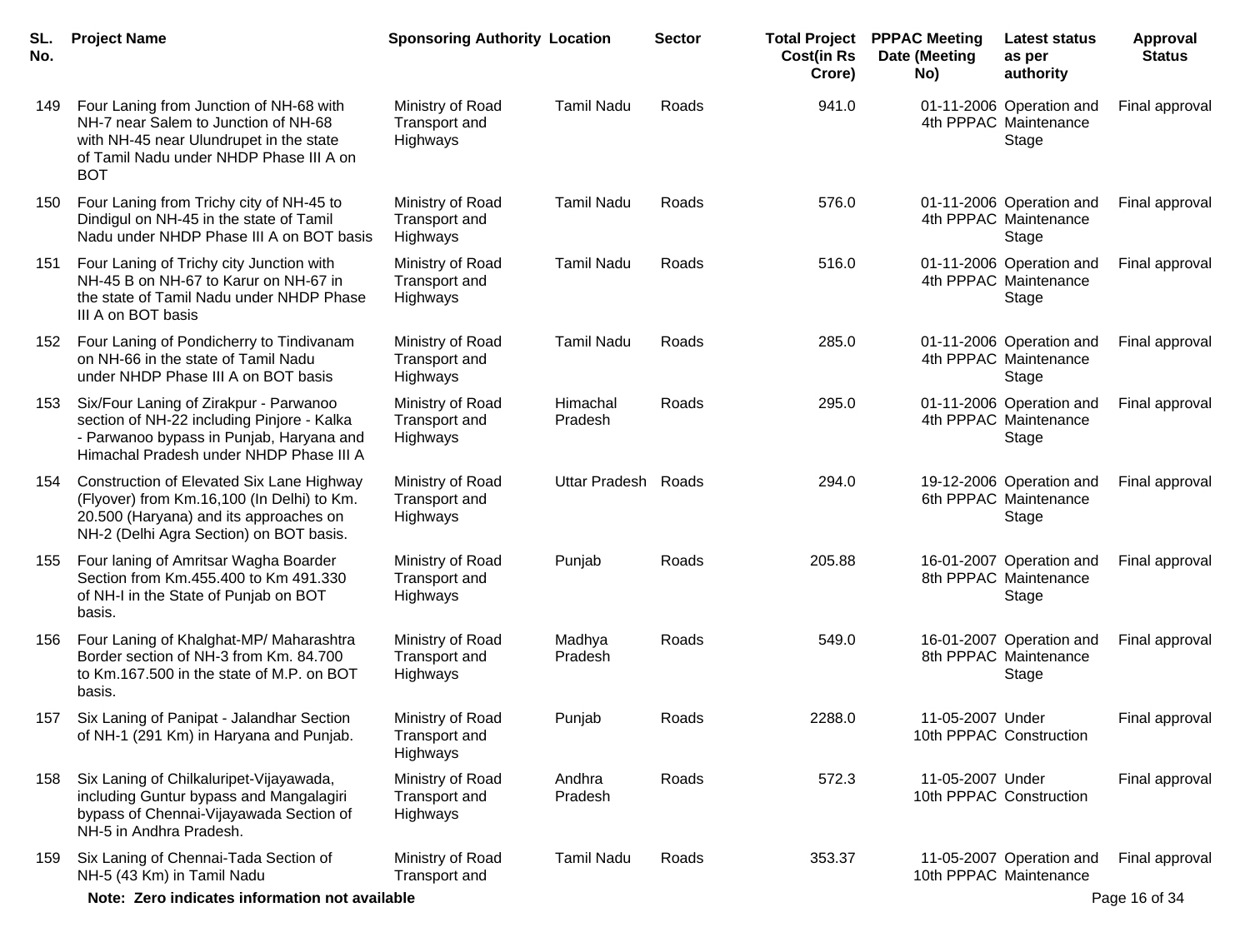| SL.<br>No. | <b>Project Name</b>                                                                                                                                                                                | <b>Sponsoring Authority Location</b>                 |                     | <b>Sector</b> | <b>Cost(in Rs</b><br>Crore) | <b>Total Project PPPAC Meeting</b><br>Date (Meeting<br>No) | Latest status<br>as per<br>authority                        | <b>Approval</b><br><b>Status</b> |
|------------|----------------------------------------------------------------------------------------------------------------------------------------------------------------------------------------------------|------------------------------------------------------|---------------------|---------------|-----------------------------|------------------------------------------------------------|-------------------------------------------------------------|----------------------------------|
|            |                                                                                                                                                                                                    | Highways                                             |                     |               |                             |                                                            | Stage                                                       |                                  |
| 160        | Six Laning of Gurgaon-Kotputli-Jaipur<br>Section of NH-8 in Haryana/Rajasthan on<br>BOT (Toll) basis following by DBFO<br>pattern.                                                                 | Ministry of Road<br>Transport and<br>Highways        | Haryana             | Roads         | 1673.7                      | 11-05-2007 Under                                           | 10th PPPAC Construction                                     | Final approval                   |
| 161        | Six Laning of Vadakkancherry to Thrissur<br>Section (Package No.NS-2/BOT/KL-3                                                                                                                      | Ministry of Road<br><b>Transport and</b><br>Highways | Kerala              | Roads         | 514.05                      | 11-05-2007 Under                                           | 10th PPPAC Construction                                     | Final approval                   |
| 162        | Four Laning of Jorabat-Barapani section<br>from km. 0 to 61.800 of NH 40 in the<br>state of Meghalaya under SARDP NE Phase<br>A on BOT Annuity basis.                                              | Ministry of Road<br>Transport and<br>Highways        | Meghalaya           | Roads         | 536.0                       | 05-11-2007 Under                                           | 13th PPPAC Construction                                     | Final approval                   |
| 163        | Six Laning of Pimpalgaon-Nashik-Gonde<br>section of NH-3 in the State of<br>Maharashtra under NHDP Phase IIIA on<br>BOT basis.                                                                     | Ministry of Road<br><b>Transport and</b><br>Highways | Maharashtra         | Roads         | 752.47                      |                                                            | 05-11-2007 Operation and<br>13th PPPAC Maintenance<br>Stage | Final approval                   |
| 164        | Design Engineering, Construction,<br>Development, Finance and Operation and<br>maintenance of MP/Maharashtra Border<br>Dhule section of NH 3                                                       | Ministry of Road<br>Transport and<br>Highways        | Maharashtra         | Roads         | 675.0                       |                                                            | 05-11-2007 Operation and<br>13th PPPAC Maintenance<br>Stage | Final approval                   |
| 165        | Four laning of Jorhat-Demow section from<br>Km 453 to 534.8 (part of Nagaon-<br>Dirbugah section) of NH 37 in the State of<br>Assam under SARDP-NE Phase A on BOT<br>(Annuity) basis               | Ministry of Road<br>Transport and<br>Highways        | Assam               | Roads         | 562.0                       |                                                            | 30-04-2008 Operation and<br>14th PPPAC Maintenance<br>Stage | Final approval                   |
| 166        | Four/Six laning of Ghaziabad-Aligarh<br>section of NH 91 under NHDP Phase III on<br><b>BOT Basis.</b>                                                                                              | Ministry of Road<br><b>Transport and</b><br>Highways | Uttar Pradesh Roads |               | 1325.3                      | 30-04-2008 Under                                           | 14th PPPAC Construction                                     | Final approval                   |
| 167        | Four/Six laning of Amritsar-Pathankot<br>Section from KM 6.082 to KM 108.502 of<br>NH 15 Under NHDP Phase III on BOT Basis                                                                         | Ministry of Road<br>Transport and<br>Highways        | Punjab              | Roads         | 704.15                      |                                                            | 30-04-2008 Operation and<br>14th PPPAC Maintenance<br>Stage | Final approval                   |
| 168        | Six Laning of Kishangarh-Ajmer-Beawar<br>Section from KM 364.125 to KM 58.245 of<br>NH 8 on BOT Basis                                                                                              | Ministry of Road<br>Transport and<br>Highways        | Rajasthan           | Roads         | 722.24                      |                                                            | 30-04-2008 Operation and<br>14th PPPAC Maintenance<br>Stage | Final approval                   |
| 169        | Four laning of Trichy Karaikkudi section of<br>NH-210 (km 10.000 to km 94.000) and<br>Trichy Bypass (ch 109.558 to ch 135.390)<br>in the State of Tamil Nadu under NHDP<br>Phase III on BOT basis. | Ministry of Road<br>Transport and<br>Highways        | <b>Tamil Nadu</b>   | Roads         | 804.04                      | 30-04-2008 Under<br>14th PPPAC Construction                |                                                             | Final approval                   |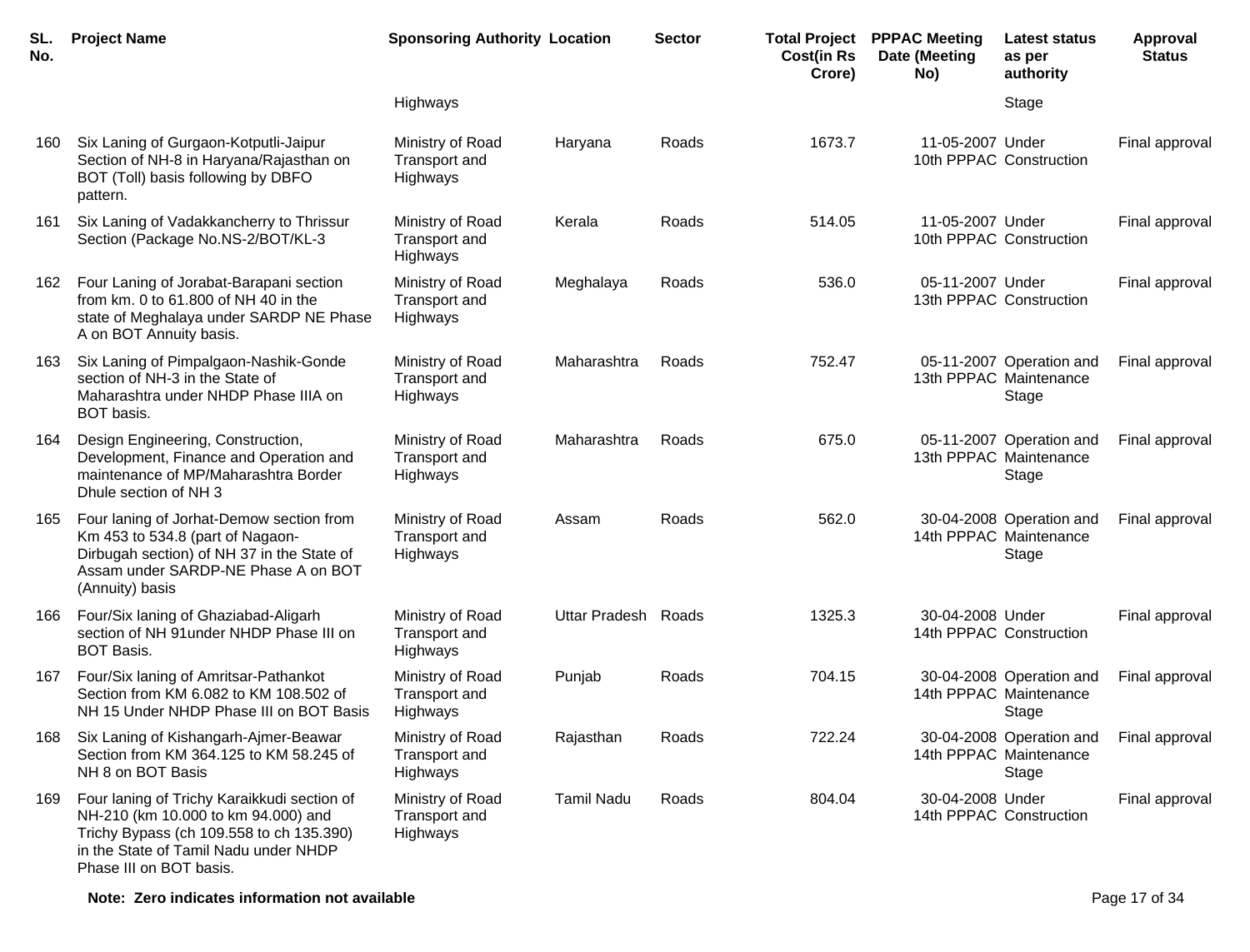| SL.<br>No. | <b>Project Name</b>                                                                                                                                                                                        | <b>Sponsoring Authority Location</b>                 |                   | <b>Sector</b> | <b>Cost(in Rs</b><br>Crore) | <b>Total Project PPPAC Meeting</b><br>Date (Meeting<br>No) | <b>Latest status</b><br>as per<br>authority                 | <b>Approval</b><br><b>Status</b> |
|------------|------------------------------------------------------------------------------------------------------------------------------------------------------------------------------------------------------------|------------------------------------------------------|-------------------|---------------|-----------------------------|------------------------------------------------------------|-------------------------------------------------------------|----------------------------------|
| 170        | Four laning of Baihata Chariali to Tejpur<br>Section of NH-52 (Km 0.00 to km 130.00)<br>in the State of Assam under NHDP Phase<br>III on BOT basis.                                                        | Ministry of Road<br>Transport and<br>Highways        | Assam             | Roads         | 1203.67                     |                                                            | 30-04-2008 Operation and<br>14th PPPAC Maintenance<br>Stage | Final approval                   |
| 171        | Four laning of Tirupati-Tiruthani-Chennai<br>section of NH 205 from km 274.800 to<br>km 341.600 in Andhra Pradesh and km 0<br>to 59.60 in Tamil Nadu Under NHDP Phase<br>III on BOT Basis                  | Ministry of Road<br>Transport and<br>Highways        | Andhra<br>Pradesh | Roads         | 801.8                       | 30-04-2008 Under                                           | 14th PPPAC Construction                                     | Final approval                   |
| 172        | Four laning of Kundapur to Suratkal<br>section (Km 284 to 358) and Mangalore-<br>Kerala border section (km 375.300 to<br>376.700 and from Km3.700 to 17.200) of<br>NH 17 Under NHDP Phase III on BOT Basis | Ministry of Road<br><b>Transport and</b><br>Highways | Karnataka         | Roads         | 616.0                       | 30-04-2008 Under                                           | 14th PPPAC Construction                                     | Final approval                   |
| 173        | City side development of Udaipur Airport<br>through PPP                                                                                                                                                    | Ministry of Civil<br>Aviation                        | Rajasthan         | Airport       | 0.0                         | 30-04-2008 Pre-                                            | 14th PPPAC construction<br>Stage                            | In-principle<br>approval         |
| 174        | City side development of Amritsar Airport<br>through PPP                                                                                                                                                   | Ministry of Civil<br>Aviation                        | Punjab            | Airport       | 0.0                         | 30-04-2008 Under                                           | 14th PPPAC Construction                                     | In-principle<br>approval         |
| 175        | Four laning of Cuddapah-Kurnool section<br>(Km 167.750 to km 356.030) of NH 18<br>Under NHDP Phase III on BOT Basis                                                                                        | Ministry of Road<br>Transport and<br>Highways        | Andhra<br>Pradesh | Roads         | 1567.31                     | 17-06-2008 Under                                           | 15th PPPAC Construction                                     | Final approval                   |
| 176        | Four laning of Kuttipuram-Edapally<br>section of NH17 in the state of Kerala                                                                                                                               | Ministry of Road<br><b>Transport and</b><br>Highways | Kerala            | Roads         | 1157.92                     | 04-08-2008 Under                                           | 16th PPPAC Construction                                     | Final approval                   |
| 177        | Four laning of Patna-Buxar section of NH<br>30 in the state of Bihar                                                                                                                                       | Ministry of Road<br>Transport and<br>Highways        | <b>Bihar</b>      | Roads         | 1619.83                     | 04-08-2008 Under                                           | 16th PPPAC Construction                                     | Final approval                   |
| 178        | Four laning of Goa/Karnataka border-<br>Panaji, Goa stretch of NH 4A of Goa                                                                                                                                | Ministry of Road<br><b>Transport and</b><br>Highways | Goa               | Roads         | 382.46                      | 04-08-2008 Under                                           | 16th PPPAC Construction                                     | Final approval                   |
| 179        | Four laning of MP/Maharashtra border-<br>Nagpur section of NH7 including<br>Kamptee-Kahnan and Nagpur bypass in<br>the State of Maharashtra                                                                | Ministry of Road<br>Transport and<br>Highways        | Maharashtra       | Roads         | 1133.84                     | 04-08-2008 Under                                           | 16th PPPAC Construction                                     | Final approval                   |
| 180        | Four laning elevated road from Chennai<br>Port gate No. 10 to Maduravoyal (NH 4) in<br>the state of Tamil nadu                                                                                             | Ministry of Road<br>Transport and<br>Highways        | <b>Tamil Nadu</b> | Roads         | 1345.14                     | 04-08-2008 Under                                           | 16th PPPAC Construction                                     | Final approval                   |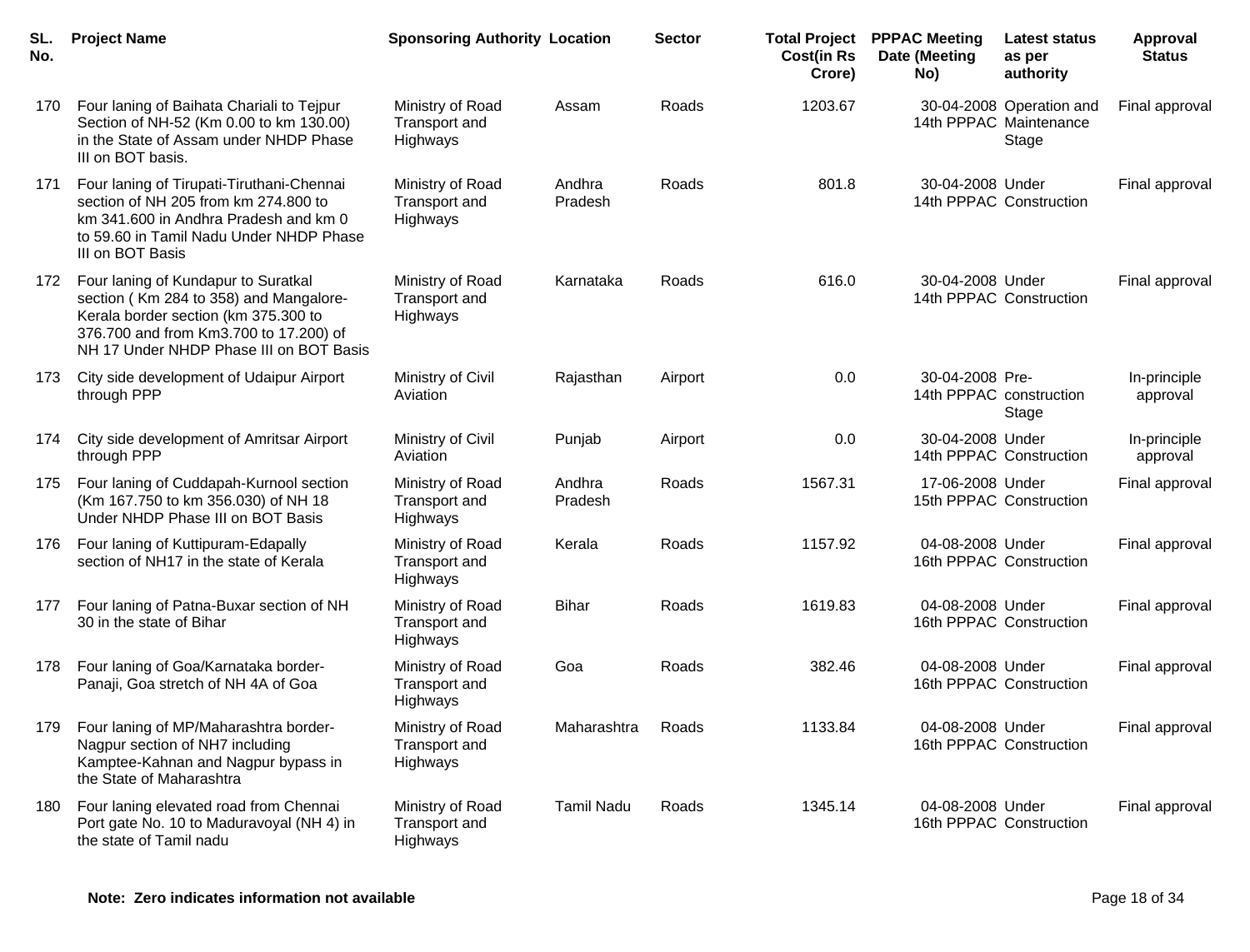| SL.<br>No. | <b>Project Name</b>                                                                                                                                               | <b>Sponsoring Authority Location</b>          |                                 | <b>Sector</b> | <b>Total Project</b><br><b>Cost(in Rs</b><br>Crore) | <b>PPPAC Meeting</b><br>Date (Meeting<br>No) | Latest status<br>as per<br>authority                        | Approval<br><b>Status</b> |
|------------|-------------------------------------------------------------------------------------------------------------------------------------------------------------------|-----------------------------------------------|---------------------------------|---------------|-----------------------------------------------------|----------------------------------------------|-------------------------------------------------------------|---------------------------|
| 181        | Four laning of Armur-Adloor Yellareddy<br>section of NH7 in the State of Andhra<br>Pradesh                                                                        | Ministry of Road<br>Transport and<br>Highways | Andhra<br>Pradesh               | Roads         | 490.5                                               |                                              | 04-08-2008 Operation and<br>16th PPPAC Maintenance<br>Stage | Final approval            |
| 182        | Four laning of Muzzafarnagar-Nepali farm<br>section of NH 58 in the State of Uttar<br>Pradesh and Uttrakhand from Nepali to<br><b>ISBT Dehradun</b>               | Ministry of Road<br>Transport and<br>Highways | Uttar Pradesh Roads             |               | 1251.42                                             | 04-08-2008 Under                             | 16th PPPAC Construction                                     | Final approval            |
| 183        | Four laning of Pune-Sholapur section of<br>NH 9 under NHDP Phase III, length 110.05<br>km Package II                                                              | Ministry of Road<br>Transport and<br>Highways | Maharashtra                     | Roads         | 1110.0                                              |                                              | 04-08-2008 Operation and<br>16th PPPAC Maintenance<br>Stage | Final approval            |
| 184        | Redevelopment of New delhi Railway<br>station                                                                                                                     | Ministry of Railways                          | Delhi                           | Railway<br>s  | 8500.0                                              | 06-10-2008 Pre-<br>17th PPPAC construction   | Stage                                                       | In-principle<br>approval  |
| 185        | Six laning of Delhi-Agra section of NH 2<br>from Km 20.500 to Km 199.600 in the<br>States of Haryana/UP under NHDP V on<br><b>BOT</b> basis                       | Ministry of Road<br>Transport and<br>Highways | <b>Multiple</b><br><b>State</b> | Roads         | 1917.63                                             | 21-11-2008 Under                             | 19th PPPAC Construction                                     | Final approval            |
| 186        | Six laning of Belgaum-Dharwad section of<br>NH 4 from Km 515 to km 433 and Km 0<br>to Km62 in the State of Karnatakaunder<br>NHDP V on BOT basis                  | Ministry of Road<br>Transport and<br>Highways | Karnataka                       | Roads         | 637.5                                               |                                              | 21-11-2008 Operation and<br>19th PPPAC Maintenance<br>Stage | Final approval            |
| 187        | Six laning of Chandikol-Jagatpur-<br>Bhubhaneshwar section of NH 5 from Km<br>413 to 418 and Km 0 to Km 62 in the<br>State of Orissa under NHDP V on BOT<br>basis | Ministry of Road<br>Transport and<br>Highways | Odisha                          | Roads         | 951.38                                              | 21-11-2008 Under                             | 19th PPPAC Construction                                     | Final approval            |
| 188        | Six laning of Krishnagiri-Walahipet section<br>of NH 46 from Km 0 to km 148.30 in the<br>State of Tamil Nadu under NHDP V on BOT<br>basis                         | Ministry of Road<br>Transport and<br>Highways | <b>Tamil Nadu</b>               | Roads         | 1489.55                                             | 21-11-2008 Under                             | 19th PPPAC Construction                                     | Final approval            |
| 189        | Six laning of Varanasi-Aurangabad section<br>of NH 2from Km 786.00 to km 978.40 in<br>the State of UP/Bihar under NHDP V on<br><b>BOT</b> basis                   | Ministry of Road<br>Transport and<br>Highways | Multiple<br><b>State</b>        | Roads         | 2588.38                                             | 21-11-2008 Under                             | 19th PPPAC Construction                                     | Final approval            |
| 190        | Six laning of Indore-Dewas section of NH<br>3 from Km 577.55 to km 610.00 and Km<br>0.00 to Km 12.60 in the State of MP under<br>NHDP V on BOT basis              | Ministry of Road<br>Transport and<br>Highways | Madhya<br>Pradesh               | Roads         | 410.0                                               | 21-11-2008 Under                             | 19th PPPAC Construction                                     | Final approval            |
| 191        | Four laning of Cherthalai-Ochira section<br>of NH-47 (Package I) from Km 379.100                                                                                  | Ministry of Road<br>Transport and             | Kerala                          | Roads         | 1286.8                                              | 19th PPPAC                                   | 21-11-2008 Terminated                                       | Final approval            |
|            | Note: Zero indicates information not available                                                                                                                    |                                               |                                 |               |                                                     |                                              |                                                             | Page 19 of 34             |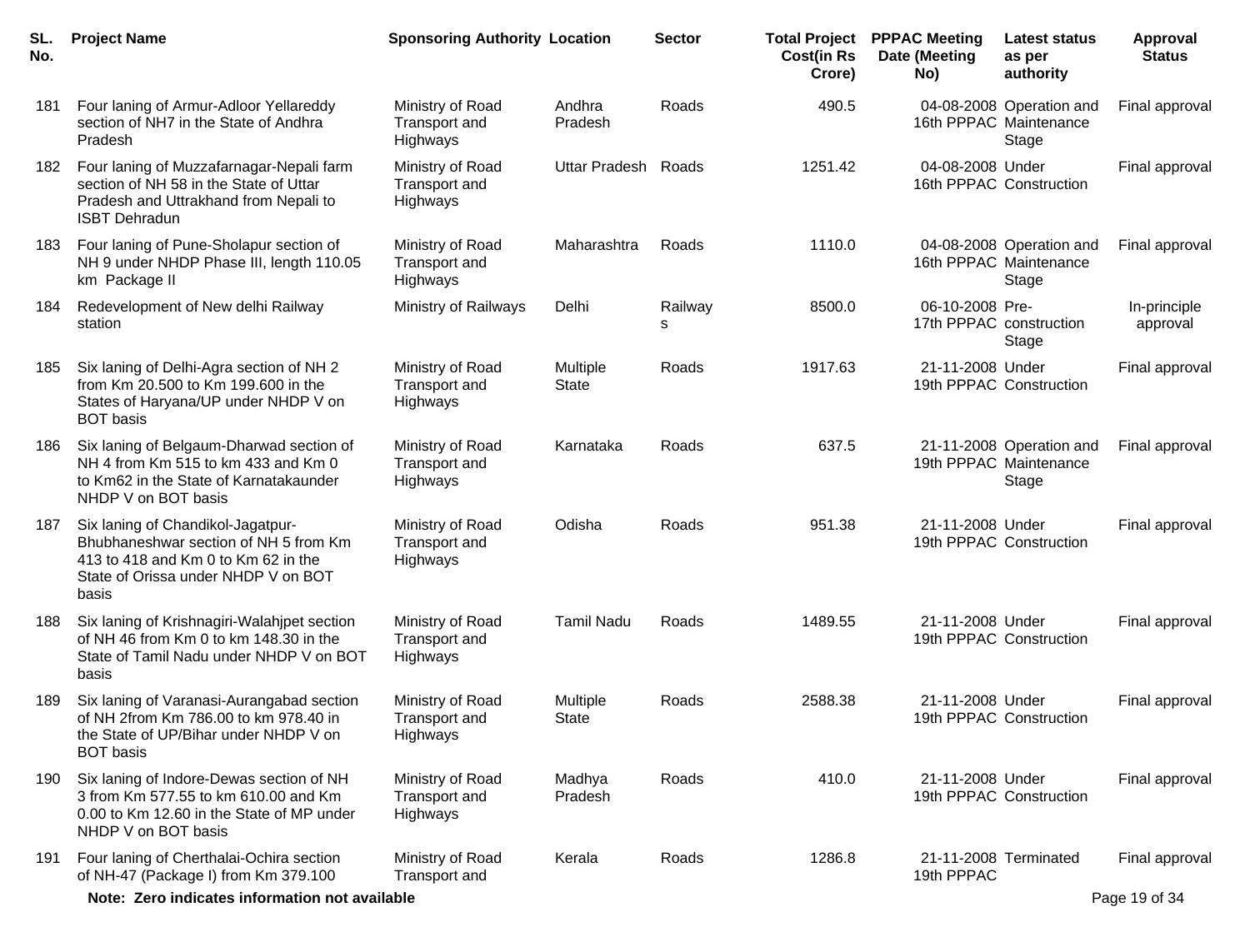| SL.<br>No. | <b>Project Name</b>                                                                                                                                                                                    | <b>Sponsoring Authority Location</b>                 |                   | <b>Sector</b> | <b>Cost(in Rs</b><br>Crore) | <b>Total Project PPPAC Meeting</b><br>Date (Meeting<br>No) | Latest status<br>as per<br>authority                        | Approval<br><b>Status</b> |
|------------|--------------------------------------------------------------------------------------------------------------------------------------------------------------------------------------------------------|------------------------------------------------------|-------------------|---------------|-----------------------------|------------------------------------------------------------|-------------------------------------------------------------|---------------------------|
|            | (Thiruvoor Jn) to Km 465.00 (Ochira) in<br>the State of Kerala under NHDP III on BOT<br>basis.                                                                                                         | Highways                                             |                   |               |                             |                                                            |                                                             |                           |
| 192        | Four laning of Ochira-<br>Thiruvananthapuram section of NH-47<br>(Package II) from Km 465.000 (Ochira) to<br>Km 551.900 (Kazakuttam jn) in the State<br>of Kerala under NHDP III on BOT basis          | Ministry of Road<br>Transport and<br>Highways        | Kerala            | Roads         | 1240.79                     | 21-11-2008 Yet to be<br>19th PPPAC awarded                 |                                                             | Final approval            |
| 193        | Four laning of Vengalam-Kuttipuram<br>section of NH-17 (Package II) from Km<br>230.00 to Km 318 in the State of Kerala<br>under NHDP III on BOT basis                                                  | Ministry of Road<br>Transport and<br>Highways        | Kerala            | Roads         | 1108.47                     | 19th PPPAC                                                 | 21-11-2008 Terminated                                       | Final approval            |
| 194        | Four laning of Kannur-Vengalam section<br>of NH-17 (Package I) from Km 148.00 to<br>Km 230 in the State of Kerala under NHDP<br>III on BOT basis                                                       | Ministry of Road<br>Transport and<br>Highways        | Kerala            | Roads         | 1143.66                     | 19th PPPAC                                                 | 21-11-2008 Terminated                                       | Final approval            |
| 195        | Development of Six laning of<br>Chilkaluripet-Nellore section of NH 5 from<br>km 1182.802 to km 1366.547 in the State<br>of Andhra Pradesh under NHDP Phase V<br>on BOT (Toll) project on DBFO pattern | Ministry of Road<br>Transport and<br>Highways        | Andhra<br>Pradesh | Roads         | 2163.9                      | 21-11-2008 Under                                           | 19th PPPAC Construction                                     | Final approval            |
| 196        | Four/Six Laning of Jaipur-Tonk-Deoli<br>section of NH 12 from km 18.7 to km 165<br>(length 148.77 kms) in the State of<br>Rajasthan under NHDP Phase III on BOT<br>(Toll) basis                        | Ministry of Road<br>Transport and<br>Highways        | Rajasthan         | Roads         | 1183.6                      |                                                            | 21-11-2008 Operation and<br>19th PPPAC Maintenance<br>Stage | Final approval            |
| 197        | Four laning of Nagapatnam-Thanjavur<br>section of NH 67 from km 1.600 to km<br>80.00 in the state of Tamil Nadu under<br>NHDP Phase IIIA on BOT (Toll) basis                                           | Ministry of Road<br>Transport and<br>Highways        | <b>Tamil Nadu</b> | Roads         | 619.0                       | 21-12-2008 Under                                           | 19th PPPAC Construction                                     | Final approval            |
| 198        | Four Laning of Trivandrum, Kerala/Tamil<br>Nadu border including Trivandrum by-<br>pass (Package I)                                                                                                    | Ministry of Road<br><b>Transport and</b><br>Highways | Kerala            | Roads         | 822.41                      | 31-12-2008 Under                                           | 20th PPPAC Construction                                     | Final approval            |
| 199        | Four Laning of Kerala/ Tamil Nadu border,<br>Kanyakumari section of NH 47 (Package II)                                                                                                                 | Ministry of Road<br>Transport and<br>Highways        | <b>Tamil Nadu</b> | Roads         | 851.05                      | 31-12-2008 Under                                           | 20th PPPAC Construction                                     | Final approval            |
| 200        | Four laning of Patna-Muzaffarpur stretch<br>of NH 77from Km 0 to Km 46.30 and<br>construction of Muzzafarpur bypass for<br>connection to NH 28 in the Satae of Bihar.                                  | Ministry of Road<br>Transport and<br>Highways        | <b>Bihar</b>      | Roads         | 570.06                      |                                                            | 31-12-2008 Operation and<br>20th PPPAC Maintenance<br>Stage | Final approval            |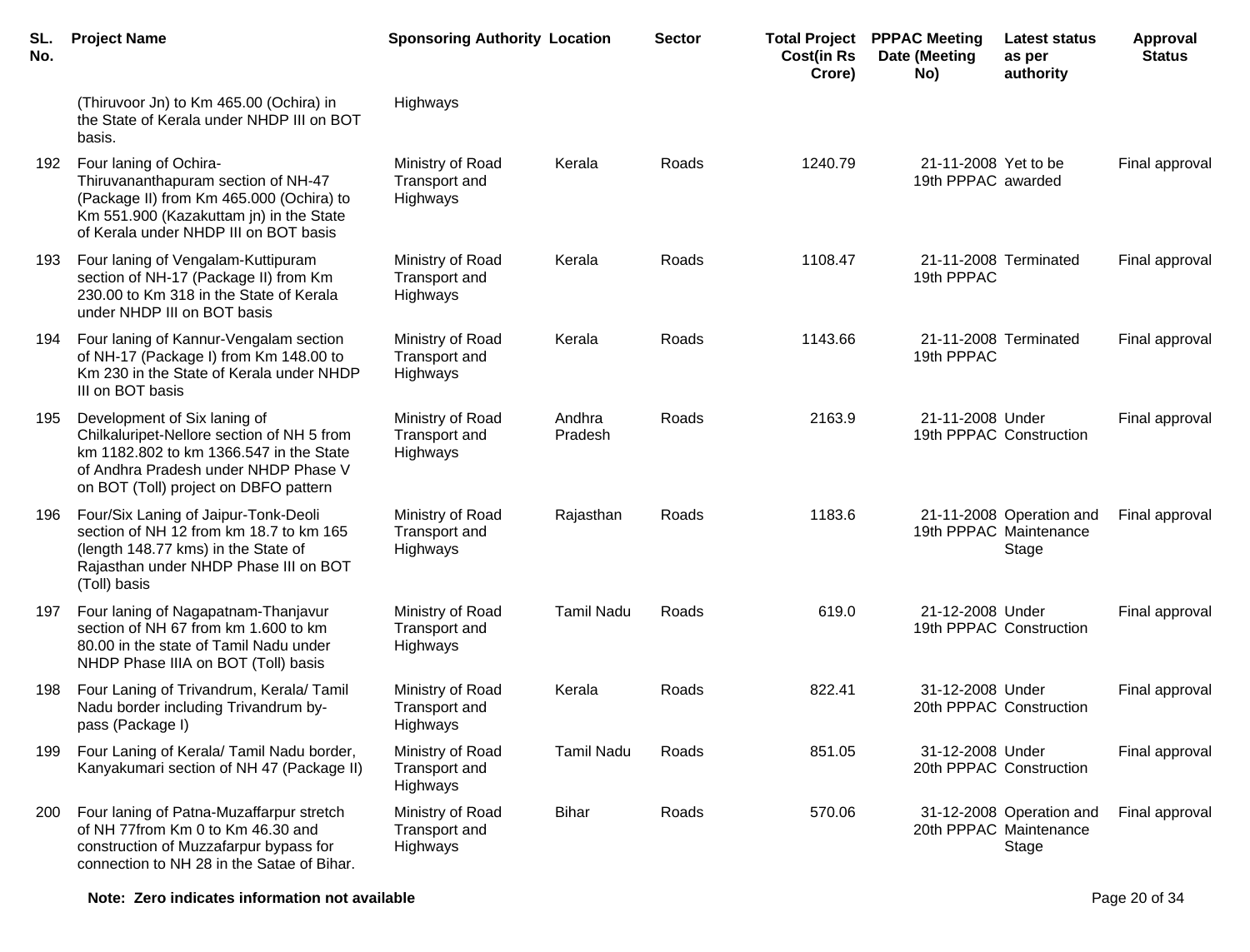| SL.<br>No. | <b>Project Name</b>                                                                                                                                                                                               | <b>Sponsoring Authority Location</b>          |             | <b>Sector</b> | <b>Cost(in Rs</b><br>Crore) | <b>Total Project PPPAC Meeting</b><br>Date (Meeting<br>No) | Latest status<br>as per<br>authority                        | Approval<br><b>Status</b> |
|------------|-------------------------------------------------------------------------------------------------------------------------------------------------------------------------------------------------------------------|-----------------------------------------------|-------------|---------------|-----------------------------|------------------------------------------------------------|-------------------------------------------------------------|---------------------------|
|            | under NHDP Phase III on BOT(Annuity)<br><b>Basis</b>                                                                                                                                                              |                                               |             |               |                             |                                                            |                                                             |                           |
| 201        | Four laning of Hazaribagh-Ranchi stretch<br>of NH 33 from Km 40.500 to Km114.000<br>including Kujju bypass in the Satae of<br>Jharkhand. under NHDP Phase IIIA on BOT<br>(Annuity) Basis                          | Ministry of Road<br>Transport and<br>Highways | Jharkhand   | Roads         | 594.75                      |                                                            | 31-12-2008 Operation and<br>20th PPPAC Maintenance<br>Stage | Final approval            |
| 202        | Development of a Coal Terminal at Port of<br>Mormugao, Goa on Design, Build, Finance,<br>Operate and Transfer (DBFOT) Basis                                                                                       | Ministry of Shipping                          | Goa         | Ports         | 334.0                       |                                                            | 13-01-2009 Operation and<br>22nd PPPAC Maintenance<br>Stage | Final approval            |
| 203        | Four laning of Talegaon - Amravati<br>section of NH 6 in Maharashtra on DBFOT<br>basis                                                                                                                            | Ministry of Road<br>Transport and<br>Highways | Maharashtra | Roads         | 610.59                      |                                                            | 20-02-2009 Operation and<br>23rd PPPAC Maintenance<br>Stage | Final approval            |
| 204        | Four laning of Pune - Sholapur section (km<br>144.00 to 249.00) of NH9 in the State of<br>Maharashtra under NHDP III A on BOT<br>(Toll) basis - Package II                                                        | Ministry of Road<br>Transport and<br>Highways | Maharashtra | Roads         | 809.85                      | 20-02-2009 Under                                           | 23rd PPPAC Construction                                     | Final approval            |
| 205        | Four/Six laning of Maharashtra/Goa<br>Border Km 475.040 to Panaji-<br>Goa/Karnataka Border km 611 of section<br>NH 17 in the state of Goa to be executed<br>as BOT (Toll) on DBFO pattern under NHDP<br>Phase III | Ministry of Road<br>Transport and<br>Highways | Goa         | Roads         | 2078.0                      | 09-07-2009 Under                                           | 25th PPPAC Construction                                     | Final approval            |
| 206        | Six laning of Pune-Satara section of NH 4<br>from km 725 to km 865.35 in the State of<br>Maharashtra under NHDP Phase V on BOT<br>(Toll) basis on DBFO pattern                                                    | Ministry of Road<br>Transport and<br>Highways | Maharashtra | Roads         | 1724.55                     | 09-07-2009 Under                                           | 25th PPPAC Construction                                     | Final approval            |
| 207        | Six laning of Samakhiali-Gandhidham<br>section of NH 8A from km 306 to km<br>362.16 in the State of Gujarat under NHDP<br>Phase V on BOT (Toll) basis on DBFO<br>pattern                                          | Ministry of Road<br>Transport and<br>Highways | Gujarat     | Roads         | 805.39                      | 09-07-2009 Under                                           | 25th PPPAC Construction                                     | Final approval            |
| 208        | Four/Six laning of Gandhidham-Mundra<br>Port section of NH8A in the State of<br>Gujarat under NHDP Phase III on DBFOT<br>pattern                                                                                  | Ministry of Road<br>Transport and<br>Highways | Gujarat     | Roads         | 1031.14                     | 09-07-2009 Under                                           | 25th PPPAC Construction                                     | Final approval            |
| 209        | Four laning of Ahmedabad to Godhra<br>section of NH 59 in the State of Gujarat<br>under NHDP Phase III on DBFOT pattern                                                                                           | Ministry of Road<br>Transport and<br>Highways | Gujarat     | Roads         | 1174.36                     |                                                            | 09-07-2009 Operation and<br>25th PPPAC Maintenance<br>Stage | Final approval            |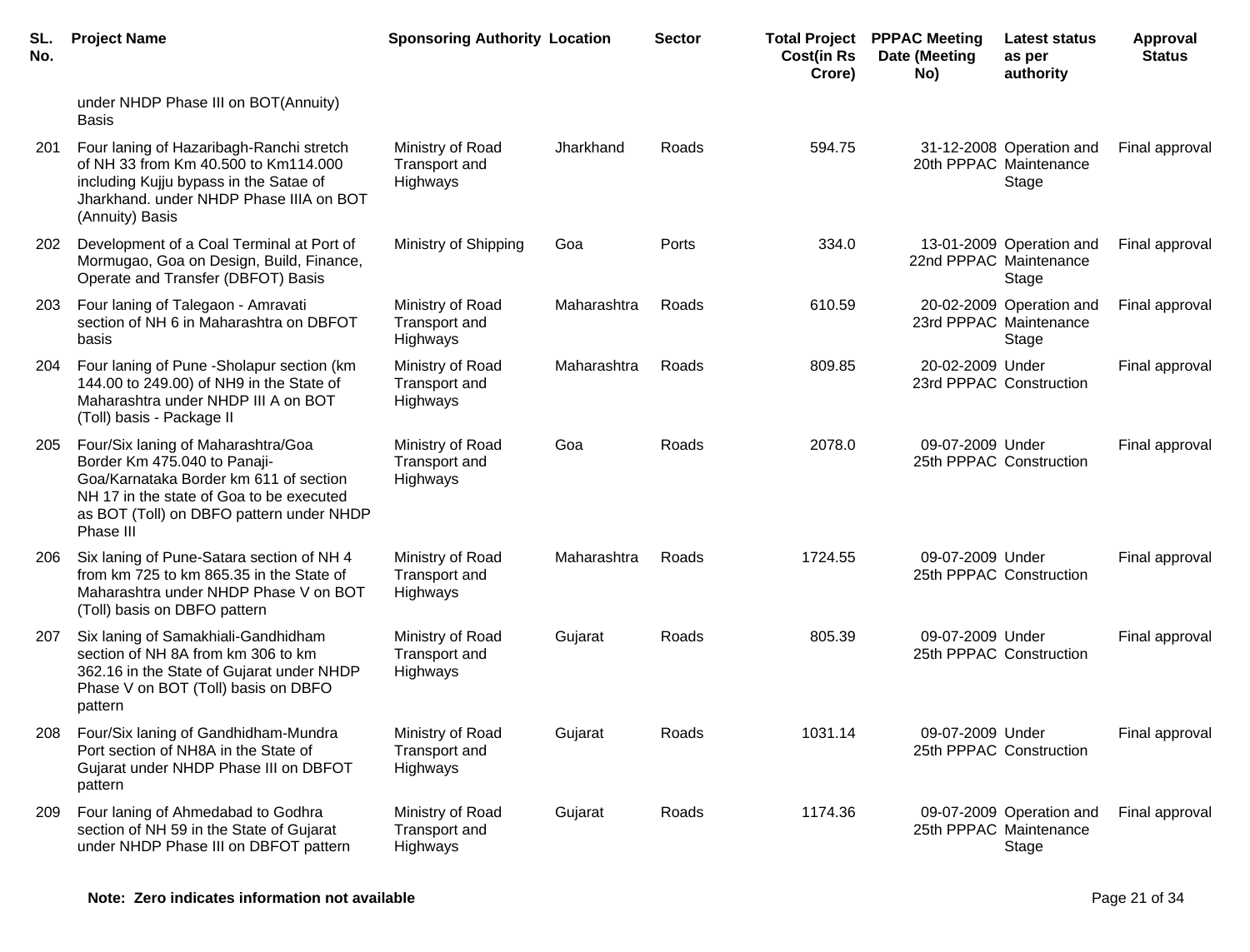| SL.<br>No. | <b>Project Name</b>                                                                                                                                                                                                              | <b>Sponsoring Authority Location</b>                 |                     | <b>Sector</b> | <b>Cost(in Rs</b><br>Crore) | <b>Total Project PPPAC Meeting</b><br>Date (Meeting<br>No) | <b>Latest status</b><br>as per<br>authority                 | Approval<br><b>Status</b> |
|------------|----------------------------------------------------------------------------------------------------------------------------------------------------------------------------------------------------------------------------------|------------------------------------------------------|---------------------|---------------|-----------------------------|------------------------------------------------------------|-------------------------------------------------------------|---------------------------|
| 210        | Four laning of Godhara to Gujarat/MP<br>border section of NH 59 in the State of<br>Gujarat under NHDP Phase III on DBFOT<br>pattern                                                                                              | Ministry of Road<br>Transport and<br>Highways        | Gujarat             | Roads         | 855.55                      | 09-07-2009 Under                                           | 25th PPPAC Construction                                     | Final approval            |
| 211        | Four laning of Indore-Jhabua-Gujarat/MP<br>border section of NH 59 in the state of<br>Madhya Pradesh on BOT (Toll) basis under<br>NHDP III                                                                                       | Ministry of Road<br>Transport and<br>Highways        | Madhya<br>Pradesh   | Roads         | 1297.0                      | 09-07-2009 Under                                           | 25th PPPAC Construction                                     | Final approval            |
| 212        | Four laning of Rohtak to Bawal Section of<br>NH 71 in the state of Haryana on DBFOT<br>basis under NHDP III                                                                                                                      | Ministry of Road<br>Transport and<br>Highways        | Haryana             | Roads         | 669.0                       |                                                            | 09-07-2009 Operation and<br>25th PPPAC Maintenance<br>Stage | Final approval            |
| 213        | Four laning of Haridwar-Dehradun Section<br>of NH 58 & 72 in the state of<br>Uttarakhand-BOT(Annuity) basis                                                                                                                      | Ministry of Road<br><b>Transport and</b><br>Highways | Uttrakhand          | Roads         | 490.0                       | 09-07-2009 Under                                           | 25th PPPAC Construction                                     | Final approval            |
| 214        | Four laning of Bareilly-Sitapur section of<br>NH 24 in the State of Uttar Pradesh on<br>BOT basis under NHDP III                                                                                                                 | Ministry of Road<br>Transport and<br>Highways        | Uttar Pradesh Roads |               | 1046.0                      | 09-07-2009 Under                                           | 25th PPPAC Construction                                     | Final approval            |
| 215        | Six laning of Chenagapjalli to Start of<br>Coimbatore bypass section 1 and four<br>laning from end of Coimbatore bypass to<br>TN/Kerala Boarder of NH 47 in the State of<br><b>Tamil Nadu</b>                                    | Ministry of Road<br>Transport and<br>Highways        | <b>Tamil Nadu</b>   | Roads         | 852.74                      |                                                            | 27-07-2009 Operation and<br>26th PPPAC Maintenance<br>Stage | Final approval            |
| 216        | Design, Engineering, Finance,<br>Construction, Operation and Maintenance<br>of four laning of Bijapur-Hungund section<br>of NH 13 from km 102 to km 202 in the<br>State of Karnataka under NHDP Phase III<br>through DBFOT basis | Ministry of Road<br><b>Transport and</b><br>Highways | Karnataka           | Roads         | 694.6                       |                                                            | 27-07-2009 Operation and<br>26th PPPAC Maintenance<br>Stage | Final approval            |
| 217        | Design, Engineering, Finance,<br>Construction, Operation and Maintenance<br>of four laning of Bijapur-Hungund section<br>of NH 13 from km 202 to km 299 in the<br>State of Karnataka under NHDP Phase III<br>through DBFOT basis | Ministry of Road<br>Transport and<br>Highways        | Karnataka           | Roads         | 1226.37                     |                                                            | 27-07-2009 Operation and<br>26th PPPAC Maintenance<br>Stage | Final approval            |
| 218        | Four laning of Raiganj-Dalkhola section of<br>NH 34 from km 398 to km 452.700 in the<br>state of West Bangal on DBFOT basis<br>under NHDP III                                                                                    | Ministry of Road<br>Transport and<br>Highways        | West Bengal         | Roads         | 560.16                      |                                                            | 27-07-2009 Operation and<br>26th PPPAC Maintenance<br>Stage | Final approval            |
| 219        | Four laning of Baharampur-Farakka<br>section of NH 34 from km 193 to km                                                                                                                                                          | Ministry of Road<br>Transport and                    | West Bengal         | Roads         | 1006.53                     |                                                            | 27-07-2009 Operation and<br>26th PPPAC Maintenance          | Final approval            |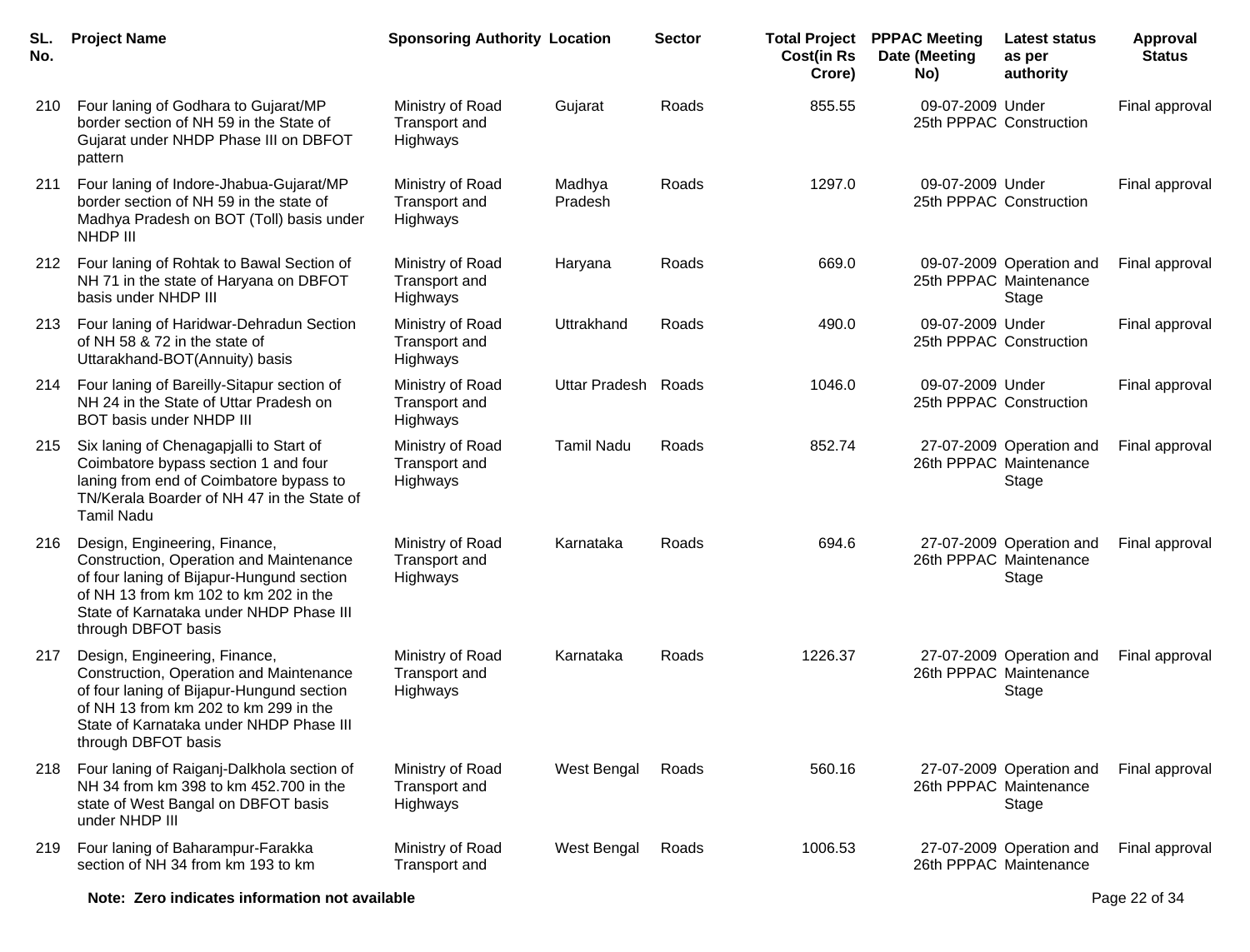| SL.<br>No. | <b>Project Name</b>                                                                                                                                                                                      | <b>Sponsoring Authority Location</b>                 |                          | <b>Sector</b> | <b>Cost(in Rs</b><br>Crore) | <b>Total Project PPPAC Meeting</b><br>Date (Meeting<br>No) | <b>Latest status</b><br>as per<br>authority                 | Approval<br><b>Status</b> |
|------------|----------------------------------------------------------------------------------------------------------------------------------------------------------------------------------------------------------|------------------------------------------------------|--------------------------|---------------|-----------------------------|------------------------------------------------------------|-------------------------------------------------------------|---------------------------|
|            | 295.700 in the state of West Bengal on<br>DBFOT basis under NHDP III                                                                                                                                     | <b>Highways</b>                                      |                          |               |                             |                                                            | Stage                                                       |                           |
| 220        | Four laning of Rohtak to Panipat section of<br>NH 71A from km 0 to km 80.858 in the<br>state of Haryana on BOT basis under<br>NHDP III                                                                   | Ministry of Road<br>Transport and<br>Highways        | Haryana                  | Roads         | 1087.93                     |                                                            | 27-07-2009 Operation and<br>26th PPPAC Maintenance<br>Stage | Final approval            |
| 221        | Four/Six laning of Moradabad-Bareilly<br>section of NH 24 from km 1+C28348 to<br>km 262 in the state of Uttar Pradesh on<br>DBFOT basis under NHDP III                                                   | Ministry of Road<br>Transport and<br>Highways        | Uttar Pradesh Roads      |               | 1484.93                     |                                                            | 27-07-2009 Operation and<br>26th PPPAC Maintenance<br>Stage | Final approval            |
| 222        | Four laning of Muzaffarnagar-Haridwar<br>section of NH 58 from km 131 to 211 of<br>NH 58 in the state of UP and Uttarakhand                                                                              | Ministry of Road<br>Transport and<br>Highways        | Multiple<br><b>State</b> | Roads         | 804.0                       | 27-07-2009 Under                                           | 26th PPPAC Construction                                     | Final approval            |
| 223        | Four laning of Farakka-Raiganj section of<br>NH 34 from km 295 to km 398 in the<br>State of West Bengal on DBFOT basis<br>under NHDP III                                                                 | Ministry of Road<br>Transport and<br>Highways        | West Bengal              | Roads         | 1056.56                     | 27-07-2009 Under                                           | 26th PPPAC Construction                                     | Final approval            |
| 224        | Four laning of Qazigund to Banihal Section<br>of NH 1A from km 189.350 to km<br>204.700 including 2 tunnels of 0.69 km<br>and km 8.45 length on BOT (Annuity)<br>basis in the State of Jammu and Kashmir | Ministry of Road<br>Transport and<br>Highways        | Jammu &<br>Kashmir       | Roads         | 1987.0                      | 16-10-2009 Under                                           | 28th PPPAC Construction                                     | Final approval            |
| 225        | Rehabilitation, strengthening and Four<br>laning of Ramban to Banihal section of NH<br>1A from km 151 to km 187 on BOT<br>(Annuity) basis on DBFO pattern in the<br>state of Jammu and Kashmir           | Ministry of Road<br>Transport and<br><b>Highways</b> | Jammu &<br>Kashmir       | Roads         | 986.0                       | 16-10-2009 Under                                           | 28th PPPAC Construction                                     | Final approval            |
| 226        | Rehabilitation, strengthening and Four<br>laning of Udhampur to Ramban section of<br>NH 1A from km 67 to km 89 & km 130 to<br>km 151 in the state of JUammu and<br>Kashmir                               | Ministry of Road<br>Transport and<br><b>Highways</b> | Jammu &<br>Kashmir       | Roads         | 971.0                       | 16-10-2009 Under                                           | 28th PPPAC Construction                                     | Final approval            |
| 227        | Four laning of Chenani to Nashri section<br>of NH 1A from km 89 to km 130 including<br>9 km long tunnel with parallel escape<br>tunnel on BOT (Annuity) basis of Jammu &<br>Kashmir                      | Ministry of Road<br>Transport and<br>Highways        | Jammu &<br>Kashmir       | Roads         | 2108.0                      |                                                            | 16-10-2009 Operation and<br>28th PPPAC Maintenance<br>Stage | Final approval            |
| 228        | Rehabilitation strengthening and 4 laning<br>of Jammu-Udhampur section of NH 1A<br>from Km 15 to km 67 on BOT (Annuity)                                                                                  | Ministry of Road<br>Transport and<br>Highways        | Jammu &<br>Kashmir       | Roads         | 1939.0                      |                                                            | 16-10-2009 Operation and<br>28th PPPAC Maintenance<br>Stage | Final approval            |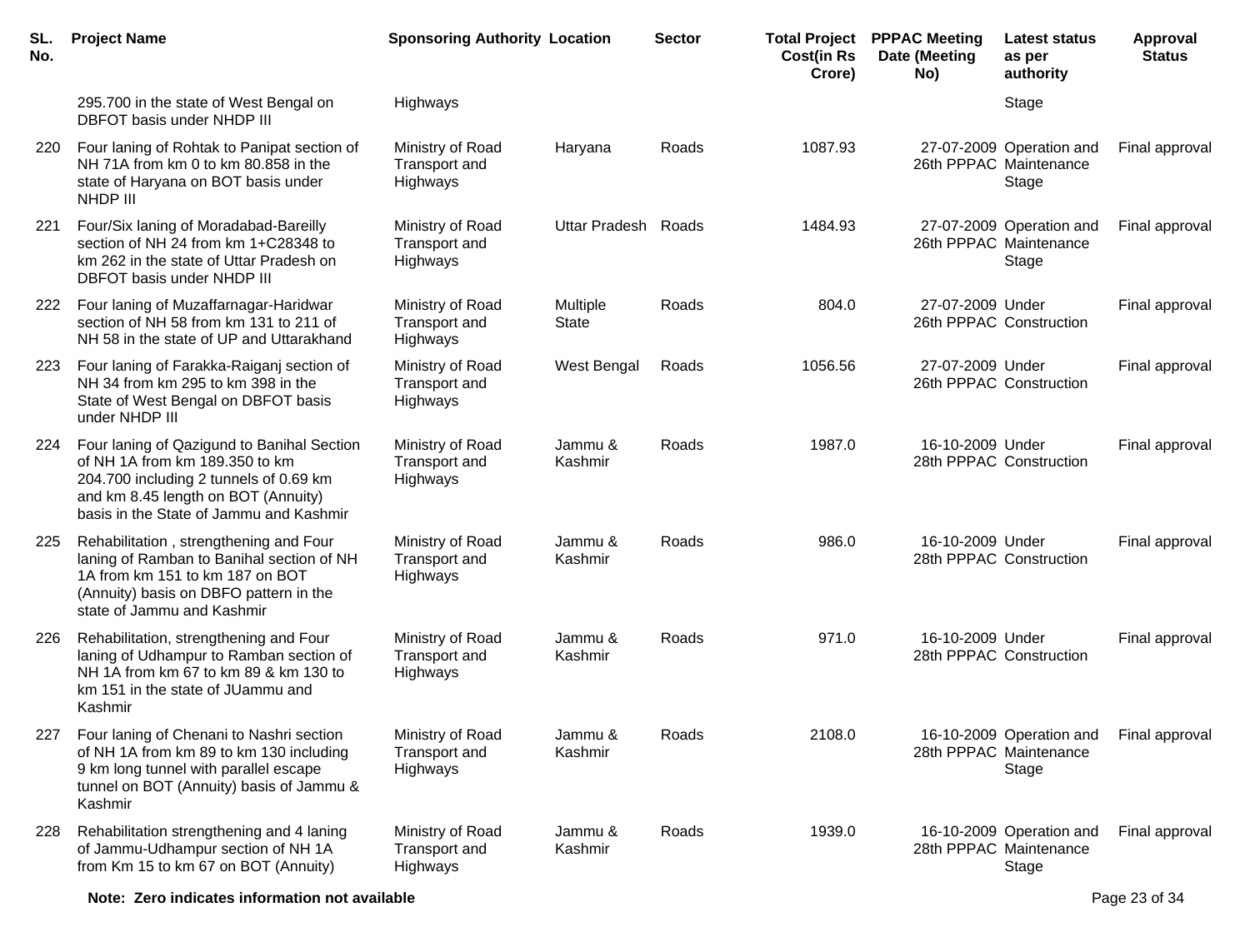| SL.<br>No. | <b>Project Name</b>                                                                                                                                                                                                                                       | <b>Sponsoring Authority Location</b>                 |                    | <b>Sector</b> | <b>Cost(in Rs</b><br>Crore) | <b>Total Project PPPAC Meeting</b><br>Date (Meeting<br>No) | <b>Latest status</b><br>as per<br>authority                 | <b>Approval</b><br><b>Status</b> |
|------------|-----------------------------------------------------------------------------------------------------------------------------------------------------------------------------------------------------------------------------------------------------------|------------------------------------------------------|--------------------|---------------|-----------------------------|------------------------------------------------------------|-------------------------------------------------------------|----------------------------------|
|            | basis on DBFO pattern in the State of<br>Jammu & Kashmir                                                                                                                                                                                                  |                                                      |                    |               |                             |                                                            |                                                             |                                  |
| 229        | Srinagar to banihal section of NH 1A from<br>km 187 to km 189.350, km 270.700 to<br>km 286.110 and 187 to 220.700 on<br>DBFOT (Annuity) in the State of Jammu<br>and Kashmir                                                                              | Ministry of Road<br>Transport and<br>Highways        | Jammu &<br>Kashmir | Roads         | 1166.0                      | 16-11-2009 Under                                           | 28th PPPAC Construction                                     | Final approval                   |
| 230        | Six laning of NH 4 from Tumkur to<br>Chitradurga in Karnataka under NHDP<br>Phase V on BOT (Toll) on DBFO pattern                                                                                                                                         | Ministry of Road<br>Transport and<br>Highways        | Karnataka          | Roads         | 839.0                       |                                                            | 16-10-2009 Operation and<br>28th PPPAC Maintenance<br>Stage | Final approval                   |
| 231        | Two laning of Deali - Kota section of NH<br>12 on Kota bypass in Rajasthan                                                                                                                                                                                | Ministry of Road<br>Transport and<br>Highways        | Rajasthan          | Roads         | 593.38                      |                                                            | 10-02-2010 Operation and<br>31st PPPAC Maintenance<br>Stage | Final approval                   |
| 232        | Six laning of NH7 from Hosur to<br>Krishnagiri on NH93 in Tamil Nadu                                                                                                                                                                                      | Ministry of Road<br>Transport and<br>Highways        | <b>Tamil Nadu</b>  | Roads         | 535.0                       |                                                            | 22-02-2010 Operation and<br>32nd PPPAC Maintenance<br>Stage | Final approval                   |
| 233        | Six laning of Dankuni - Baleshwar section<br>of NH 6 in West Bengal                                                                                                                                                                                       | Ministry of Road<br>Transport and<br>Highways        | West Bengal        | Roads         | 2034.4                      |                                                            | 22-02-2010 Operation and<br>32nd PPPAC Maintenance<br>Stage | Final approval                   |
| 234        | Four laning of Chapra - Hazipur section<br>on NH 19 in Bihar                                                                                                                                                                                              | Ministry of Road<br>Transport and<br>Highways        | Bihar              | Roads         | 691.0                       | 22-02-2010 Under<br>32nd PPPAC Construction                |                                                             | Final approval                   |
| 235        | Four laning of Karnataka/Kerala border -<br>Kannur section in Kerala                                                                                                                                                                                      | Ministry of Road<br>Transport and<br>Highways        | Kerala             | Roads         | 1157.16                     | 32nd PPPAC                                                 | 22-02-2010 Terminated                                       | Final approval                   |
| 236        | Two laning with paved shoulder of<br>Dindigul - Theni and Theni - Kumili in<br>Tamil Nadu under NHDP III                                                                                                                                                  | Ministry of Road<br>Transport and<br>Highways        | <b>Tamil Nadu</b>  | Roads         | 501.0                       | 22-02-2010 Under<br>32nd PPPAC Construction                |                                                             | Final approval                   |
| 237        | Four laning of Barhi to Hazaribagh section<br>of NH 33 in Jharkhand                                                                                                                                                                                       | Ministry of Road<br><b>Transport and</b><br>Highways | Jharkhand          | Roads         | 414.0                       |                                                            | 22-02-2010 Operation and<br>32nd PPPAC Maintenance<br>Stage | Final approval                   |
| 238        | Two laning with paved shoulder of<br>Tindivam Krishnagiri section of NH 66<br>from km 38.150 to km 214 in the state of<br><b>Tamil Nadu</b>                                                                                                               | Ministry of Road<br>Transport and<br>Highways        | <b>Tamil Nadu</b>  | Roads         | 828.26                      | 15-03-2010 Under                                           | 34th PPPAC Construction                                     | Final approval                   |
| 239        | Four laning of Nagpur Saoner Pandhurna<br>Betul section of NH 69 from km 3.000 to<br>km 59.300 in the state of Maharashtra<br>and km 137,000 to km 257,400 in the<br>state of MP on BOT (Annuity) basis<br>Note: Zero indicates information not available | Ministry of Road<br>Transport and<br>Highways        | Maharashtra        | Roads         | 2519.62                     |                                                            | 15-03-2010 Operation and<br>34th PPPAC Maintenance<br>Stage | Final approval<br>Page 24 of 34  |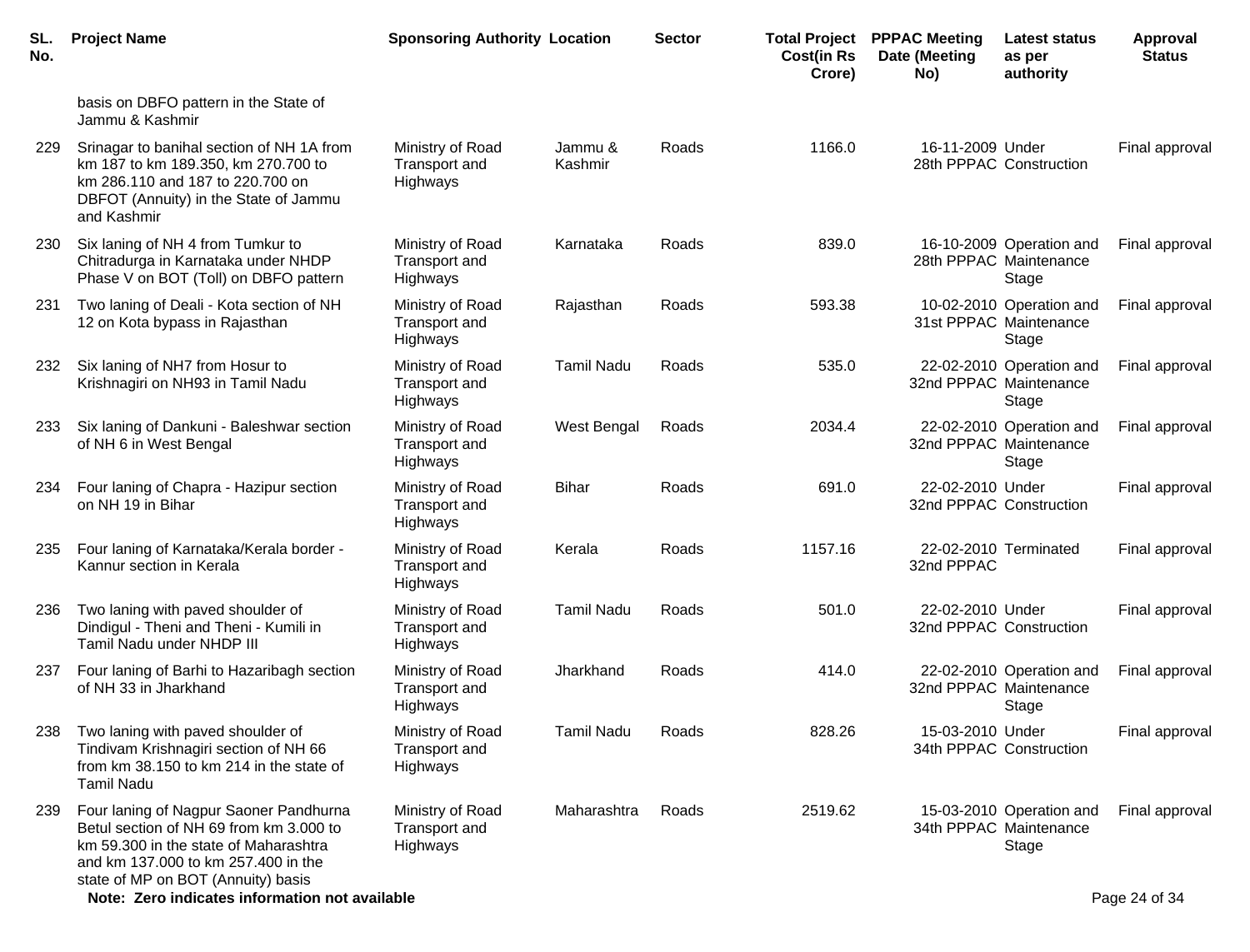| SL.<br>No. | <b>Project Name</b>                                                                                                                                                       | <b>Sponsoring Authority Location</b>                 |                          | <b>Sector</b> | <b>Total Project</b><br><b>Cost(in Rs</b><br>Crore) | <b>PPPAC Meeting</b><br>Date (Meeting<br>No) | Latest status<br>as per<br>authority                        | Approval<br><b>Status</b> |
|------------|---------------------------------------------------------------------------------------------------------------------------------------------------------------------------|------------------------------------------------------|--------------------------|---------------|-----------------------------------------------------|----------------------------------------------|-------------------------------------------------------------|---------------------------|
| 240        | Four laning of Krishnanagar-Baharampur<br>section of NH 34 from Km 115 to km 193<br>in the State of West Bengal                                                           | Ministry of Road<br>Transport and<br>Highways        | West Bengal              | Roads         | 708.26                                              | 28-04-2010 Under                             | 35th PPPAC Construction                                     | Final approval            |
| 241        | Two laning with paved shoulders of<br>Jhansi-Khajuraho section of NH 75 from<br>km 1.900 to km 169.950 in the State of<br>UP and MP under NHDP III on BOT (Toll)<br>basis | Ministry of Road<br>Transport and<br>Highways        | Multiple<br><b>State</b> | Roads         | 494.0                                               | 28-04-2010 Pre-                              | 35th PPPAC construction<br>Stage                            | Final approval            |
| 242        | Four laning of Ludhiana-Talwandi section<br>of NH 95 from km 92 to km 170 in the<br>State of Punjab under BOT (Toll) NHDP III<br>on DBFOT                                 | Ministry of Road<br>Transport and<br>Highways        | Punjab                   | Roads         | 479.0                                               | 28-04-2010 Under                             | 35th PPPAC Construction                                     | Final approval            |
| 243        | Four laning of Jetput - Somnath Section of<br>NH 80 in the State of Gujarat                                                                                               | Ministry of Road<br>Transport and<br>Highways        | Gujarat                  | Roads         | 828.0                                               | 28-04-2010 Under                             | 35th PPPAC Construction                                     | Final approval            |
| 244        | Four/Six laning of Panvel Indapur section<br>of NH 17 in the State of Maharashtra                                                                                         | Ministry of Road<br>Transport and<br>Highways        | Maharashtra              | Roads         | 942.7                                               | 28-04-2010 Under                             | 35th PPPAC Construction                                     | Final approval            |
| 245        | Two laning with paved shoulder of<br>Muzaffarpur Sanbarsa section of NH 77 in<br>the State of Bihar                                                                       | Ministry of Road<br>Transport and<br><b>Highways</b> | <b>Bihar</b>             | Roads         | 511.54                                              | 28-04-2010 Under                             | 35th PPPAC Construction                                     | Final approval            |
| 246        | Four laning of Ranchi Jamshedpur section<br>of NH33 in the State of Bihar on BoT<br>(Annuity) under NHDP Phase III                                                        | Ministry of Road<br>Transport and<br>Highways        | <b>Bihar</b>             | Roads         | 1479.0                                              | 28-05-2010 Under                             | 36th PPPAC Construction                                     | Final approval            |
| 247        | Development of EQ 1A berth on south of<br>EQ 1 berth for handling Thermal Coal and<br>Steam Coal in the Inner Harbour of<br>Vishakhapatnam Port                           | Ministry of Shipping                                 | Andhra<br>Pradesh        | Ports         | 313.39                                              |                                              | 17-08-2010 Operation and<br>38th PPPAC Maintenance<br>Stage | Final approval            |
| 248        | Six laning of Barwa-Adda-Panagarh<br>section of NH 2 in the State of Jharkhand<br>and West Bengal under NHDP PhaseV on<br>BOT (Toll) basis                                | Ministry of Road<br>Transport and<br>Highways        | West Bengal              | Roads         | 1714.0                                              | 17-08-2010 Under                             | 38th PPPAC Construction                                     | Final approval            |
| 249        | Parwanoo-Solan section of NH 22 in the<br>State of Himachal Pradesh on BOT<br>(Annuity) under NHDP Phase III                                                              | Ministry of Road<br>Transport and<br>Highways        | Himachal<br>Pradesh      | Roads         | 659.65                                              | 17-08-2010 Under                             | 38th PPPAC Construction                                     | Final approval            |
| 250        | Six laning of Poonamallee-Walajapet<br>section of NH 4 under NHDP V on BOT<br>(Toll) basis                                                                                | Ministry of Road<br>Transport and<br>Highways        | <b>Tamil Nadu</b>        | Roads         | 1197.0                                              | 02-12-2010 Under                             | 39th PPPAC Construction                                     | Final approval            |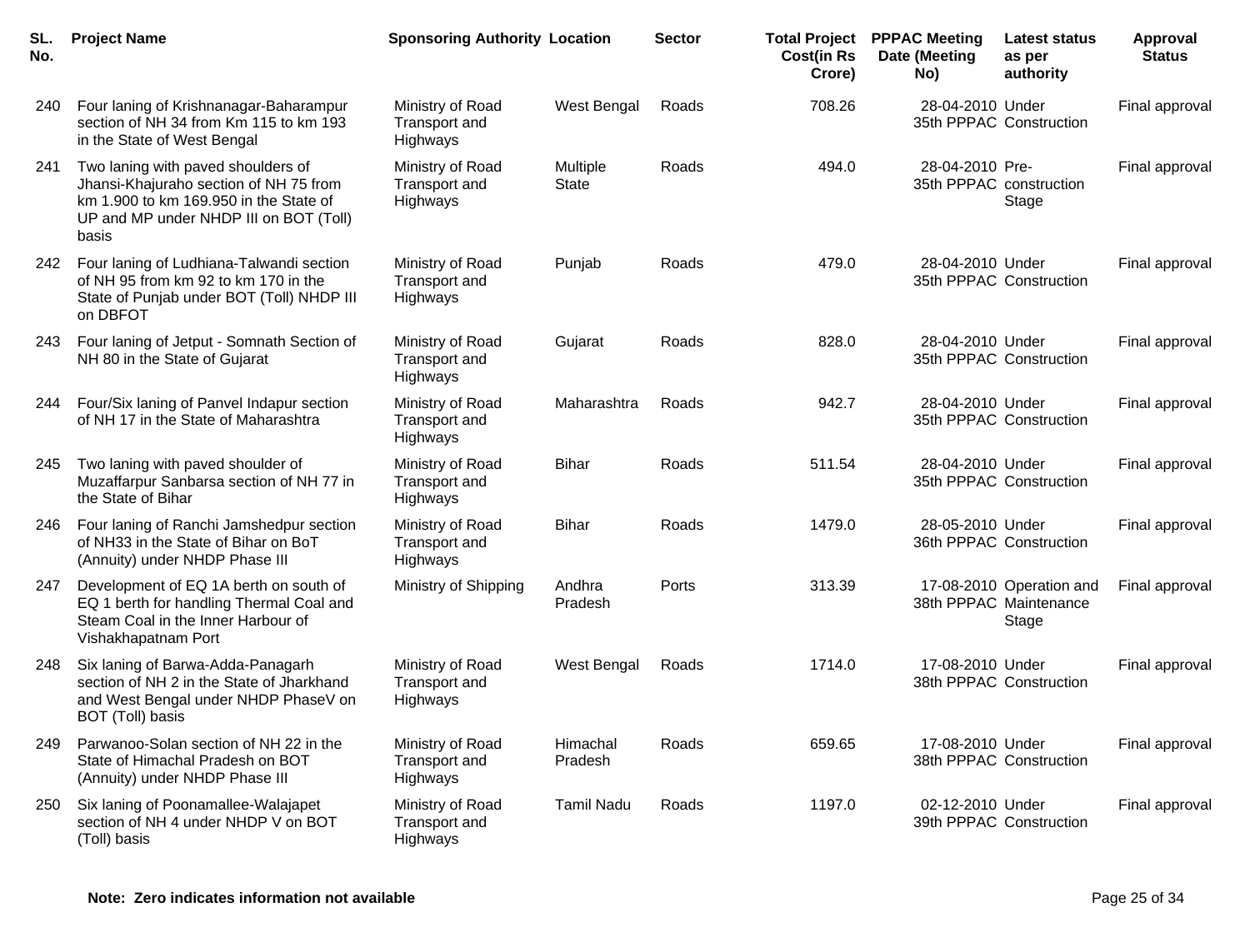| SL.<br>No. | <b>Project Name</b>                                                                                                                                                                                                               | <b>Sponsoring Authority Location</b>          |                   | <b>Sector</b> | <b>Total Project</b><br><b>Cost(in Rs</b><br>Crore) | <b>PPPAC Meeting</b><br>Date (Meeting<br>No) | <b>Latest status</b><br>as per<br>authority                 | <b>Approval</b><br><b>Status</b> |
|------------|-----------------------------------------------------------------------------------------------------------------------------------------------------------------------------------------------------------------------------------|-----------------------------------------------|-------------------|---------------|-----------------------------------------------------|----------------------------------------------|-------------------------------------------------------------|----------------------------------|
| 251        | Six laning of Ahmedabad Vadodara<br>Section of NH 8 from km 6.400 to km<br>108.700 and improvement of Ahmedabad<br>Vadodara Expressway from km 0 to km<br>93.302 in the State of Gujarat under NHDP<br>Phase V on BOT(Toll) basis | Ministry of Road<br>Transport and<br>Highways | Gujarat           | Roads         | 2125.24                                             |                                              | 06-01-2011 Operation and<br>40th PPPAC Maintenance<br>Stage | Final approval                   |
| 252        | Two/Four laning of NH 12 from km<br>256.550 to km 346.539 (Kota-Jhalwar<br>section) in the State of Rajasthan under<br>NHDP Phase III on BOT(Toll) basis basis                                                                    | Ministry of Road<br>Transport and<br>Highways | Rajasthan         | Roads         | 530.01                                              | 06-01-2011 Under                             | 40th PPPAC Construction                                     | Final approval                   |
| 253        | Four laning of Nagpur Wainganga Bridge<br>Section of NH 6 from km 498 to km<br>544.200 in the State of Maharashtra under<br>NHDP Phase III on BOT(Toll) basis                                                                     | Ministry of Road<br>Transport and<br>Highways | Maharashtra       | Roads         | 484.19                                              |                                              | 06-01-2011 Operation and<br>40th PPPAC Maintenance<br>Stage | Final approval                   |
| 254        | Development of a 7.2 MMTPA Iron Ore<br>Export Terminal at the Waterfront West of<br>the Breakwater on DBFOT basis<br>(Mormugao Port Trust, Goa)                                                                                   | Ministry of Shipping                          | Goa               | Ports         | 721.0                                               |                                              | 25-01-2011 Operation and<br>41st PPPAC Maintenance<br>Stage | Final approval                   |
| 255        | Four laning of Jabalpur - Lakhandone<br>section of NH7 from km 465.600 to km<br>546.425 in the State fo Madhaya Pradesh<br>under NHDP Phase IVB on BOT (Too) basis                                                                | Ministry of Road<br>Transport and<br>Highways | Madhya<br>Pradesh | Roads         | 776.76                                              | 25-01-2011 Under                             | 41st PPPAC Construction                                     | Final approval                   |
| 256        | Four laning of Gwalior - Shivpuri section<br>of NH 3 from km 15.600 to NH 75 to km<br>236.000 in the State of Madhya Pradesh<br>under NHDP Phase IV on BOT (Toll) basis.                                                          | Ministry of Road<br>Transport and<br>Highways | Madhya<br>Pradesh | Roads         | 1059.0                                              | 25-01-2011 Under                             | 41st PPPAC Construction                                     | Final approval                   |
| 257        | Four laning of Shivpuri - Dewas section of<br>NH3 from km 15.623 to km 566.45 in the<br>State of Madhya Pradesh under NHDP<br>Phase IV on BOT (Toll) basis.                                                                       | Ministry of Road<br>Transport and<br>Highways | Madhya<br>Pradesh | Roads         | 2815.0                                              | 25-01-2011 Under                             | 41st PPPAC Construction                                     | Final approval                   |
| 258        | Development of Housing Complex for<br>Delhi Police Personnel at Dheerpur, Delhi                                                                                                                                                   | Ministry of Home<br>Affairs                   | Delhi             | Housin<br>g   | 790.58                                              | 19-04-2011 Under<br>42nd PPPAC Construction  |                                                             | Final approval                   |
| 259        | Four-laning of Jabalpur- Kanti- Rewa<br>Section of NH-7 from km 242.30 to km<br>465.50 in the State of Madhya Pradesh<br>under NHDP Phase IV on BOT (Toll)                                                                        | Ministry of Road<br>Transport and<br>Highways | Madhya<br>Pradesh | Roads         | 1906.83                                             | 19-04-2011 Under<br>42nd PPPAC Construction  |                                                             | Final approval                   |
| 260        | Four -laning of Orrisa border to Aurang<br>section of NH-6 from km 88.0 to km<br>239.0 in the St6ate of Chattisgarh under<br>Phase IV B on DBFOT (Toll) basis                                                                     | Ministry of Road<br>Transport and<br>Highways | Chhattisgarh      | Roads         | 1234.0                                              | 19-04-2011 Under<br>42nd PPPAC Construction  |                                                             | Final approval                   |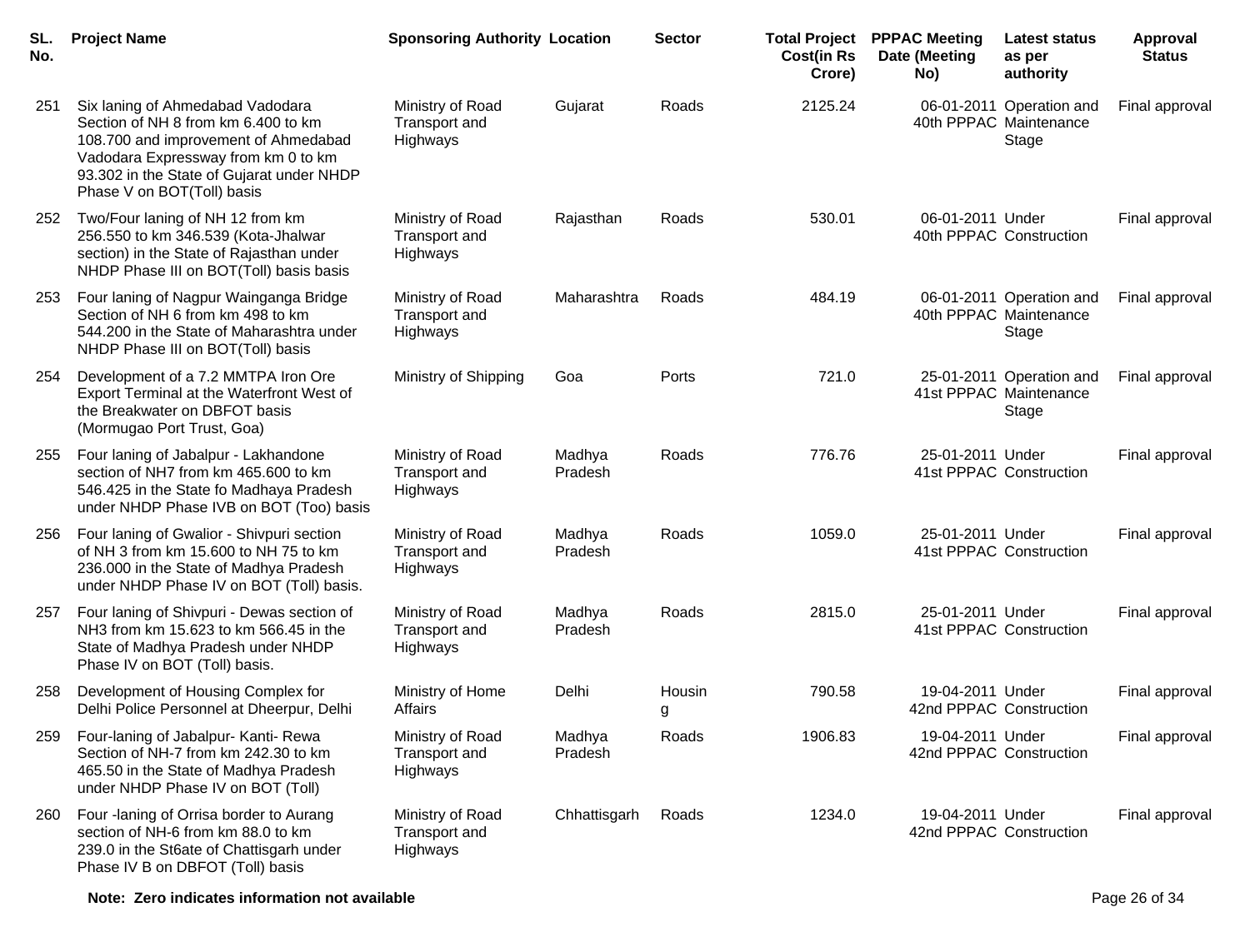| SL.<br>No. | <b>Project Name</b>                                                                                                                                                                        | <b>Sponsoring Authority Location</b>          |                     | <b>Sector</b> | <b>Total Project</b><br><b>Cost(in Rs</b><br>Crore) | <b>PPPAC Meeting</b><br>Date (Meeting<br>No) | <b>Latest status</b><br>as per<br>authority                 | Approval<br><b>Status</b> |
|------------|--------------------------------------------------------------------------------------------------------------------------------------------------------------------------------------------|-----------------------------------------------|---------------------|---------------|-----------------------------------------------------|----------------------------------------------|-------------------------------------------------------------|---------------------------|
| 261        | Four-laning of Meerut, Bulandshahar<br>section of NH-235 from km 7.469 to km<br>73.156 in the State of Uttar Pradesh under<br>NHDP Phase IV B on DBFOT (Toll) basis:<br>TPC ` 505.0 crore. | Ministry of Road<br>Transport and<br>Highways | Uttar Pradesh Roads |               | 505.0                                               | 19-04-2011 Pre-<br>42nd PPPAC construction   | Stage                                                       | Final approval            |
| 262        | Four-Laning of Hospet, Bellary Section of<br>NH-63 under NHDP Phase IV, length<br>95.44 km                                                                                                 | Ministry of Road<br>Transport and<br>Highways | Karnataka           | Roads         | 910.08                                              | 20-05-2011 Pre-<br>43rd PPPAC construction   | Stage                                                       | Final approval            |
| 263        | Four Laning of Walayar to Vadakkancherry<br>Section (Package No.NS-2/BOT/KL-2)                                                                                                             | Ministry of Road<br>Transport and<br>Highways | Kerala              | Roads         | 682.0                                               |                                              | 20-05-2011 Operation and<br>43rd PPPAC Maintenance<br>Stage | Final approval            |
| 264        | Six laning of Kishangarh - Udaipur-<br>Ahmedabad section of NH 79A, NH79, NH<br>76 and NH 8 under NHDP Phase V, length<br>555.50 km                                                        | Ministry of Road<br>Transport and<br>Highways | Rajasthan           | Roads         | 5387.3                                              | 20-06-2011 Under                             | 44th PPPAC Construction                                     | Final approval            |
| 265        | Four laning of Lucknow -Sultanpur section<br>of NH 56 under NHDP Phase IV, length<br>123.40 km                                                                                             | Ministry of Road<br>Transport and<br>Highways | Uttar Pradesh Roads |               | 1013.0                                              | 20-06-2011<br>44th PPPAC                     |                                                             | Final approval            |
| 266        | Four laning of Angul-Sambalpur section of<br>NH 42 under NHDP Phase IV, length 153<br>km                                                                                                   | Ministry of Road<br>Transport and<br>Highways | Odisha              | Roads         | 1220.32                                             | 44th PPPAC                                   | 20-06-2011 Terminated                                       | Final approval            |
| 267        | Two/four laning of Birmitrapur to Barkote<br>section of NH 23 under NHDP Phase IV,<br>length 125.615 km                                                                                    | Ministry of Road<br>Transport and<br>Highways | Odisha              | Roads         | 778.15                                              | 44th PPPAC                                   | 20-06-2011 Terminated                                       | Final approval            |
| 268        | Four laning of Bhopal to Biaora section of<br>NH 12 under VGF scheme, length 105.60<br>km                                                                                                  | Ministry of Road<br>Transport and<br>Highways | Madhya<br>Pradesh   | Roads         | 704.26                                              | 20-06-2011 Under                             | 44th PPPAC Construction                                     | Final approval            |
| 269        | Four laning of Rewa to MP/UP Border of<br>NH 7 under VGF scheme, length 89.30<br>km                                                                                                        | Ministry of Road<br>Transport and<br>Highways | Madhya<br>Pradesh   | Roads         | 670.82                                              |                                              | 20-06-2011 Operation and<br>44th PPPAC Maintenance<br>Stage | Final approval            |
| 270        | Four Laning of Vijaywada-Machilipatnam<br>section of NH 9 under NHDP Phase III,<br>length 64.611 km                                                                                        | Ministry of Road<br>Transport and<br>Highways | Andhra<br>Pradesh   | Roads         | 606.0                                               | 10-08-2011 Under                             | 45th PPPAC Construction                                     | Final approval            |
| 271        | Development of housing for Central Para<br>Military Forces (CPMF) through BoT<br>(Annuity) mode for 10 clusters (Lot 2)                                                                    | Ministry of Home<br>Affairs                   | Multiple<br>State   | Housin<br>g   | 3818.0                                              | 14-09-2011<br>46th PPPAC                     |                                                             | Final approval            |
| 272        | Four laning of Rampur-Kathgodam<br>section of NH-87 from km 0.000 to km<br>88.000 in the state of Uttar Pradesh and                                                                        | Ministry of Road<br>Transport and<br>Highways | Uttar Pradesh Roads |               | 790.0                                               | 14-09-2011 Under                             | 46th PPPAC Construction                                     | Final approval            |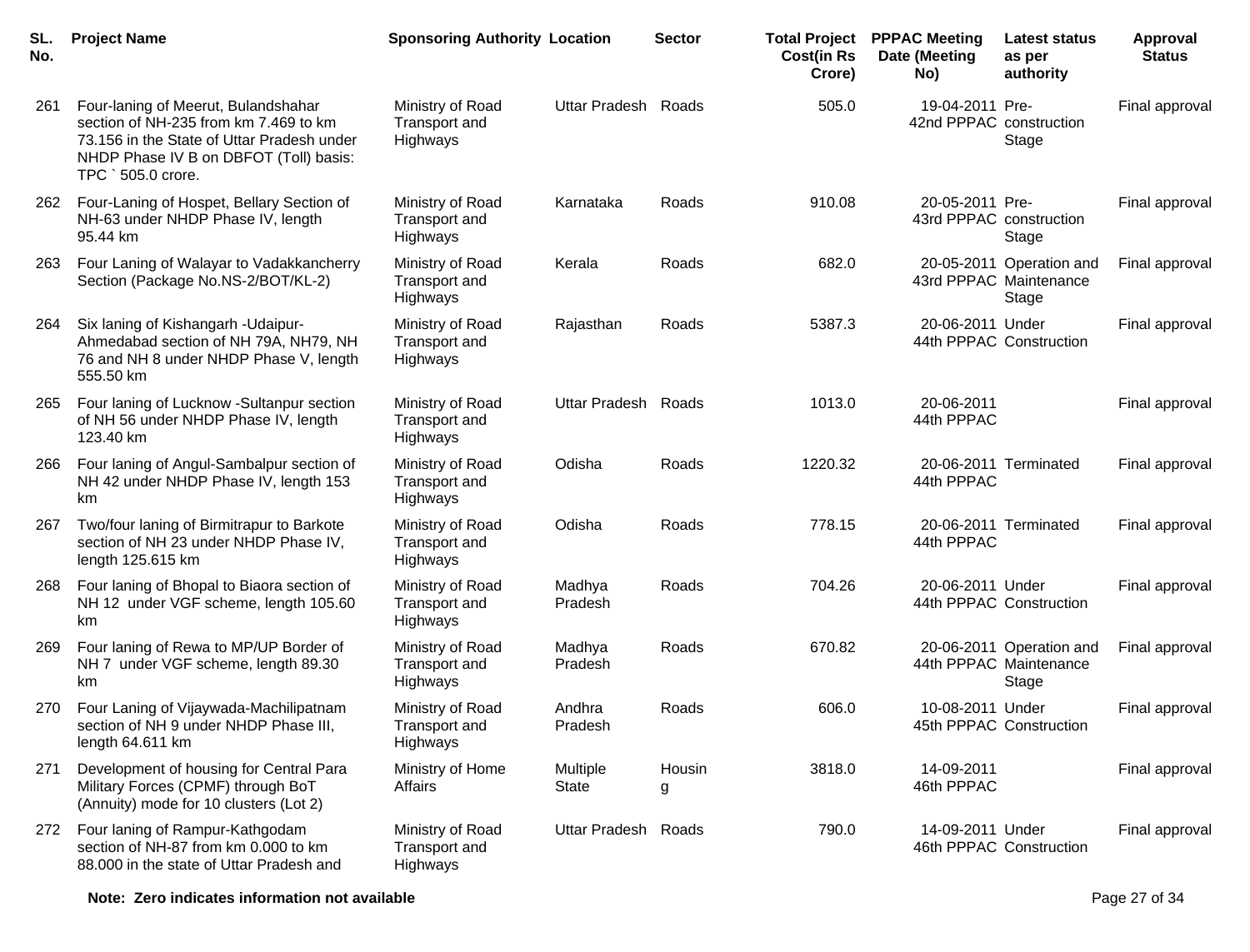| SL.<br>No. | <b>Project Name</b>                                                                                                                                                                                                                                         | <b>Sponsoring Authority Location</b>          |                          | <b>Sector</b> | <b>Cost(in Rs</b><br>Crore) | <b>Total Project PPPAC Meeting</b><br>Date (Meeting<br>No) | <b>Latest status</b><br>as per<br>authority                 | Approval<br><b>Status</b> |
|------------|-------------------------------------------------------------------------------------------------------------------------------------------------------------------------------------------------------------------------------------------------------------|-----------------------------------------------|--------------------------|---------------|-----------------------------|------------------------------------------------------------|-------------------------------------------------------------|---------------------------|
|            | Uttarakhand under NHDP Phase-III on BoT<br>(Toll) basis                                                                                                                                                                                                     |                                               |                          |               |                             |                                                            |                                                             |                           |
| 273        | Four laning of Maharashtra/Karnataka<br>Border to Sangareddy Section of NH 9<br>from Km 348/800 to km 423/800 on BoT<br>(Toll) in the state of Karnataka and Andhra<br>Pradesh under NHDP Phase IVB                                                         | Ministry of Road<br>Transport and<br>Highways | Andhra<br>Pradesh        | Roads         | 1273.3                      | 14-09-2011 Under                                           | 46th PPPAC Construction                                     | Final approval            |
| 274        | Four laning of Solapur-<br>Maharashtra/Karnataka Border section of<br>NH-19 from km 249.000 to km 348.800<br>in the State of Maharashtra under NHDP<br>Phase IV B on BoT (Toll) basis.                                                                      | Ministry of Road<br>Transport and<br>Highways | Maharashtra              | Roads         | 923.04                      | 14-09-2011 Under                                           | 46th PPPAC Construction                                     | Final approval            |
| 275        | Four laning of sections from km 277.500<br>to km 333.500 (Mahullia to Bahragora) of<br>NH 33 and from km 200.55 to km 134.40<br>(Bahragora to Kharagpur) of NH 6 in the<br>State of Jharkhand and West Bengal under<br>NHDP Phase IVB on DBFOT (Toll) basis | Ministry of Road<br>Transport and<br>Highways | Multiple<br><b>State</b> | Roads         | 940.0                       | 46th PPPAC                                                 | 14-09-2011 Terminated                                       | Final approval            |
| 276        | Four laning of Lucknow Raebarelly Section<br>of NH-24 B from km 12.700 to km 82.700<br>on BoT (Annuity) under NHDP Phase-IV B<br>in the State of U.P.                                                                                                       | Ministry of Road<br>Transport and<br>Highways | Uttar Pradesh Roads      |               | 635.9                       |                                                            | 14-09-2011 Operation and<br>46th PPPAC Maintenance<br>Stage | Final approval            |
| 277        | Six laning of Etawah Chakeri (Kanpur)<br>section of NH 2 under NHDP Phase V,<br>length 160.21 km                                                                                                                                                            | Ministry of Road<br>Transport and<br>Highways | Uttar Pradesh Roads      |               | 1573.0                      | 14-09-2011 Under                                           | 46th PPPAC Construction                                     | Final approval            |
| 278        | Construction of new bridges and<br>operation and maintenance of four-laned<br>road of the Baleshwar-Kharagpur section<br>of NH-60 from km 0.00 to km 119.30 on<br>BOT (Toll) basis                                                                          | Ministry of Road<br>Transport and<br>Highways | <b>Bihar</b>             | Roads         | 480.38                      |                                                            | 11-11-2011 Operation and<br>47th PPPAC Maintenance<br>Stage | Final approval            |
| 279.       | Six-laning of Vijayawada-Gundugolanu<br>section of NH-5 section from km<br>1076.48.00 to km 1022.48 under NHDP<br>Phase V on BOT (Toll) basis:                                                                                                              | Ministry of Road<br>Transport and<br>Highways | Andhra<br>Pradesh        | Roads         | 1684.0                      | 11-11-2011 Under                                           | 47th PPPAC Construction                                     | Final approval            |
| 280        | Four-laning Kiratpur- Ner Chowk Section<br>from Km 73.20 to Km 186.50 of NH-21<br>in the State of Himachal Pradesh under<br>NHDP-III on BOT (Toll) basis:                                                                                                   | Ministry of Road<br>Transport and<br>Highways | Himachal<br>Pradesh      | Roads         | 1818.47                     | 11-11-2011 Under                                           | 47th PPPAC Construction                                     | Final approval            |
| 281        | Four-laning a section of the National<br>Highway 73, between 4 Laning of                                                                                                                                                                                    | Ministry of Road<br>Transport and             | Haryana                  | Roads         | 934.93                      | 47th PPPAC                                                 | 11-11-2011 Terminated                                       | Final approval            |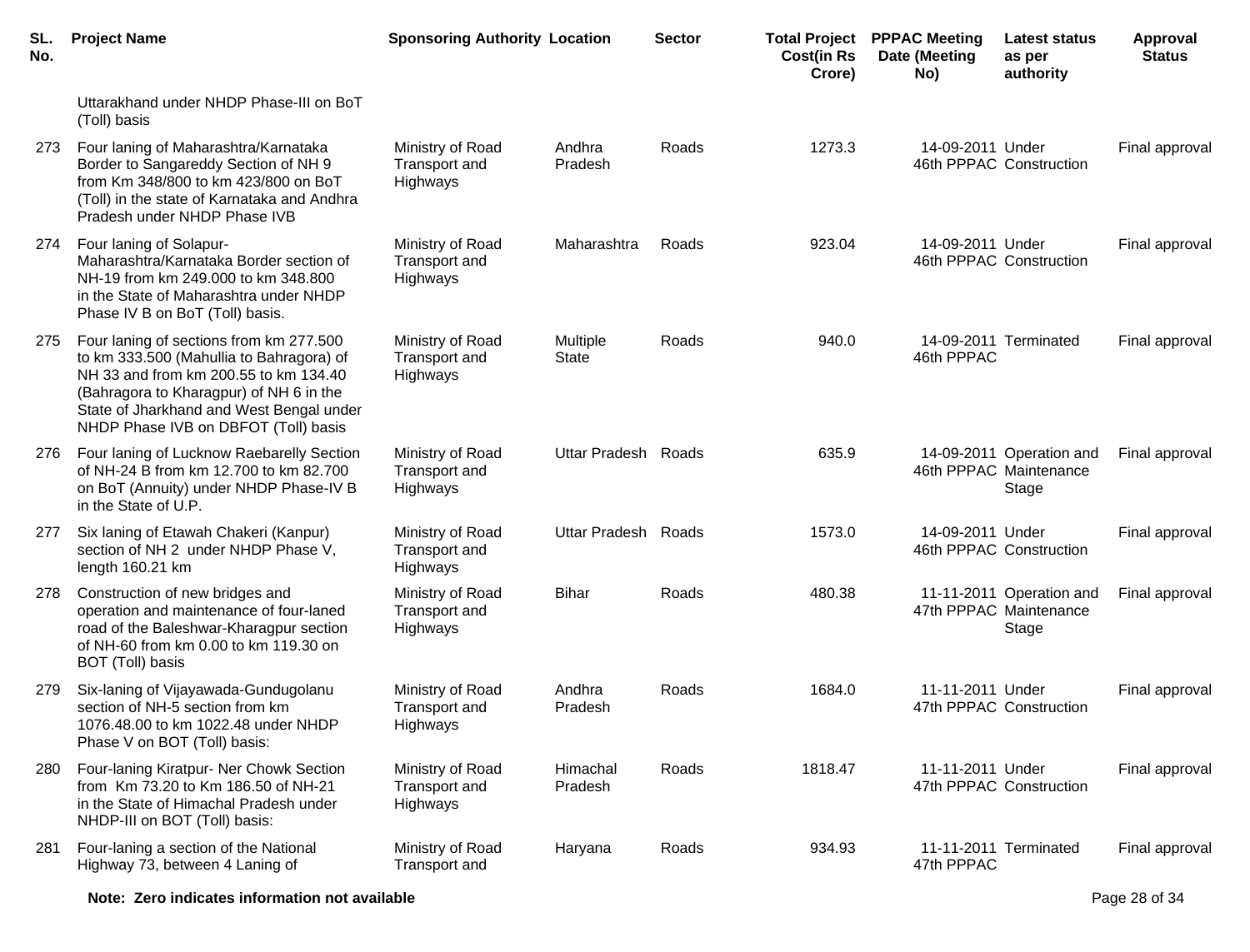| SL.<br>No. | <b>Project Name</b>                                                                                                                                                                                                                                                             | <b>Sponsoring Authority Location</b>                 |                   | <b>Sector</b> | <b>Cost(in Rs</b><br>Crore) | <b>Total Project PPPAC Meeting</b><br>Date (Meeting<br>No) | Latest status<br>as per<br>authority                        | <b>Approval</b><br><b>Status</b> |
|------------|---------------------------------------------------------------------------------------------------------------------------------------------------------------------------------------------------------------------------------------------------------------------------------|------------------------------------------------------|-------------------|---------------|-----------------------------|------------------------------------------------------------|-------------------------------------------------------------|----------------------------------|
|            | Panchkula, Yamunanagar section from Km<br>71.640 to Km 179.285 in the State of<br>Haryana under NHDP-III on BOT (Toll)<br>basis:                                                                                                                                                | Highways                                             |                   |               |                             |                                                            |                                                             |                                  |
| 282        | Four laning of Chandikhole - Dubari -<br>Talchar Secton of NH 200, km 301.89 to<br>km 428.03 including km 8.500 to km 15,.<br>75 in the State of Orissa                                                                                                                         | Ministry of Road<br>Transport and<br>Highways        | Odisha            | Roads         | 1273.0                      | 13-12-2011 Under                                           | 48th PPPAC Construction                                     | Final approval                   |
| 283        | Two / Four laing of Vikravandi to<br>Meensuruti Section of NH - 45C from km<br>0.000 to km 93.500 and two laning with<br>PSS from Meensuruti, km 93.500 to<br>Thanjavur km 164.614 in the State of<br>Tamil Nadu under NHDP - IV on BOT<br>(Toll) Basis.                        | Ministry of Road<br>Transport and<br>Highways        | <b>Tamil Nadu</b> | Roads         | 1090.0                      | 13-12-2011 Under                                           | 48th PPPAC Construction                                     | Final approval                   |
| 284        | Two / Four laning of section between<br>Madurai to Ramanathapuram from<br>km 5.000 to km 79.340 and two lane<br>with paved shoulders from km 79.340 to<br>km 118.795 of NH 49 in Tamil Nadu<br>under NHDP Phase III on BOT (Toll) Basis.                                        | Ministry of Road<br>Transport and<br><b>Highways</b> | <b>Tamil Nadu</b> | Roads         | 683.0                       | 13-12-2011 Under                                           | 48th PPPAC Construction                                     | Final approval                   |
| 285        | Two / Fourl laning with paved<br>shoulders of Sikar - Bikaner Section of NH<br>- 11 (km 340.188 to km 557. 775 via<br>Sikar By - Pass) and Bikaner Bypass (km<br>553. 869 of NH-11 to km 267.325 of NH-<br>89) in the State of Rajasthan under<br>National Highways (Others) on | Ministry of Road<br>Transport and<br>Highways        | Rajasthan         | Roads         | 627.54                      |                                                            | 13-12-2011 Operation and<br>48th PPPAC Maintenance<br>Stage | Final approval                   |
| 286        | Four laning with paved shoulders of<br>Sinnnar - Nashik Section of NH-50 (km<br>177 to 201.35 in the state of Maharashtra<br>under National Highways (Others) on BOT<br>(Toll) Basis                                                                                            | Ministry of Road<br>Transport and<br>Highways        | Maharashtra       | Roads         | 312.96                      | 13-12-2011 Under                                           | 48th PPPAC Construction                                     | Final approval                   |
| 287        | Mechanisation of WQ-1 Berth in the Inner<br>Harbour of Visakhapatanam Port for<br>handling Iron Ore on DBFOT Basis                                                                                                                                                              | Ministry of Shipping                                 | Andhra<br>Pradesh | Ports         | 275.2                       | 23-01-2012 Under                                           | 49th PPPAC Construction                                     | Final approval                   |
| 288        | Six-laning of Gundugolanu - Rajahmundry<br>section of NH-5 from km 1022.494 to km<br>901.753 in the State of Andhra Pradesh<br>under NHDP Phase V on BOT (Toll) basis.                                                                                                          | Ministry of Road<br>Transport and<br>Highways        | Andhra<br>Pradesh | Roads         | 1617.0                      | 50th PPPAC                                                 | 17-02-2012 Terminated                                       | Final approval                   |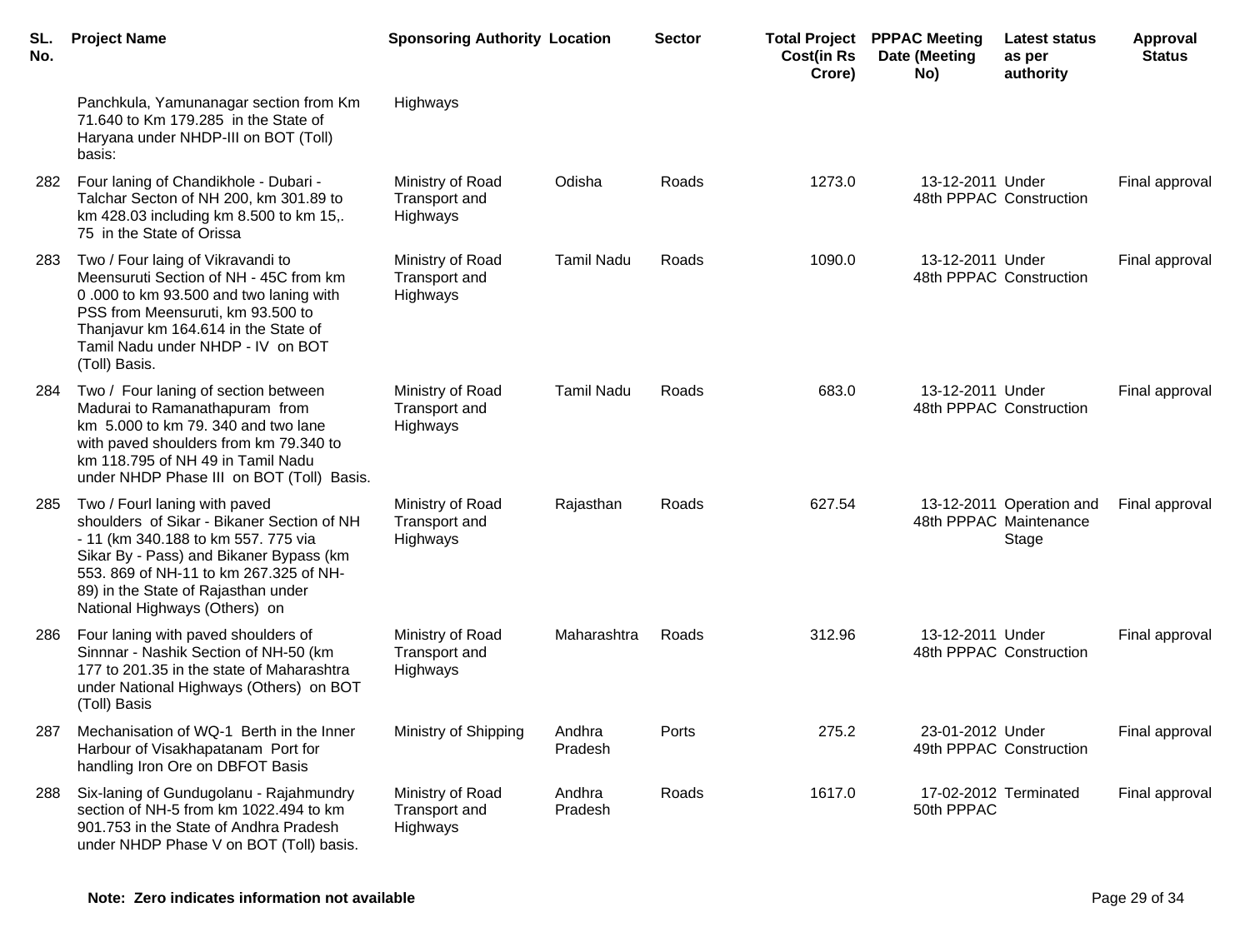| SL.<br>No. | <b>Project Name</b>                                                                                                                                                                                                                                                                | <b>Sponsoring Authority Location</b>          |                          | <b>Sector</b> | <b>Total Project</b><br><b>Cost(in Rs</b><br>Crore) | <b>PPPAC Meeting</b><br>Date (Meeting<br>No) | Latest status<br>as per<br>authority                        | Approval<br><b>Status</b> |
|------------|------------------------------------------------------------------------------------------------------------------------------------------------------------------------------------------------------------------------------------------------------------------------------------|-----------------------------------------------|--------------------------|---------------|-----------------------------------------------------|----------------------------------------------|-------------------------------------------------------------|---------------------------|
| 289        | Four laning of Hoskate-Dabespet Section<br>on NH-207 in the State of Karnataka<br>under NHDP Phase IV on DBFOT (Toll)<br>basis                                                                                                                                                     | Ministry of Road<br>Transport and<br>Highways | Karnataka                | Roads         | 720.69                                              | 17-02-2012 Under                             | 50th PPPAC Construction                                     | Final approval            |
| 290        | Patiala-Sangrur-Barnala-Bathinda section<br>of NH-64 from Km. 50.000 to Km.<br>209.500 in the state of Punjab (DBFOT)<br>basis under NHDP-IV.                                                                                                                                      | Ministry of Road<br>Transport and<br>Highways | Punjab                   | Roads         | 1586.35                                             | 50th PPPAC                                   | 17-02-2012 Terminated                                       | Final approval            |
| 291        | Two laning with paved shoulders of<br>Raibarelly-Jaunpur Section of NH-231<br>from Km 0.000 to Km 166.4 in the state<br>of Uttar Pradesh under NHDP - IV on BoT<br>(Annuity) basis.                                                                                                | Ministry of Road<br>Transport and<br>Highways | Uttar Pradesh            | Roads         | 569.36                                              |                                              | 17-02-2012 Operation and<br>50th PPPAC Maintenance<br>Stage | Final approval            |
| 292        | Two laning with paved shoulders of<br>Nagaur-Bikaner section of NH-89 from<br>km 171/00 to km 267/325 of NH 89<br>(including bypass at Nagaur from km<br>180/500 of NH-65 to km 171/00 of NH-<br>89) in the state of Rajasthan under NH<br>(Others) with implementation of the pro | Ministry of Road<br>Transport and<br>Highways | Rajasthan                | Roads         | 378.07                                              | 17-02-2012 Under                             | 50th PPPAC Construction                                     | Final approval            |
| 293        | Four laning of Goa/Karnataka Boarder to<br>Kundapur section of NH - 17 from km<br>93.700 to km 283.300 in the state of<br>Karnataka under NHDP - IV pm DBFOT<br>(Toll)                                                                                                             | Ministry of Road<br>Transport and<br>Highways | Karnataka                | Roads         | 1655.01                                             | 09-03-2012 Under                             | 51st PPPAC Construction                                     | Final approval            |
| 294        | Six-laning of Aurangabad-Barwa Adda<br>Section of NH-2 from Km 180.000 to<br>398.750 in the State of Bihar and<br>Jharkhand under NHDP Phase-V on BOT<br>(Toll) basis.                                                                                                             | Ministry of Road<br>Transport and<br>Highways | Multiple<br><b>State</b> | Roads         | 2340.0                                              | 51st PPPAC                                   | 09-03-2012 Terminated                                       | Final approval            |
| 295        | Six laning of Anandapuram-<br>Visakhapatnam-Anakapalli section of NH-<br>5 from Km 682.98 to Km 741.200 in the<br>State of Andhra Pradesh under NHDP<br>Phase-V on BOT (Toll) basis.                                                                                               | Ministry of Road<br>Transport and<br>Highways | Andhra<br>Pradesh        | Roads         | 839.0                                               | 51st PPPAC                                   | 09-03-2012 Terminated                                       | Final approval            |
| 296        | Six laning (including Construction of<br>additional 4 lane Bridge across River<br>Narmada) of Vadodara-Surat Section of<br>NH-8 from 192.000 to Km 198.000 in the<br>State of Gujarat under NHDP Phase-V on<br>BOT (Toll) basis.                                                   | Ministry of Road<br>Transport and<br>Highways | Gujarat                  | Roads         | 473.24                                              | 09-03-2012 Under                             | 51st PPPAC Construction                                     | Final approval            |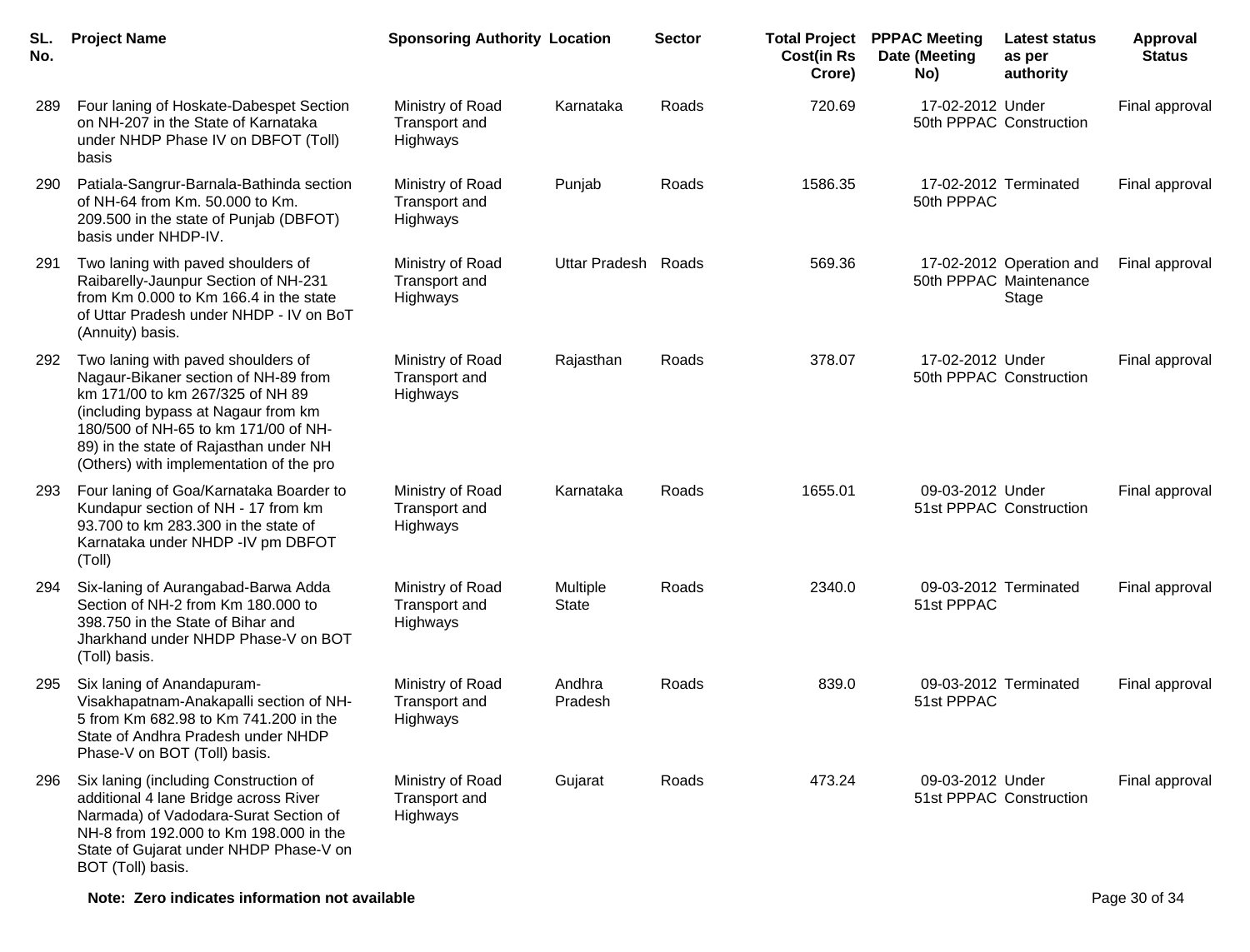| SL.<br>No. | <b>Project Name</b>                                                                                                                                                                                                                        | <b>Sponsoring Authority Location</b>          |                          | <b>Sector</b> | <b>Cost(in Rs</b><br>Crore) | <b>Total Project PPPAC Meeting</b><br>Date (Meeting<br>No) | <b>Latest status</b><br>as per<br>authority                 | <b>Approval</b><br><b>Status</b> |
|------------|--------------------------------------------------------------------------------------------------------------------------------------------------------------------------------------------------------------------------------------------|-----------------------------------------------|--------------------------|---------------|-----------------------------|------------------------------------------------------------|-------------------------------------------------------------|----------------------------------|
| 297        | Four laning of Coimbatore-Mettupalayam<br>Section of NH-67 from Km 323/850 to<br>Km 377/780 in the State of Tamil Nadu<br>under NHDP Phase-III on BOT (Toll) basis.                                                                        | Ministry of Road<br>Transport and<br>Highways | <b>Tamil Nadu</b>        | Roads         | 592.0                       | 09-03-2012 Terminated<br>51st PPPAC                        |                                                             | Final approval                   |
| 298        | Four laning of Haryana/Punjab Border to<br>Jind Section of NH-71 from Km 239.000<br>to Km 307.000 in the State of Haryana<br>under NHDP Phase-III on BOT (Toll) basis.                                                                     | Ministry of Road<br>Transport and<br>Highways | Haryana                  | Roads         | 438.75                      | 09-03-2012 Completed<br>51st PPPAC                         |                                                             | Final approval                   |
| 299        | Development of Single Point Mooring<br>(SPM) & allied facilities off Veera, outside<br>Kandla Creek at Kandla Port, Gulf of<br>Kutch, Gujarat on BOT basis to handle<br>crude (petroleum) oil                                              | Ministry of Shipping                          | Gujarat                  | Ports         | 621.53                      | 10-07-2012 Pre-<br>52nd PPPAC construction                 | Stage                                                       | Final approval                   |
| 300        | Development of North Cargo Berth-III for<br>handling bulk cargoes, Thermal Coal and<br>Rock Phosphate, at V.O Chidambaranar<br>Port on DBFOT basis                                                                                         | Ministry of Shipping                          | <b>Tamil Nadu</b>        | Ports         | 420.0                       | 10-07-2012 Under<br>52nd PPPAC Construction                |                                                             | Final approval                   |
| 301        | Development of North Cargo Berth-IV for<br>handling bulk cargoes, Thermal Coal and<br>Copper Concentrate, at V.O<br>Chidambaranar Port on DBFOT basis                                                                                      | Ministry of Shipping                          | <b>Tamil Nadu</b>        | Ports         | 355.0                       | 10-07-2012 Under<br>52nd PPPAC Construction                |                                                             | Final approval                   |
| 302        | Development of a Riverine Multipurpose<br>Jetty at the Outer Terminal-1 in the<br>upstream of 3rd Oil Jetty at Haldia Port in<br>order to handle bulk cargo, commodities<br>Coal, Iron ore & other dry bulk cargo on<br><b>DBFOT</b> basis | Ministry of Shipping                          | West Bengal              | Ports         | 278.9                       | 10-07-2012 Pre-<br>52nd PPPAC construction                 | Stage                                                       | Final approval                   |
| 303        | Two laning Z-Morh Tunnel section of NH-I<br>on BOT (Annuity) in Sonamarg, Srinagar,<br>Jammu and Kashmir                                                                                                                                   | Ministry of Road<br>Transport and<br>Highways | Jammu &<br>Kashmir       | Roads         | 2680.42                     | 16-07-2012 Under<br>53rd PPPAC Construction                |                                                             | Final approval                   |
| 304        | Four-laning of Kashipur-Sitarganj Section<br>of NH-74 from km 175.000 to km<br>252.200 in the States of Uttarakhand and<br>Uttar Pradesh under NHDP V B on BOT<br>(Toll) basis                                                             | Ministry of Road<br>Transport and<br>Highways | Multiple<br><b>State</b> | Roads         | 605.85                      | 16-07-2012 Under<br>53rd PPPAC Construction                |                                                             | Final approval                   |
| 305        | Four-laning of Rajsamand-Bhilwara<br>section of NH-(78, 79 & 8) from km 0.000<br>to km 87.250 in the State of Rajasthan<br>under NHDP IV on BOT (Toll) basis.                                                                              | Ministry of Road<br>Transport and<br>Highways | Rajasthan                | Roads         | 677.79                      |                                                            | 16-07-2012 Operation and<br>53rd PPPAC Maintenance<br>Stage | Final approval                   |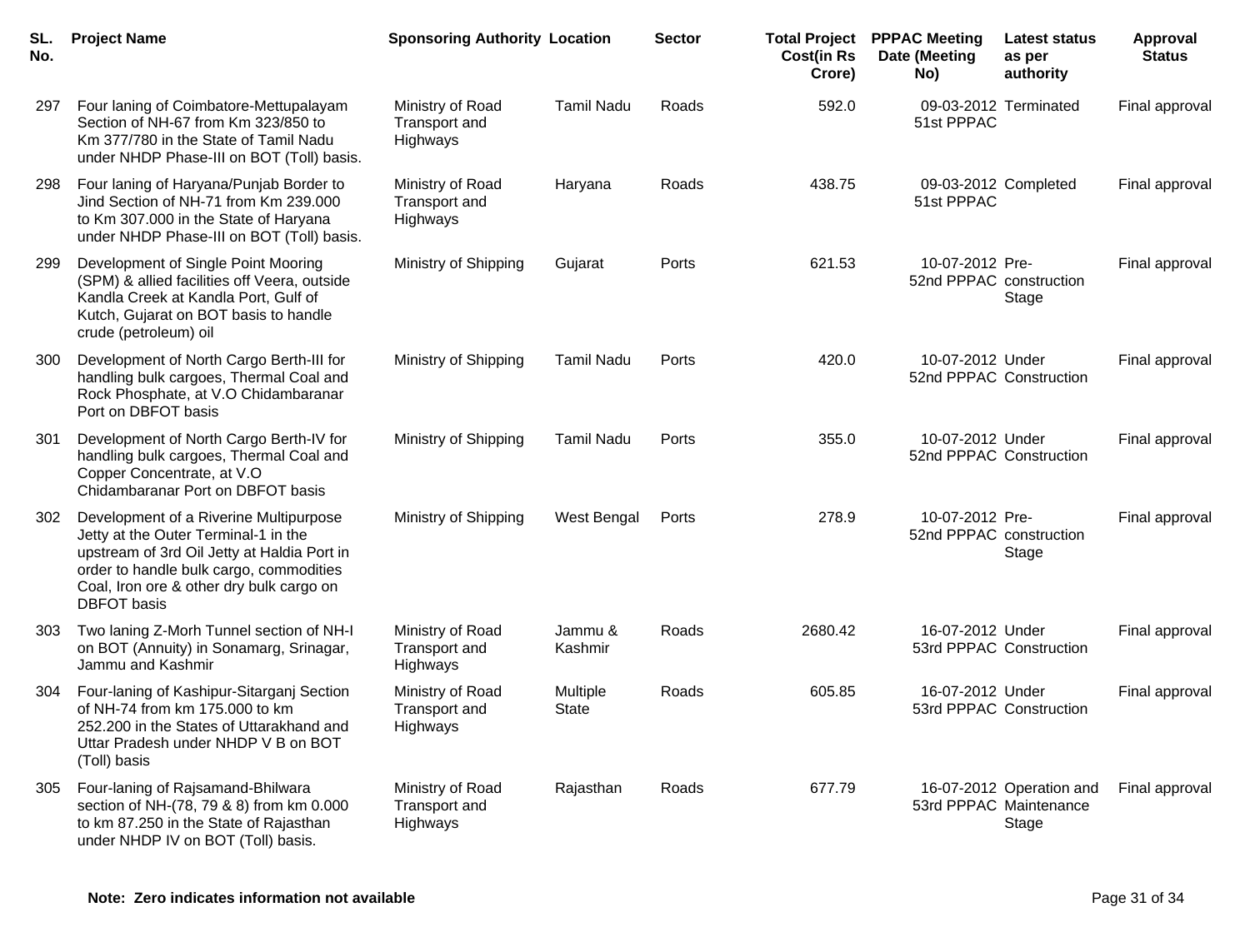| SL.<br>No. | <b>Project Name</b>                                                                                                                                                                                                             | <b>Sponsoring Authority Location</b>          |                   | <b>Sector</b> | <b>Cost(in Rs</b><br>Crore) | <b>Total Project PPPAC Meeting</b><br>Date (Meeting<br>No) | Latest status<br>as per<br>authority                        | Approval<br><b>Status</b> |
|------------|---------------------------------------------------------------------------------------------------------------------------------------------------------------------------------------------------------------------------------|-----------------------------------------------|-------------------|---------------|-----------------------------|------------------------------------------------------------|-------------------------------------------------------------|---------------------------|
| 306        | Two-laning with PSS of Salasar to Haryana<br>border, section of NH-65 from km<br>154.141 to km 0 and capacity<br>augmentation in 2021 for four laning in<br>the State of Rajasthan under NHDP IV on<br>BOT (Toll) basis         | Ministry of Road<br>Transport and<br>Highways | Rajasthan         | Roads         | 530.07                      | 16-07-2012 Under<br>53rd PPPAC Construction                |                                                             | Final approval            |
| 307        | Four-laning with PSS of Jodhpur-Pali<br>section of NH-65 (from km 308.0 to km<br>366.0) and Pali bypass starting from km<br>366.00f NH-65 to km 114 of NH-14 in<br>the State of Rajasthan under NH (O) on<br>DBFOT (Toll) basis | Ministry of Road<br>Transport and<br>Highways | Rajasthan         | Roads         | 332.7                       |                                                            | 16-07-2012 Operation and<br>53rd PPPAC Maintenance<br>Stage | Final approval            |
| 308        | Two-laning with PSS section, between<br>Bijapur, Gulbarga, Homnabad section of<br>NH 218 from Km 195.000 to Km 418.000<br>in the State of Karnataka on BOT (Toll)                                                               | Ministry of Road<br>Transport and<br>Highways | Karnataka         | Roads         | 680.73                      |                                                            | 28-09-2012 Operation and<br>54th PPPAC Maintenance<br>Stage | Final approval            |
| 309        | Four-laning with PSS of Jabalpur-Bhopal<br>section of NH-12 from km 10.400 to km<br>301.800 under NHDP Phase III on BOT<br>(Toll) basis                                                                                         | Ministry of Road<br>Transport and<br>Highways | Madhya<br>Pradesh | Roads         | 2485.96                     |                                                            | 28-09-2012 Operation and<br>54th PPPAC Maintenance<br>Stage | Final approval            |
| 310        | Four laning of Sambalpur Baragarh of<br>Orissa/Chhatisgarh border section of NH<br>6 from Km 0 to Km 88 in Orissa                                                                                                               | Ministry of Road<br>Transport and<br>Highways | Odisha            | Roads         | 909.0                       | 32nd PPPAC Maintenance                                     | 22-02-2010 Operation and<br>Stage                           | Final approval            |
| 311        | Development of Dry Bulk Terminal at<br>Tekra near Tuna on BOT basis                                                                                                                                                             | Ministry of Shipping                          | Gujarat           | Ports         | 1140.82                     | 15-03-2010 Pre-<br>34th PPPAC construction                 | Stage                                                       | Final approval            |
| 312        | Development of EQ 1 berth by<br>replacement of the existing EQ1 and part<br>of EQ2 berths in the north of the Inner<br>Harbour of Vishakhapatnam Port                                                                           | Ministry of Shipping                          | Andhra<br>Pradesh | Ports         | 323.18                      |                                                            | 17-08-2010 Operation and<br>38th PPPAC Maintenance<br>Stage | Final approval            |
| 313        | Development of modernised Police<br>Headquarter Building at Parliament Street,<br>Delhi                                                                                                                                         | Ministry of Home<br>Affairs                   | Delhi             | Housin<br>g   | 202.0                       | 19-04-2011 Under<br>42nd PPPAC Construction                |                                                             | Final approval            |
| 314        | Two/ four laning of Obedullaganj -<br>Shahganj Junction, Budhni- Betul Section<br>of NH 69 under NHDP-IV, length 121.36<br>km                                                                                                   | Ministry of Road<br>Transport and<br>Highways | Madhya<br>Pradesh | Roads         | 1152.0                      | 10-08-2011 Under                                           | 45th PPPAC Construction                                     | Final approval            |
| 315        | Two laning of Ajmer to Nagaur section on<br>NH 89 under VGF Scheme, length 148.25<br>km                                                                                                                                         | Ministry of Road<br>Transport and<br>Highways | Rajasthan         | Roads         | 377.15                      | 10-08-2011 Under                                           | 45th PPPAC Construction                                     | Final approval            |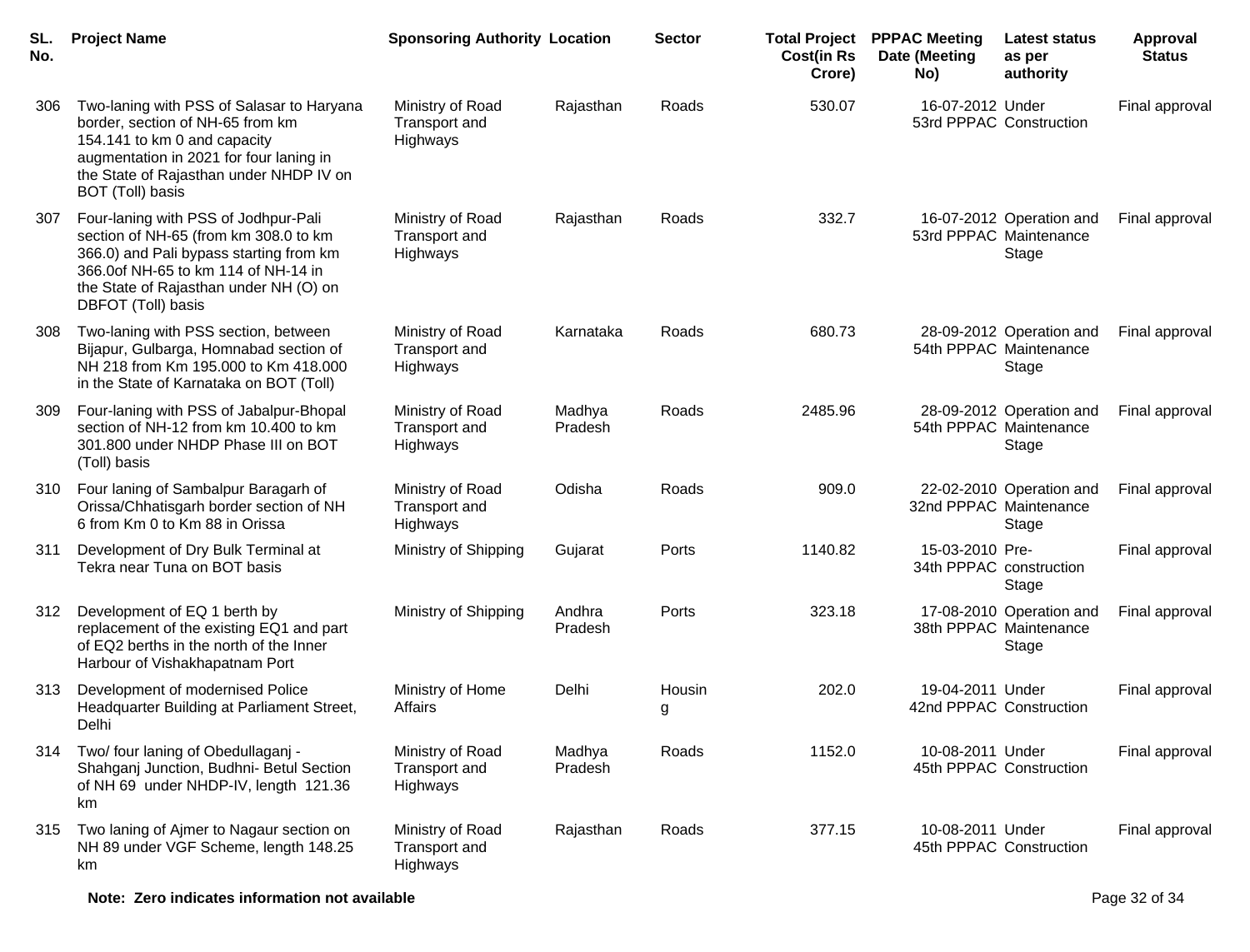| SL.<br>No. | <b>Project Name</b>                                                                                                                                                                 | <b>Sponsoring Authority Location</b>                        |                   | <b>Sector</b> | <b>Total Project</b><br><b>Cost(in Rs</b><br>Crore) | <b>PPPAC Meeting</b><br>Date (Meeting<br>No) | <b>Latest status</b><br>as per<br>authority                 | Approval<br><b>Status</b> |
|------------|-------------------------------------------------------------------------------------------------------------------------------------------------------------------------------------|-------------------------------------------------------------|-------------------|---------------|-----------------------------------------------------|----------------------------------------------|-------------------------------------------------------------|---------------------------|
| 316        | Two laningof Bikaner to Suratgarh section<br>on NH 11 under VGF Scheme, length<br>172.384 km                                                                                        | Ministry of Road<br><b>Transport and</b><br><b>Highways</b> | Rajasthan         | Roads         | 501.08                                              |                                              | 10-08-2011 Operation and<br>45th PPPAC Maintenance<br>Stage | Final approval            |
| 317        | Two laning of Chittorgarh-Neemach<br>section of NH 79 and Nimbahera-<br>Pratapgarh section of NH 113 under VGF<br>Scheme, length 116.997 km                                         | Ministry of Road<br>Transport and<br>Highways               | Madhya<br>Pradesh | Roads         | 511.21                                              |                                              | 10-08-2011 Operation and<br>45th PPPAC Maintenance<br>Stage | Final approval            |
| 318        | Two laning of Suratgarh-Sriganganagar<br>section of NH 15 under VGF Scheme,<br>length 78.10 km                                                                                      | Ministry of Road<br>Transport and<br>Highways               | Rajasthan         | Roads         | 224.03                                              | 10-08-2011 Under                             | 45th PPPAC Construction                                     | Final approval            |
| 319        | Four laning of Mangwan to MP/UP border<br>section of NH 27 under VGF Scheme,<br>length 52.074 km                                                                                    | Ministry of Road<br>Transport and<br>Highways               | Madhya<br>Pradesh | Roads         | 381.66                                              | 10-08-2011 Under                             | 45th PPPAC Construction                                     | Final approval            |
| 320        | Four laning of Sidhi to Singrauli section of<br>NH 75E under VGF Scheme, length 102.60<br>km                                                                                        | Ministry of Road<br>Transport and<br>Highways               | Madhya<br>Pradesh | Roads         | 871.15                                              | 10-08-2011 Under                             | 45th PPPAC Construction                                     | Final approval            |
| 321        | Four laning of Mangwan to Satna to Bela<br>section of NH 75 under VGF Scheme,<br>length 48.04 km                                                                                    | Ministry of Road<br>Transport and<br>Highways               | Madhya<br>Pradesh | Roads         | 320.48                                              | 10-08-2011 Under                             | 45th PPPAC Construction                                     | Final approval            |
| 322        | Chandikole - Paradeep Section, km 0.000<br>to 76.618 of NH - 5A under NHDP V on<br>BOT (Toll)                                                                                       | Ministry of Road<br>Transport and<br>Highways               | Odisha            | Roads         | 1014.36                                             | 23-01-2012 Under                             | 49th PPPAC Construction                                     | Final approval            |
| 323        | Development of Eighth Berth as Container<br>Terminal on Build Operate & Transfer<br>(BOT) basis at Tuticorin Port                                                                   | Ministry of Shipping                                        | <b>Tamil Nadu</b> | Ports         | 312.23                                              | 13-01-2009 Under                             | 22nd PPPAC Construction                                     | Final approval            |
| 324        | Design, Engineering, Upgradation,<br>Development, Finance, Operation and<br>Maintenance of Hyderabad-Bangalore<br>section of NH 7 in the state of 12 under<br><b>NHDP Phase VII</b> | Ministry of Road<br>Transport and<br>Highways               | Karnataka         | Roads         | 747.3                                               |                                              | 27-07-2009 Operation and<br>26th PPPAC Maintenance<br>Stage | Final approval            |
| 325        | Development of Multipurpose Berth to<br>handle clean cargo including containers<br>on BOT basis at Paradip Port                                                                     | Ministry of Shipping                                        | Odisha            | Ports         | 445.51                                              | 06-01-2010 Under                             | 30th PPPAC Construction                                     | Final approval            |
| 326        | Development of North Cargo Berth II for<br>handling bulk cargo at Tuticorin Port on<br><b>DBFOT</b> basis                                                                           | Ministry of Shipping                                        | <b>Tamil Nadu</b> | Ports         | 332.16                                              | 06-01-2010 Under                             | 30th PPPAC Construction                                     | Final approval            |
| 327        | Development of Mega Container at<br>Chennai Port                                                                                                                                    | Ministry of Shipping                                        | <b>Tamil Nadu</b> | Ports         | 3125.0                                              | 06-01-2010<br>30th PPPAC                     |                                                             | Final approval            |